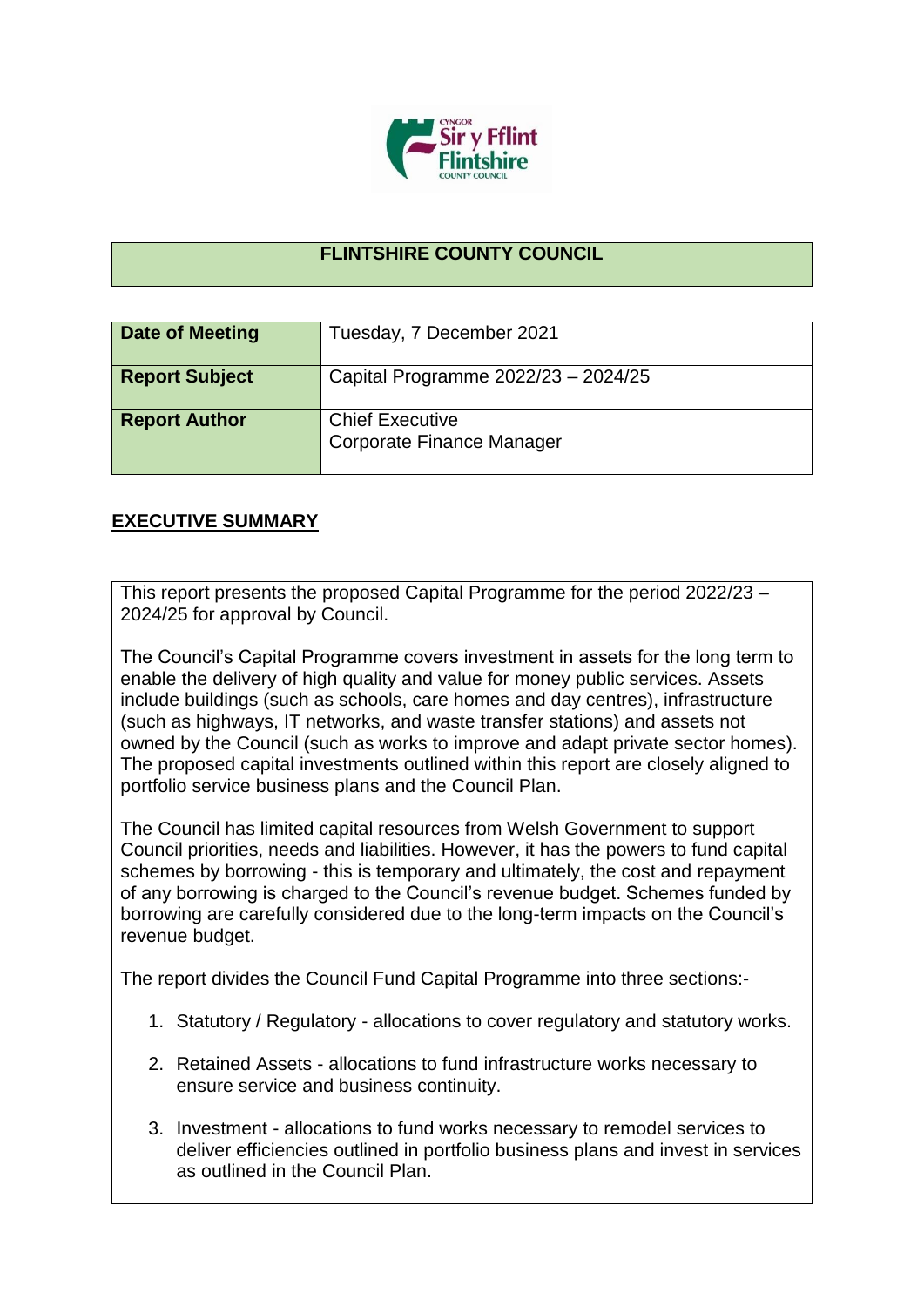Historically, much of the Council's programme has been funded from capital receipts and grants. The Council's ability to generate significant capital receipts is challenging as the assets the Council has available for disposal diminish. Wherever possible every opportunity to identify assets for sale and other sources of funding such as specific grants and revenue contributions will be explored. However, the Council will need to use prudential borrowing to finance more of the programme going forward. In particular, the 21st Century Schools Band B programme, and other schemes included within the investment programme will need to be funded through prudential borrowing.

The Capital Strategy has been updated and is presented separately on the agenda.

The information in this report refers to the Council Fund (CF) programme only, not the housing programme which is funded from the Housing Revenue Account (HRA) and which is reported separately.

|   | <b>RECOMMENDATIONS</b>                                                                                                                                                                                                                                                                                                                                                                                                      |
|---|-----------------------------------------------------------------------------------------------------------------------------------------------------------------------------------------------------------------------------------------------------------------------------------------------------------------------------------------------------------------------------------------------------------------------------|
| 1 | To approve the allocations and schemes in Table 3 (paragraph 1.09) for<br>the Statutory/Regulatory and Retained Assets sections of the Council<br>Fund Capital Programme 2022/23 - 2024/25.                                                                                                                                                                                                                                 |
| 2 | To approve the schemes included in Table 4 (paragraph 1.29) for the<br>Investment section of the Council Fund Capital Programme 2022/23 -<br>2024/25.                                                                                                                                                                                                                                                                       |
| 3 | To note that the shortfall in funding of schemes in 2022/23, 2023/24 and<br>2024/25 in Table 5 (paragraph 1.38) at this point in the approval process<br>allows flexibility. Options including a combination of future capital receipts,<br>alternative grants (if available), prudential borrowing or the re-phasing of<br>schemes will be considered during 2022/23, and included in future Capital<br>Programme reports. |
| 4 | To consider and approve the schemes included in Table 6 (paragraph)<br>1.44) for the specifically funded section of the Council Fund Capital<br>Programme which will be funded in part through borrowing.                                                                                                                                                                                                                   |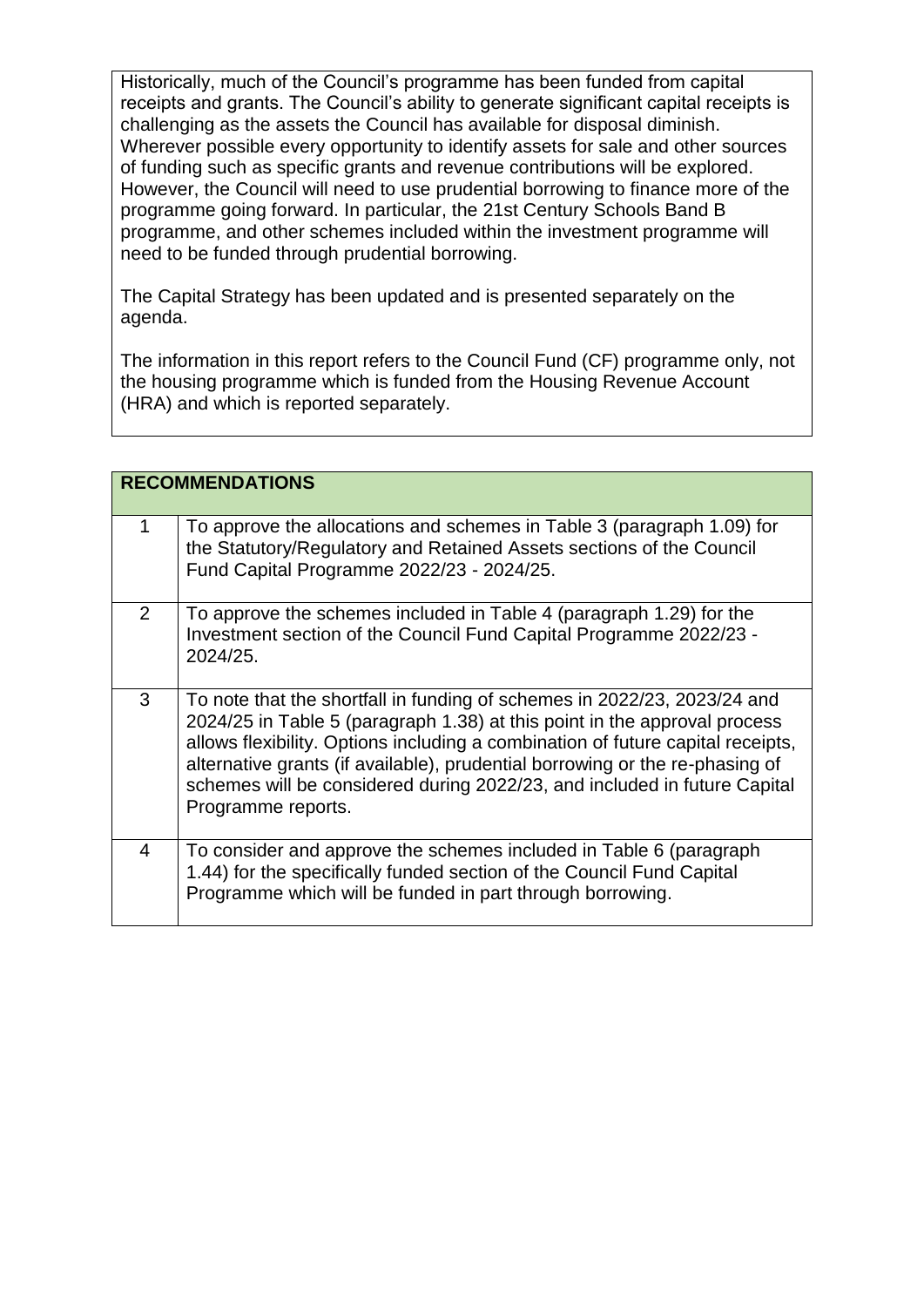## **REPORT DETAILS**

| 1.00 | <b>EXPLAINING THE CAPITAL PROGRAMME 2022/23 - 2024/25</b>                                                                                                                                                                                                                                                                                                                                                                                                                                                                                                                                                                                                                 |
|------|---------------------------------------------------------------------------------------------------------------------------------------------------------------------------------------------------------------------------------------------------------------------------------------------------------------------------------------------------------------------------------------------------------------------------------------------------------------------------------------------------------------------------------------------------------------------------------------------------------------------------------------------------------------------------|
| 1.01 | The Council's Capital Programme encompasses investing significant<br>resources in assets for the long term to enable the delivery of high quality,<br>value for money public services. Assets include buildings (such as<br>schools, care homes and day centres), infrastructure (such as highways,<br>IT networks, and waste transfer stations), and assets not owned by the<br>Council (such as works to improve and adapt private sector homes). The<br>proposed capital investments outlined within this report are closely aligned<br>to portfolio service business plans and the Council Plan.                                                                      |
|      | The Council has limited capital resources from Welsh Government (WG) to<br>support Council priorities, needs and liabilities; however, it has the powers<br>to fund capital schemes by borrowing, but this is temporary and ultimately<br>the cost and repayment of any borrowing is charged to the Council's<br>revenue budget. Schemes funded by borrowing are carefully considered<br>due to the long term impacts on the Council's revenue budget.                                                                                                                                                                                                                    |
|      | The first half of this report covers parts of the Capital Programme where<br>the Council invests in local infrastructure, facilities and assets, which will<br>be funded from general capital resources (General Capital Grant,<br>Unhypothecated Supported Borrowing and Capital Receipts). Regional<br>programmes such as the Growth Deal for North Wales which will draw on<br>national funds, and the Housing Revenue Account (HRA) Capital<br>Programme, which is separate and includes the Welsh Housing Quality<br>Standard (WHQS) work programme and Strategic Housing and<br>Regeneration Programme (SHARP), supplement the Council funded<br>Capital Programme. |
|      | The second half of the report covers parts of the Capital Programme which<br>includes specific grants as far as information is available at the time of<br>writing, and borrowing. This includes the 21 <sup>st</sup> Century Schools Programme,<br>delivered in partnership between the Council and WG.                                                                                                                                                                                                                                                                                                                                                                  |
| 1.02 | General Capital Programme 2021/22 - 2023/24 Update                                                                                                                                                                                                                                                                                                                                                                                                                                                                                                                                                                                                                        |
|      | The Council's Capital Strategy divides the Capital Programme into three<br>parts as follows.                                                                                                                                                                                                                                                                                                                                                                                                                                                                                                                                                                              |
|      | 1. Statutory / Regulatory section - to cover regulatory and statutory<br>works. Examples include providing support to improve and adapt<br>private sector homes (Disabled Facilities Grants), adaptations to<br>schools for children with disabilities and any works required to keep<br>buildings open by meeting Health and Safety requirements.                                                                                                                                                                                                                                                                                                                        |
|      | 2. Retained Assets section – to ensure service and business<br>continuity. This includes schemes that enhance and improve<br>retained assets and infrastructure to deliver services and meets<br>significant need identified by service plans or through condition<br>surveys etc.                                                                                                                                                                                                                                                                                                                                                                                        |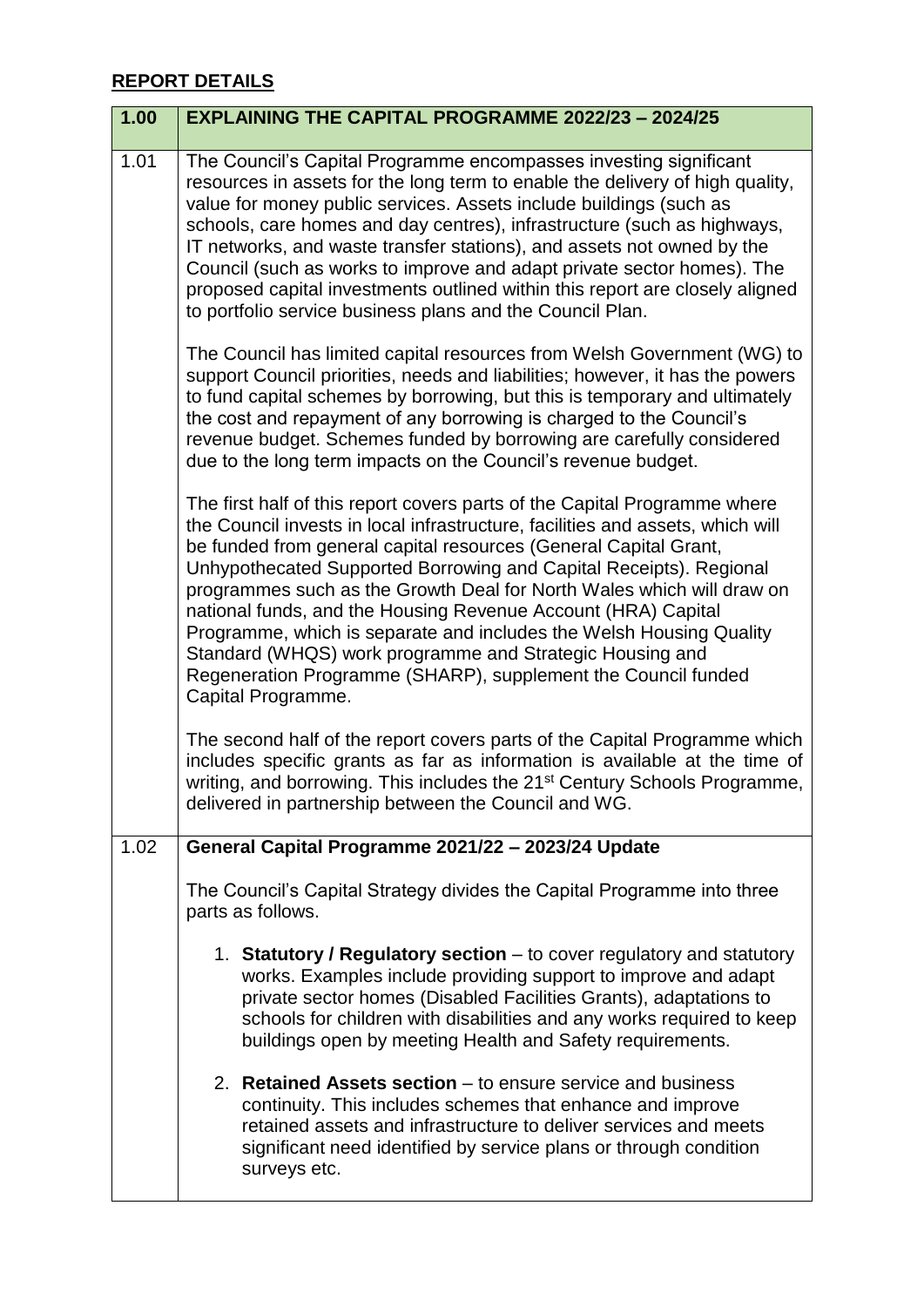|      | 3. Investment section - to fund costs incurred when remodelling and<br>investing in services. This includes new schemes arising from<br>portfolio business plans, the Council Plan, other relevant and<br>emerging plans, and other strategies or emerging Council priorities<br>approved through a selection process based on the provision of a<br>business case.                                                                                                                                                                                                                                                                                                                                                                              |               |               |               |             |
|------|--------------------------------------------------------------------------------------------------------------------------------------------------------------------------------------------------------------------------------------------------------------------------------------------------------------------------------------------------------------------------------------------------------------------------------------------------------------------------------------------------------------------------------------------------------------------------------------------------------------------------------------------------------------------------------------------------------------------------------------------------|---------------|---------------|---------------|-------------|
| 1.03 | Table 1 below summarises the updated Council funded Capital<br>Programme for 2021/22 - 2023/24 as reported at Month 6 2021/22:<br>Table 1                                                                                                                                                                                                                                                                                                                                                                                                                                                                                                                                                                                                        |               |               |               |             |
|      | <b>ESTIMATED FUNDING 2021/22 - 2023/24</b>                                                                                                                                                                                                                                                                                                                                                                                                                                                                                                                                                                                                                                                                                                       |               |               |               |             |
|      |                                                                                                                                                                                                                                                                                                                                                                                                                                                                                                                                                                                                                                                                                                                                                  | 2021/22<br>£m | 2022/23<br>£m | 2023/24<br>£m | Total<br>£m |
|      | <b>Funding</b>                                                                                                                                                                                                                                                                                                                                                                                                                                                                                                                                                                                                                                                                                                                                   |               |               |               |             |
|      | Un-hypothecated Supported Borrowing (USB) <sup>1</sup>                                                                                                                                                                                                                                                                                                                                                                                                                                                                                                                                                                                                                                                                                           | 4.040         | 4.040         | 4.040         | 12.120      |
|      | General Capital Grant (GCG) <sup>1</sup>                                                                                                                                                                                                                                                                                                                                                                                                                                                                                                                                                                                                                                                                                                         | 2.492         | 2.492         | 2.492         | 7.476       |
|      | Additional General Capital Grant (GCG) 1                                                                                                                                                                                                                                                                                                                                                                                                                                                                                                                                                                                                                                                                                                         | 1.559         | 0.000         | 0.000         | 1.559       |
|      | Surplus B/Fwd                                                                                                                                                                                                                                                                                                                                                                                                                                                                                                                                                                                                                                                                                                                                    | 4.004         | 0.000         | 0.000         | 4.004       |
|      | <b>Total Funding</b>                                                                                                                                                                                                                                                                                                                                                                                                                                                                                                                                                                                                                                                                                                                             | 12.095        | 6.532         | 6.532         | 25.159      |
|      | Expenditure                                                                                                                                                                                                                                                                                                                                                                                                                                                                                                                                                                                                                                                                                                                                      |               |               |               |             |
|      | Total Capital Programme 2021/22 - 2023/24                                                                                                                                                                                                                                                                                                                                                                                                                                                                                                                                                                                                                                                                                                        | 8.632         | 6.502         | 5.878         | 21.012      |
|      |                                                                                                                                                                                                                                                                                                                                                                                                                                                                                                                                                                                                                                                                                                                                                  | 8.632         | 6.502         | 5.878         | 21.012      |
|      | Surplus / (Shortfall)                                                                                                                                                                                                                                                                                                                                                                                                                                                                                                                                                                                                                                                                                                                            | 3.463         | 0.030         | 0.654         | 4.147       |
|      | 1 As per 21/22 Final Settlement                                                                                                                                                                                                                                                                                                                                                                                                                                                                                                                                                                                                                                                                                                                  |               |               |               |             |
| 1.04 | Table 1 shows the current position of the Capital Programme 2021/22 -<br>2023/24 as reported at Month 6 to Cabinet and Corporate Resources<br>Overview and Scrutiny Committee an overall surplus in funding of<br>£4.147m, with a surplus in 2021/22 of £3.463m.<br>When the budget was set in December 2020, there was a shortfall in<br>funding of schemes in 2021/22 and surplus in 2022/23 and 2023/24. At<br>that point in the approval process the position was kept flexible and this<br>was explained in the report to Council at that time. Options included a<br>combination of future capital receipts, alternative grants, prudential<br>borrowing or scheme phasing over several years which would be<br>considered during 2021/22. |               |               |               |             |
| 1.05 | Given the current position in setting the Capital Programme for the next 3<br>years 2022/23 - 2024/25, careful consideration has been given to new<br>schemes proposed for inclusion as, should other sources of funding not<br>materialise, the Council will need to use prudential borrowing to finance<br>the remainder of the programme going forward.                                                                                                                                                                                                                                                                                                                                                                                       |               |               |               |             |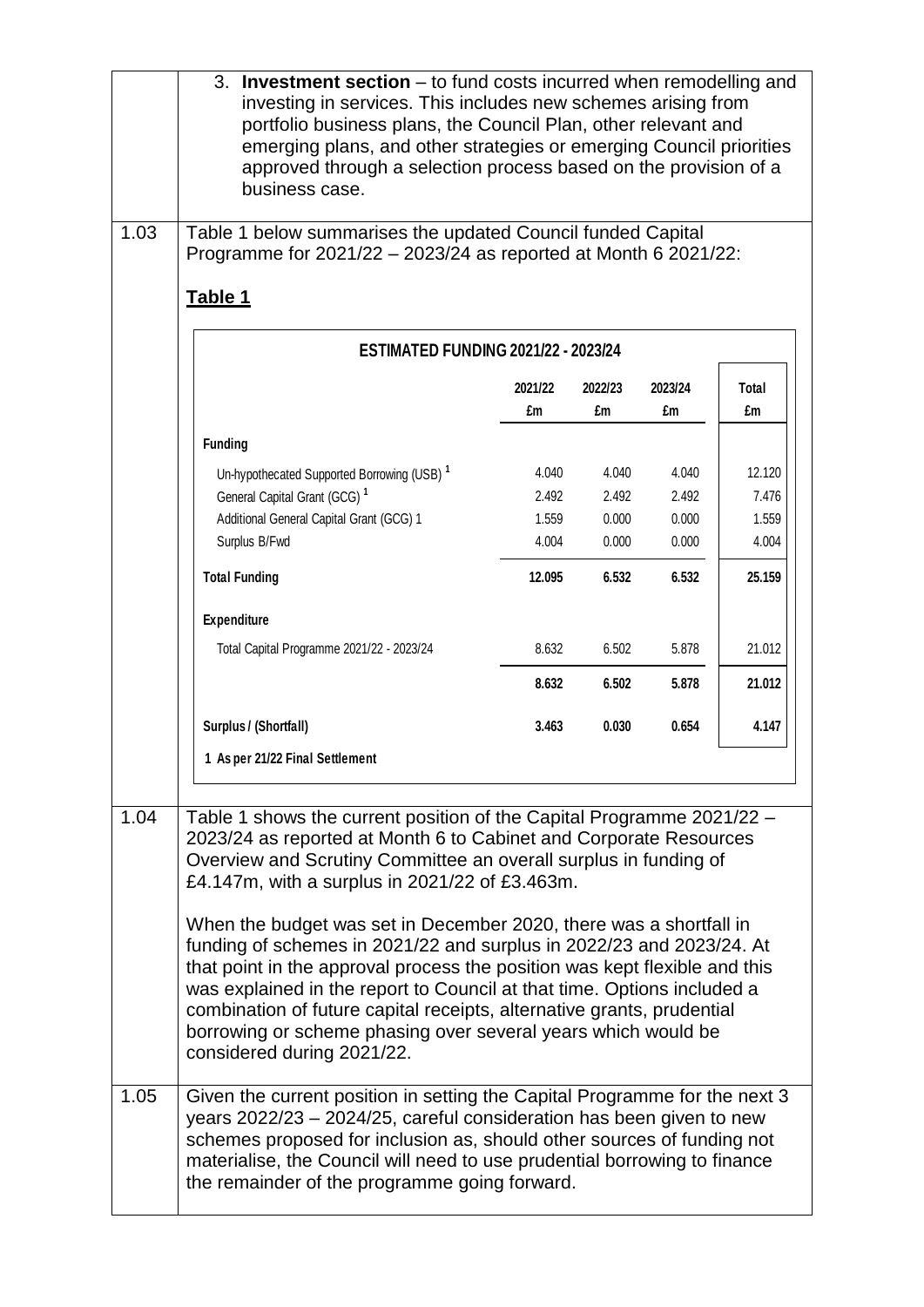| 1.06 | Projected General Funding Available 2022/23 - 2024/25                                                                                                                                                                                                                                                                                                                                                                                                                                                         |                         |                         |                         |                          |
|------|---------------------------------------------------------------------------------------------------------------------------------------------------------------------------------------------------------------------------------------------------------------------------------------------------------------------------------------------------------------------------------------------------------------------------------------------------------------------------------------------------------------|-------------------------|-------------------------|-------------------------|--------------------------|
|      | Table 2 below shows the general capital funding currently projected to be<br>available to fund the Capital Programme over the next 3 years (2022/23 -<br>2024/25).                                                                                                                                                                                                                                                                                                                                            |                         |                         |                         |                          |
|      | Table 2                                                                                                                                                                                                                                                                                                                                                                                                                                                                                                       |                         |                         |                         |                          |
|      | <b>ESTIMATED AVAILABLE FUNDING 2022/23 - 2024/25</b>                                                                                                                                                                                                                                                                                                                                                                                                                                                          |                         |                         |                         |                          |
|      |                                                                                                                                                                                                                                                                                                                                                                                                                                                                                                               | 2022/23<br>£m           | 2023/24<br>£m           | 2024/25<br>£m           | Total<br>£m              |
|      | <b>Funding (Excluding Specific Funding)</b>                                                                                                                                                                                                                                                                                                                                                                                                                                                                   |                         |                         |                         |                          |
|      | Un-hypothecated Supported Borrowing (USB) <sup>1</sup><br>General Capital Grant (GCG) <sup>1</sup><br>Surplus B/Fwd from 2021/22                                                                                                                                                                                                                                                                                                                                                                              | 4.040<br>2.492<br>3.463 | 4.040<br>2.492<br>0.000 | 4.040<br>2.492<br>0.000 | 12.120<br>7.476<br>3.463 |
|      | Total                                                                                                                                                                                                                                                                                                                                                                                                                                                                                                         | 9.995                   | 6.532                   | 6.532                   | 23.059                   |
|      | 1 As per 21/22 Final Settlement                                                                                                                                                                                                                                                                                                                                                                                                                                                                               |                         |                         |                         |                          |
| 1.08 | allocation and the General Capital Grant received from WG in the years<br>2022/23 to 2024/25 remains the same as included in the information<br>provided in the 2021/22 final Financial Settlement for Welsh local<br>government. The 2022/23 Provisional Settlement for Welsh local<br>government announcement has been provisionally set for the 20 <sup>th</sup><br>December.<br>The figures in Table 2 relate to the Council Fund (CF) only, with the HRA<br>Capital Programme being reported separately. |                         |                         |                         |                          |
|      | General Capital Programme 2022/23 - 2024/25                                                                                                                                                                                                                                                                                                                                                                                                                                                                   |                         |                         |                         |                          |
| 1.09 | Statutory / Regulatory and Retained Asset Allocations - 2022/23 -<br>2024/25                                                                                                                                                                                                                                                                                                                                                                                                                                  |                         |                         |                         |                          |
|      | Table 3 shows the proposed allocations for the period 2022/23 - 2024/25<br>for the Statutory / Regulatory and Retained Asset sections of the Capital<br>Programme.                                                                                                                                                                                                                                                                                                                                            |                         |                         |                         |                          |
|      |                                                                                                                                                                                                                                                                                                                                                                                                                                                                                                               |                         |                         |                         |                          |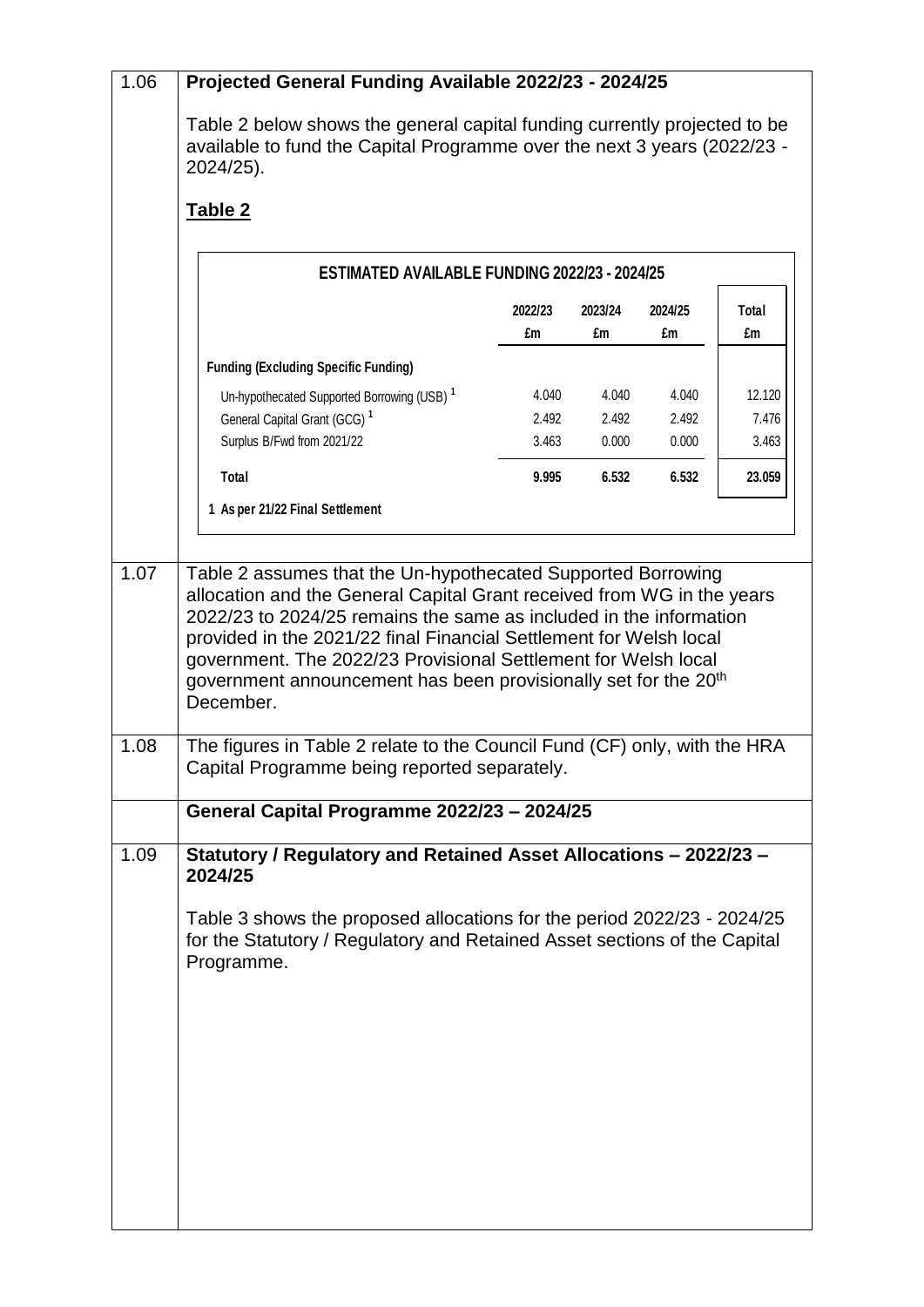|                                                    | <b>PROPOSED ALLOCATIONS 2022/23 - 2024/25</b> |         |         |        |  |  |
|----------------------------------------------------|-----------------------------------------------|---------|---------|--------|--|--|
|                                                    | 2022/23                                       | 2023/24 | 2024/25 | Total  |  |  |
|                                                    | £m                                            | £m      | £m      | £m     |  |  |
| <b>Statutory / Regulatory Section</b>              |                                               |         |         |        |  |  |
| Equalities Act - Individual pupils                 | 0.500                                         | 0.500   | 0.500   | 1.500  |  |  |
| <b>Disabled Facilities Grants</b>                  | 1.660                                         | 1.660   | 1.660   | 4.980  |  |  |
| Private Sector Housing Renewal                     | 0.040                                         | 0.040   | 0.040   | 0.120  |  |  |
| School building works                              | 0.500                                         | 0.500   | 0.500   | 1.500  |  |  |
| Corporate property works                           | 0.300                                         | 0.300   | 0.300   | 0.900  |  |  |
| Upgrade of kitchen equipment in schools            | 0.050                                         | 0.050   | 0.000   | 0.100  |  |  |
| School safeguarding works                          | 0.100                                         | 0.100   | 0.100   | 0.300  |  |  |
| <b>Target Hardening</b>                            | 0.030                                         | 0.030   | 0.030   | 0.090  |  |  |
| <b>Total Statutory / Regulatory</b>                | 3.180                                         | 3.180   | 3.130   | 9.490  |  |  |
| <b>Retained Assets Section</b>                     |                                               |         |         |        |  |  |
| School building works                              | 1.000                                         | 1.000   | 1.000   | 3.000  |  |  |
| Corporate property works                           | 0.300                                         | 0.300   | 0.300   | 0.900  |  |  |
| Highways asset management plan                     | 1.000                                         | 1.000   | 1.000   | 3.000  |  |  |
| Play areas                                         | 0.200                                         | 0.200   | 0.200   | 0.600  |  |  |
| ICT - Equipment at Datacentres                     | 0.050                                         | 0.000   | 0.510   | 0.560  |  |  |
| ICT - Server Technology                            | 0.210                                         | 0.000   | 0.070   | 0.280  |  |  |
| ICT - Laptop / PC Replacements                     | 0.103                                         | 0.104   | 0.092   | 0.299  |  |  |
| Works to the Greenfield Valley Reservoirs          | 0.038                                         | 0.000   | 0.000   | 0.038  |  |  |
| Base Provision for Leisure and Libraries Estate    | 0.200                                         | 0.200   | 0.200   | 0.600  |  |  |
| All Weather Pitches                                | 0.300                                         | 0.195   | 0.000   | 0.495  |  |  |
| Public Space CCTV Upgrades                         | 0.045                                         | 0.033   | 0.000   | 0.078  |  |  |
| New Street Car Park - Retaining Wall / Attenuation | 0.144                                         | 0.000   | 0.000   | 0.144  |  |  |
| Shredder replacement at Greenfield HRC             | 0.400                                         | 0.000   | 0.000   | 0.400  |  |  |
| 'Headroom'                                         | 0.350                                         | 0.350   | 0.350   | 1.050  |  |  |
|                                                    |                                               |         |         |        |  |  |
| <b>Total Retained Assets Section</b>               | 4.340                                         | 3.382   | 3.722   | 11.444 |  |  |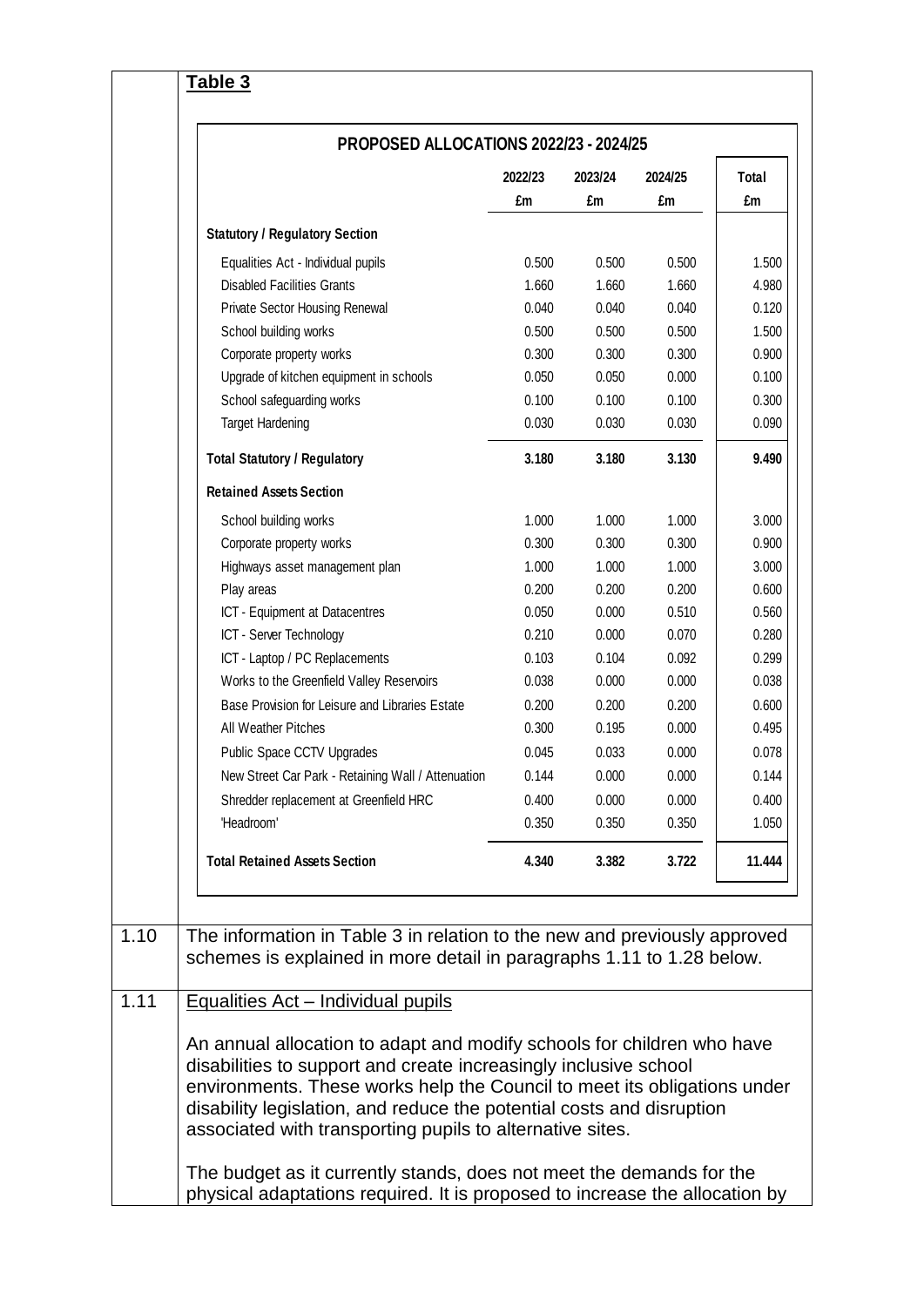|      | £0.200m, to £0.500m, for 2022/23 to 2024/25 to enable continued delivery                                                                                                                                                                                                                                                                                                                                                                                                                                                                                                  |
|------|---------------------------------------------------------------------------------------------------------------------------------------------------------------------------------------------------------------------------------------------------------------------------------------------------------------------------------------------------------------------------------------------------------------------------------------------------------------------------------------------------------------------------------------------------------------------------|
|      | of school adaptation works, to meet the needs of pupils with disabilities.                                                                                                                                                                                                                                                                                                                                                                                                                                                                                                |
| 1.12 | <b>Disabled Facilities Grants (DFG)</b>                                                                                                                                                                                                                                                                                                                                                                                                                                                                                                                                   |
|      | An annual allocation to improve and adapt private sector homes<br>comprising:                                                                                                                                                                                                                                                                                                                                                                                                                                                                                             |
|      | Disabled Facilities Grants – adaptations enabling residents to<br>continue to live independently in their own homes<br>Partnership working with Care and Repair to support vulnerable<br>residents                                                                                                                                                                                                                                                                                                                                                                        |
|      | No changes are proposed for 2022/23 to 2024/25.                                                                                                                                                                                                                                                                                                                                                                                                                                                                                                                           |
| 1.13 | <b>Private Sector Housing Renewal</b>                                                                                                                                                                                                                                                                                                                                                                                                                                                                                                                                     |
|      | An annual allocation for private sector housing renewal and improvement<br>loan management and administration. This had previously been reported<br>under the DFG section before the services were disaggregated across<br>portfolios.                                                                                                                                                                                                                                                                                                                                    |
|      | No changes are proposed for 2022/23 to 2024/25.                                                                                                                                                                                                                                                                                                                                                                                                                                                                                                                           |
| 1.14 | <b>School building works</b>                                                                                                                                                                                                                                                                                                                                                                                                                                                                                                                                              |
|      | An annual allocation to fund the most urgent property works required at<br>schools split across the regulatory / statutory and retained assets sections<br>of the Capital Programme.                                                                                                                                                                                                                                                                                                                                                                                      |
|      | A programme of toilet upgrades in both primary and secondary schools to<br>ensure compliance with Education (School Premises) Regulations 1999<br>and Department for Education and Skills document "Toilets in Schools".<br>There is currently a backlog of such works estimated to be in the region of<br>£1.5m which is often reflected as a Health and Safety issue in Estyn<br>inspections of schools. £0.100m per annum. When building new schools or<br>extending current ones, the Council takes the approach to upgrade to the<br>current standards at that time. |
|      | Works to upgrade ventilation systems at school kitchens which are failing<br>building regulations and gas safety legislation and are at risk of closure.<br>£0.200m per annum.                                                                                                                                                                                                                                                                                                                                                                                            |
|      | Fire Inspection Works at schools which are the responsibility of the Local<br>Authority and have been identified during statutory fire risk assessments.<br>£0.200m per annum.                                                                                                                                                                                                                                                                                                                                                                                            |
|      | No changes are proposed for 2022/23 to 2024/25.                                                                                                                                                                                                                                                                                                                                                                                                                                                                                                                           |
| 1.15 | <b>Corporate property works</b>                                                                                                                                                                                                                                                                                                                                                                                                                                                                                                                                           |
|      | An annual allocation to fund the most urgent property works required at<br>non-school premises split across the regulatory / statutory and retained                                                                                                                                                                                                                                                                                                                                                                                                                       |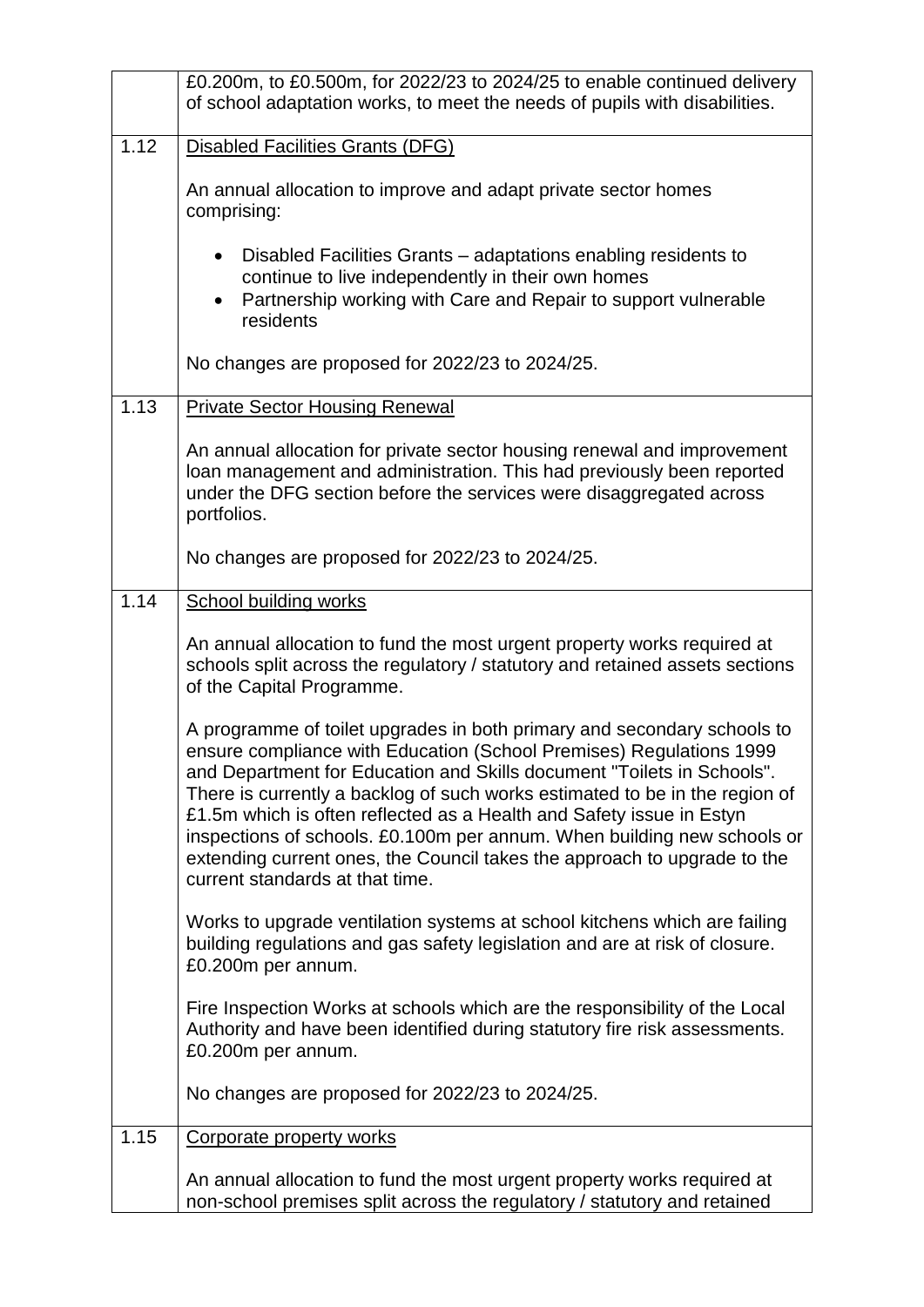|      | assets sections of the Capital Programme, including managing risks from<br>legionella, fire safety, asbestos, accessibility and health and safety.                                                                                                                                                                                                                                                                        |
|------|---------------------------------------------------------------------------------------------------------------------------------------------------------------------------------------------------------------------------------------------------------------------------------------------------------------------------------------------------------------------------------------------------------------------------|
|      | No changes are proposed for 2022/23 to 2024/25.                                                                                                                                                                                                                                                                                                                                                                           |
| 1.16 | Upgrade of kitchen equipment in schools                                                                                                                                                                                                                                                                                                                                                                                   |
|      | The equipment in many of the school kitchens is currently very old and<br>inefficient. Investment in new equipment will produce efficiency savings<br>and will also better ensure the health and safety of NEWydd catering staff.                                                                                                                                                                                         |
|      | No changes are proposed for 2022/23 to 2023/24.                                                                                                                                                                                                                                                                                                                                                                           |
| 1.17 | <b>School safeguarding works</b>                                                                                                                                                                                                                                                                                                                                                                                          |
|      | There is a requirement for a three year funding allocation to carry out<br>works/adaptations at schools, to address safeguarding concerns raised<br>about access at main entrances. These works are required to ensure both<br>children and adults can attend schools in a safe and secure environment.                                                                                                                   |
|      | New scheme included in 2022/23 - 2024/25                                                                                                                                                                                                                                                                                                                                                                                  |
| 1.18 | <b>Target Hardening</b>                                                                                                                                                                                                                                                                                                                                                                                                   |
|      | The Target Hardening budget requires replenishment over the next three<br>year period to prevent unauthorised use of land or buildings within the<br>County.                                                                                                                                                                                                                                                              |
|      | New scheme included in 2022/23 - 2024/25                                                                                                                                                                                                                                                                                                                                                                                  |
| 1.19 | <b>Highways Asset Management Plan (HAMP)</b>                                                                                                                                                                                                                                                                                                                                                                              |
|      | An annual allocation of £1m to fund the HAMP which includes resurfacing<br>of the classified Highway Network, replacement programme for street<br>lighting columns and structural maintenance, with £0.100m to be top sliced<br>for 'streetscape' improvements.                                                                                                                                                           |
|      | Whilst the Council has a statutory duty to maintain the Highways Network<br>in a safe condition for travel, how the Council does this is not defined. WG<br>set targets for road condition indices, and at present Flintshire is<br>performing better than the target set as a result of significant additional<br>investment from WG in recent years (£0.954m in 2019/20, £0.950m in<br>2020/21 and £0.949m in 2021/22). |
|      | See paragraph 1.55 for more detail in regard to the position on the<br>potential development of the HAMP.                                                                                                                                                                                                                                                                                                                 |
|      | It is proposed to increase the annual allocation by £0.400m, to £1m, for<br>2022/23 to 2024/25.                                                                                                                                                                                                                                                                                                                           |
| 1.20 | <b>Play areas</b>                                                                                                                                                                                                                                                                                                                                                                                                         |
|      | An annual allocation of £0.200m to fund the most urgent requirements to<br>replace play equipment that has reached the end of its useful life at play                                                                                                                                                                                                                                                                     |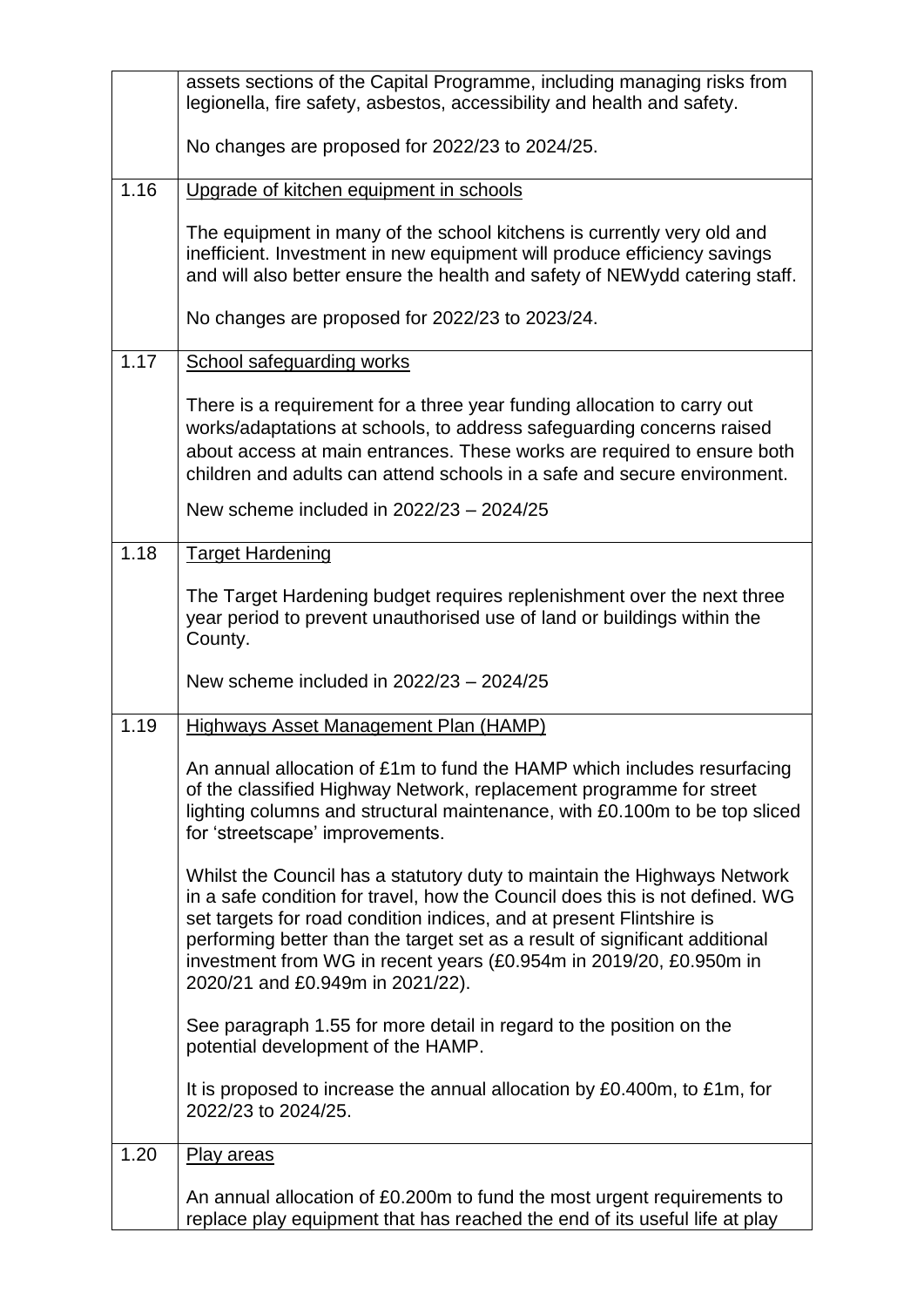|      | areas, as well as upgrades to play areas. This will be delivered by Aura as<br>the Council's management partner.                                                                                                                                                                                                                                                                                                                                                                                                                                |
|------|-------------------------------------------------------------------------------------------------------------------------------------------------------------------------------------------------------------------------------------------------------------------------------------------------------------------------------------------------------------------------------------------------------------------------------------------------------------------------------------------------------------------------------------------------|
|      | No changes are proposed for 2022/23 to 2024/25.                                                                                                                                                                                                                                                                                                                                                                                                                                                                                                 |
| 1.21 | <b>IT Infrastructure</b>                                                                                                                                                                                                                                                                                                                                                                                                                                                                                                                        |
|      | Various schemes required to maintain service and business continuity;                                                                                                                                                                                                                                                                                                                                                                                                                                                                           |
|      | ICT Equipment at Datacentres - £0.170m had previously been<br>$\bullet$<br>approved in the programme for the replacement of equipment such as<br>High Volume Air Conditioning units and batteries to ensure the power<br>supply to data centres is not interrupted.                                                                                                                                                                                                                                                                             |
|      | £0.390m is proposed in 2024/25, to replace outdated systems with the<br>technologies required to deliver effective datacentres and improve<br>connection to end users devices. Without these technologies the<br>Council will be unable to run either of the datacentres resulting in the<br>requirement to switch off IT systems hosted within these facilities. As<br>there is a high reliance on IT Business Systems and services across<br>the whole of the authority, the impact on Council wide service delivery<br>would be significant. |
|      | ICT Server Technologies (Business Systems and SQL Servers) -<br>$\bullet$<br>£0.210m had previously been approved in the programme for the<br>provision of replacement server technologies, to ensure adequate<br>resources to provide the capacity required for the delivery of existing IT<br>Business systems and services used across the whole of the Council.                                                                                                                                                                             |
|      | It is proposed that the servers used to support Business systems that<br>utilise SQL as a database technology are replaced in 2024/25, at a cost<br>of £0.070m.                                                                                                                                                                                                                                                                                                                                                                                 |
|      | The operating lives of server technology was extended from 3 to 5<br>years to maximise the length from investments. Reliable IT server<br>hardware is key to enabling IT infrastructure that supports the delivery<br>of IT business systems that can cope with the demands of an<br>organisation highly reliant on IT systems to deliver effective and<br>efficient services.                                                                                                                                                                  |
|      | ICT - Laptop / PC Replacements - The project will deliver a programme<br>$\bullet$<br>of device replacement based on the "just in time" principle of<br>replacement to ensure the Council maximises the useable life of its<br>laptop estate. It will ensure that the devices used by members of staff<br>are fit for purpose and can deliver the required level of service, and can<br>support the latest operating systems and security software.                                                                                             |
|      | The absence of a replacement budget for replacement devices will<br>result in devices that perform poorly and will not be able to<br>accommodate the operating system and security software require to<br>ensure the required level of performance. The inability to operate up to<br>date security software poses a significant cyber security risk.                                                                                                                                                                                           |
|      | Capital funding is required over a three year programme.                                                                                                                                                                                                                                                                                                                                                                                                                                                                                        |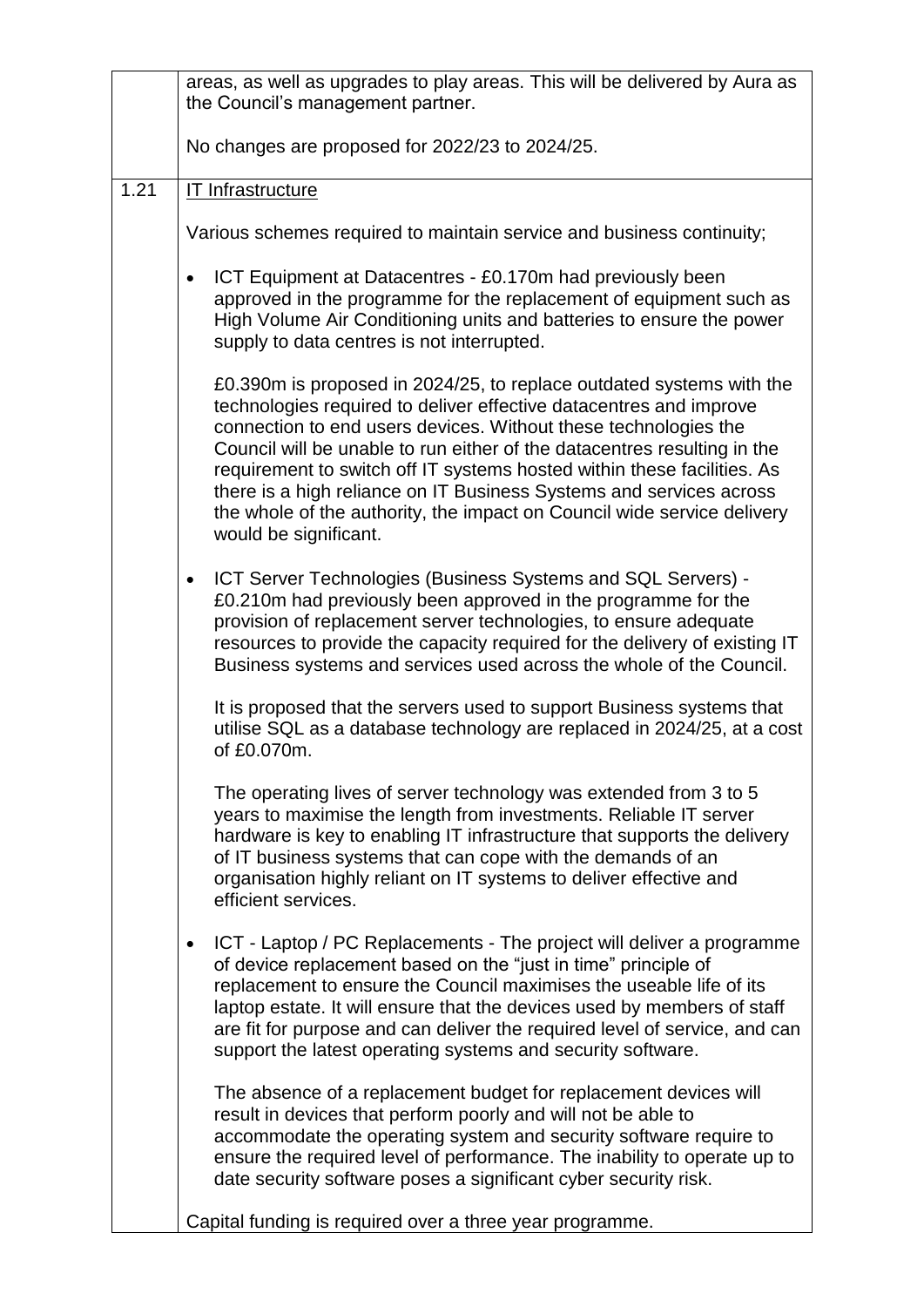| <b>Works to the Greenfield Valley Reservoirs</b>                                                                                                                                                                                                                                                                                                                                                                                                                                                                                                                                |
|---------------------------------------------------------------------------------------------------------------------------------------------------------------------------------------------------------------------------------------------------------------------------------------------------------------------------------------------------------------------------------------------------------------------------------------------------------------------------------------------------------------------------------------------------------------------------------|
| The Reservoirs Act 1975 allocates responsibility for reservoir safety and<br>maintenance to Flintshire County Council as 'undertaker' to the series<br>reservoirs located within Greenfield Valley Park.                                                                                                                                                                                                                                                                                                                                                                        |
| In recent years the annual inspections have identified works required<br>across all six of the reservoirs within the park. There is increased public<br>safety risk from failure to manage impounding raised reservoirs of water.<br>The condition of the reservoirs infrastructure is likely to deteriorate further<br>and the associated costs to remedy increase.                                                                                                                                                                                                            |
| Unlike Flood Alleviation schemes, Welsh Government Flood Defence<br>Grant in Aid (FDGiA) is not available to fund works on reservoirs as this is<br>considered to be a duty on the Council as a statutory 'undertaker'.                                                                                                                                                                                                                                                                                                                                                         |
| No changes are proposed for 2022/23.                                                                                                                                                                                                                                                                                                                                                                                                                                                                                                                                            |
| Base Provision for Leisure and Libraries Estate                                                                                                                                                                                                                                                                                                                                                                                                                                                                                                                                 |
| An annual allocation to fund the most urgent property works required<br>across the Leisure and Libraries estate. The Council recognises its<br>landlord responsibilities, it has retained ownership of all buildings from<br>which Aura, its strategic Leisure and Libraries partner, delivers its business<br>plan and operates these facilities in accordance with the service contract.                                                                                                                                                                                      |
| No changes are proposed for 2022/24 to 2024/25.                                                                                                                                                                                                                                                                                                                                                                                                                                                                                                                                 |
| <b>All Weather Pitches</b>                                                                                                                                                                                                                                                                                                                                                                                                                                                                                                                                                      |
| Replace the playing surface of all weather sport pitches which are in poor<br>condition and have reached the end of their useful lives.                                                                                                                                                                                                                                                                                                                                                                                                                                         |
| A forward work plan has been put together of pitches the Council are<br>responsible for maintaining, to ensure that their life cycle costs are<br>captured.                                                                                                                                                                                                                                                                                                                                                                                                                     |
| Pitches at Holywell High School and Deeside Leisure Centre will require<br>resurfacing in 2022/23 and 2023/24 respectively, based on the outcome of<br>condition surveys that will be completed.                                                                                                                                                                                                                                                                                                                                                                                |
| No changes are proposed for 2022/24 to 2023/24.                                                                                                                                                                                                                                                                                                                                                                                                                                                                                                                                 |
| <b>Public Space CCTV Upgrades</b>                                                                                                                                                                                                                                                                                                                                                                                                                                                                                                                                               |
| The upgrade of the public space CCTV cameras and associated control<br>equipment has come through necessity, due to its age and a strong desire<br>to reduce the increasing annual operational costs. Most of the existing<br>analogue cameras have been declared obsolete "end of life", meaning<br>they and are no longer supported by manufacturer(s) which makes it<br>increasingly difficult to carry out repairs as faults arise. The provision of a<br>public space CCTV scheme forms part of the Councils commitment to the<br>Community Safety Partnership initiative. |
|                                                                                                                                                                                                                                                                                                                                                                                                                                                                                                                                                                                 |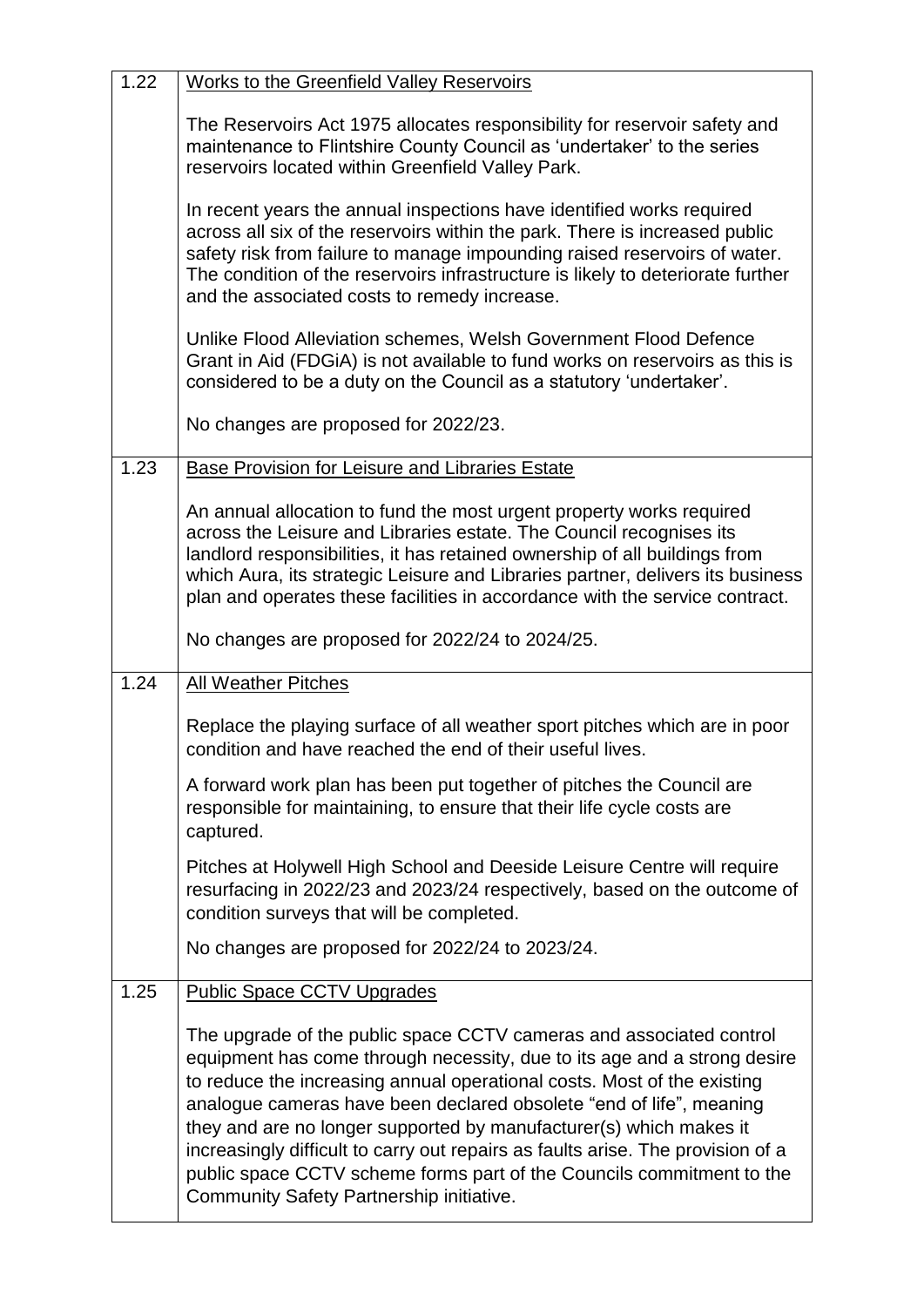|      | This project will provide the opportunity to upgrade the existing CCTV<br>cameras to state of the art and "future proofed" technologies.                                                                                                                                                                                                                                                                                                                             |
|------|----------------------------------------------------------------------------------------------------------------------------------------------------------------------------------------------------------------------------------------------------------------------------------------------------------------------------------------------------------------------------------------------------------------------------------------------------------------------|
|      | Investment in the upgrade of an outdated CCTV system, the infrastructure<br>and camera stock will reduce annual operational costs through projected<br>savings on annual transmission costs and maintenance charges.                                                                                                                                                                                                                                                 |
|      | No changes are proposed for 2022/24 to 2023/24.                                                                                                                                                                                                                                                                                                                                                                                                                      |
| 1.26 | New Street Car Park - Retaining Wall / Attenuation                                                                                                                                                                                                                                                                                                                                                                                                                   |
|      | Urgent flood prevention works relating to the creation of a retaining<br>wall/barrier from New Street Car Park will be carried out in 2021/22 and<br>will require funding from 'headroom' in the current programme.                                                                                                                                                                                                                                                  |
|      | The second phase relates to the potential creation of a large attenuation<br>tank underneath the car park to slow flows into the main drainage system<br>and reduce impact of flooding in this area of Mold, which will take place in<br>2022/23.                                                                                                                                                                                                                    |
|      | New scheme included in 2022/23.                                                                                                                                                                                                                                                                                                                                                                                                                                      |
| 1.27 | Shredder replacement at Greenfield Household Recycling Centre                                                                                                                                                                                                                                                                                                                                                                                                        |
|      | Funding required to replace the existing shredder at the Greenfield<br>composting site. The machine has become increasingly expensive to<br>repair annually, and the purchase of a new machine would improve site<br>efficiencies and reduce maintenance costs. Ongoing breakdowns are<br>impacting on the operational management of the service in line with legal<br>requirements.                                                                                 |
|      | New scheme included in 2022/23.                                                                                                                                                                                                                                                                                                                                                                                                                                      |
| 1.28 | <b>Funding 'Headroom'</b>                                                                                                                                                                                                                                                                                                                                                                                                                                            |
|      | 'Headroom' has been built in to the Capital Programme to enable the<br>programme to be more flexible so that funding can be allocated to small<br>schemes as they present in year either as a result of opportunities or<br>unforeseen circumstances (£0.350m per annum). An example would be<br>the need to complete further highways works as a result of an<br>exceptionally severe winter over and above any planned works funded<br>from the annual allocation. |
|      | No changes are proposed for 2022/23 to 2024/25.                                                                                                                                                                                                                                                                                                                                                                                                                      |
| 1.29 | Investment Section of the Capital Programme 2022/23 - 2024/25                                                                                                                                                                                                                                                                                                                                                                                                        |
|      | Table 4 below shows the proposed schemes for the period 2022/23 -<br>2024/25 for the Investment section of the Capital Programme. Details are<br>provided in paragraphs 1.30 to 1.37.                                                                                                                                                                                                                                                                                |
|      |                                                                                                                                                                                                                                                                                                                                                                                                                                                                      |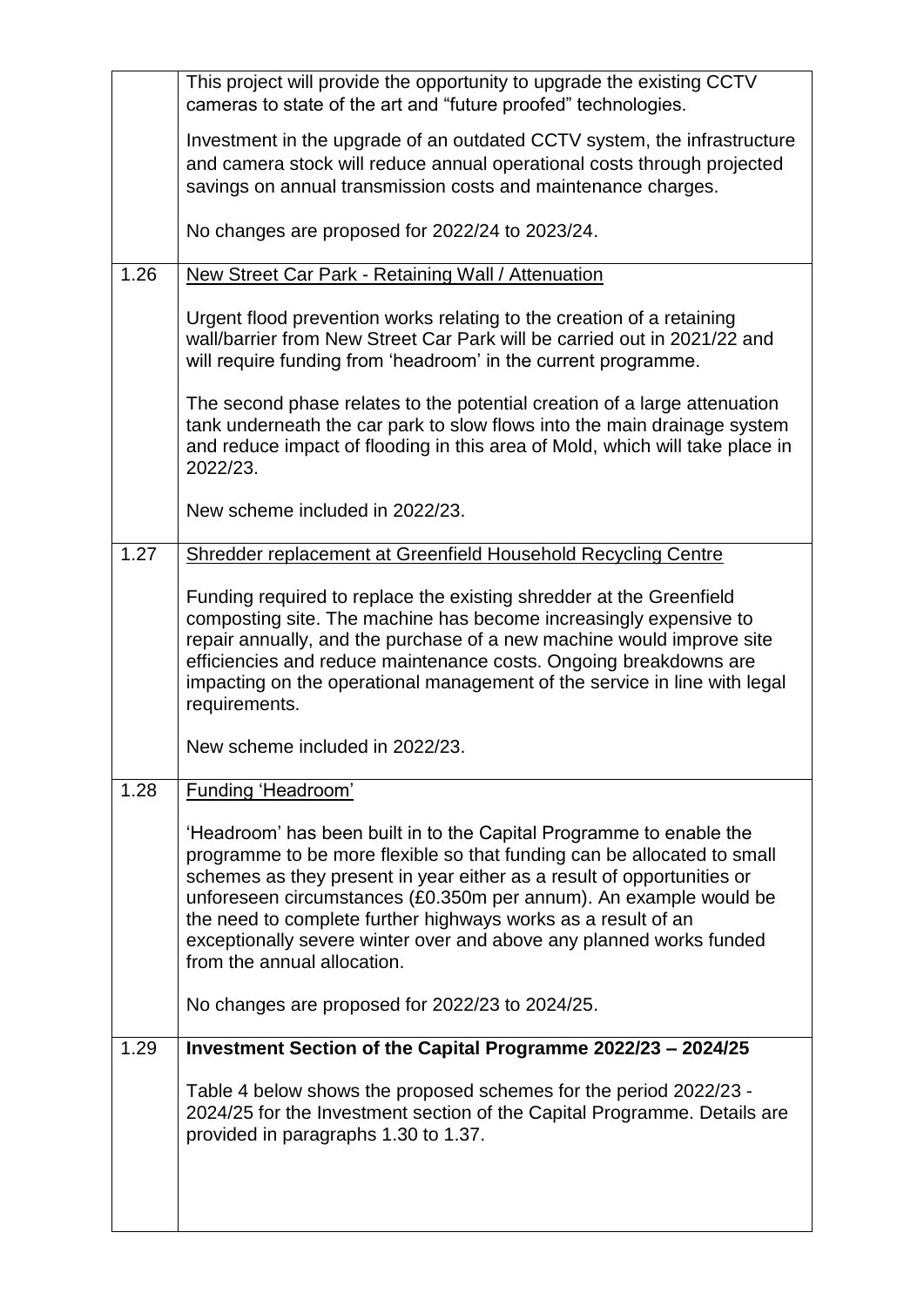| PROPOSED INVESTMENT SCHEMES 2022/23 - 2024/25                                                                                                                                                                                                                                                                                                                                                                                                                                                                                                                                                                            |               |               |               |             |  |
|--------------------------------------------------------------------------------------------------------------------------------------------------------------------------------------------------------------------------------------------------------------------------------------------------------------------------------------------------------------------------------------------------------------------------------------------------------------------------------------------------------------------------------------------------------------------------------------------------------------------------|---------------|---------------|---------------|-------------|--|
|                                                                                                                                                                                                                                                                                                                                                                                                                                                                                                                                                                                                                          | 2022/23<br>£m | 2023/24<br>£m | 2024/25<br>£m | Total<br>£m |  |
| <b>Investment Section</b>                                                                                                                                                                                                                                                                                                                                                                                                                                                                                                                                                                                                |               |               |               |             |  |
| <b>Previously Approved</b>                                                                                                                                                                                                                                                                                                                                                                                                                                                                                                                                                                                               |               |               |               |             |  |
| Historic Building Conservation                                                                                                                                                                                                                                                                                                                                                                                                                                                                                                                                                                                           | 0.050         | 0.000         | 0.000         | 0.050       |  |
| Foster carers home adaptions                                                                                                                                                                                                                                                                                                                                                                                                                                                                                                                                                                                             | 0.060         | 0.000         | 0.000         | 0.060       |  |
| Joint Archive Facility, FCC and DCC                                                                                                                                                                                                                                                                                                                                                                                                                                                                                                                                                                                      | 0.000         | 1.419         | 1.364         | 2.783       |  |
|                                                                                                                                                                                                                                                                                                                                                                                                                                                                                                                                                                                                                          | 0.110         | 1.419         | 1.364         | 2.893       |  |
| New Schemes for Approval                                                                                                                                                                                                                                                                                                                                                                                                                                                                                                                                                                                                 |               |               |               |             |  |
| Improvements to Standard Yard Waste Transfer Station                                                                                                                                                                                                                                                                                                                                                                                                                                                                                                                                                                     | 1.475         | 0.000         | 0.000         | 1.475       |  |
| Penyffordd CP School Extension                                                                                                                                                                                                                                                                                                                                                                                                                                                                                                                                                                                           | 0.257         | 0.000         | 0.000         | 0.257       |  |
| Decarbonisation of the Vehicle Fleet                                                                                                                                                                                                                                                                                                                                                                                                                                                                                                                                                                                     | 0.500         | 0.000         | 0.000         | 0.500       |  |
| Croes Atti Residential Care Home                                                                                                                                                                                                                                                                                                                                                                                                                                                                                                                                                                                         | 0.650         | 0.000         | 0.000         | 0.650       |  |
| Relocation of Tri-ffordd Day Service Provision                                                                                                                                                                                                                                                                                                                                                                                                                                                                                                                                                                           | 0.270         | 2.430         | 0.000         | 2.700       |  |
|                                                                                                                                                                                                                                                                                                                                                                                                                                                                                                                                                                                                                          | 3.152         | 2.430         | 0.000         | 5.582       |  |
| <b>Total Investment Section</b>                                                                                                                                                                                                                                                                                                                                                                                                                                                                                                                                                                                          | 3.262         | 3.849         | 1.364         | 8.475       |  |
| the County for future generations.<br><b>Direct Cost:</b>                                                                                                                                                                                                                                                                                                                                                                                                                                                                                                                                                                |               |               |               |             |  |
|                                                                                                                                                                                                                                                                                                                                                                                                                                                                                                                                                                                                                          |               |               |               |             |  |
| £0.050m per annum is utilised from the Council's capital programme<br>budget                                                                                                                                                                                                                                                                                                                                                                                                                                                                                                                                             |               |               |               |             |  |
| <b>Direct Benefits:</b><br>Encourages listed building owners to seek advice and guidance in<br>relation to the repair of their listed buildings<br>Provides a simple incentive for the owners to seek advice on the right<br>$\bullet$<br>process for repair as well as providing the means to prompt them to<br>invest in essential repairs to their buildings, hence improving and<br>enhancing the long term conservation status of the buildings<br>Supports the policy intentions within the Local Built Heritage Strategy<br>$\bullet$<br>and allow the team to work more on a proactive basis, rather than, as is |               |               |               |             |  |

r.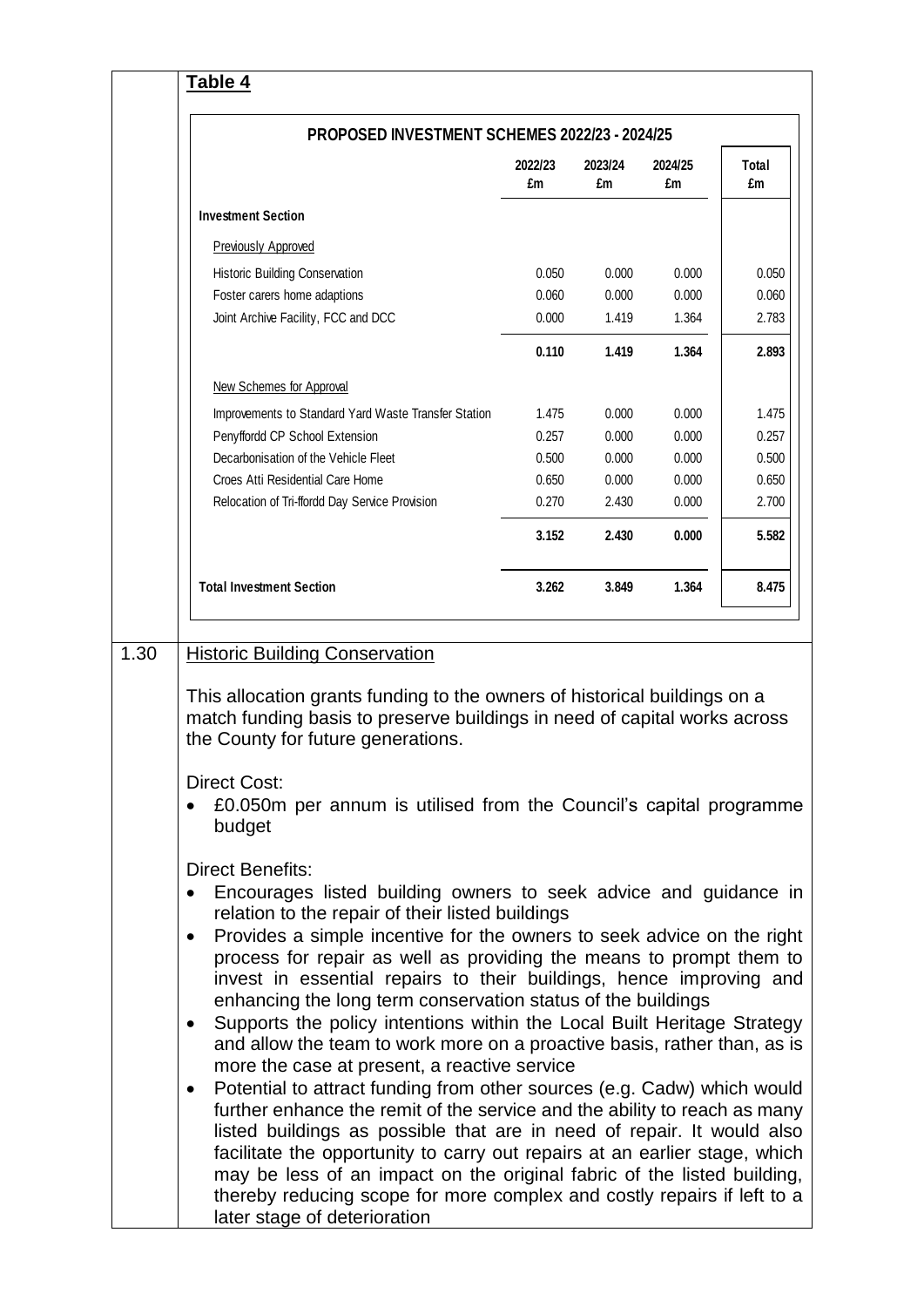|      | Provides the opportunity for the service to step in in exceptional<br>$\bullet$<br>circumstances to secure the structure of a building to prevent imminent<br>damage or collapse, and place a charge on the building that is<br>recoverable on resale<br>There has been no funding available in the Built Conservation Budget<br>$\bullet$<br>for 10 years or more, and the number of listed buildings at risk on the<br>Council's register is as high as ever. The funding will help reduce the<br>number of buildings on the risk register                                                                                                                                                                                                                                                                                                                                                                                                                                                                                                                                                                                                                                                                                                        |
|------|-----------------------------------------------------------------------------------------------------------------------------------------------------------------------------------------------------------------------------------------------------------------------------------------------------------------------------------------------------------------------------------------------------------------------------------------------------------------------------------------------------------------------------------------------------------------------------------------------------------------------------------------------------------------------------------------------------------------------------------------------------------------------------------------------------------------------------------------------------------------------------------------------------------------------------------------------------------------------------------------------------------------------------------------------------------------------------------------------------------------------------------------------------------------------------------------------------------------------------------------------------|
|      | <b>Indirect Benefits:</b><br>Lessens the need to take negative enforcement action where<br>unauthorised works are found, or neglect of a building has taken<br>place. This allows a more proactive dialogue to take place between<br>the Council and owners<br>Reduction in officer time spent on enforcement matters relating to<br>historic buildings                                                                                                                                                                                                                                                                                                                                                                                                                                                                                                                                                                                                                                                                                                                                                                                                                                                                                             |
|      | No changes are proposed for 2022/23.                                                                                                                                                                                                                                                                                                                                                                                                                                                                                                                                                                                                                                                                                                                                                                                                                                                                                                                                                                                                                                                                                                                                                                                                                |
| 1.31 | <b>Adaptations to Foster Carers' Homes</b><br>This will enable foster carers to carry out adaptations or improvements to<br>their homes to provide a suitable environment to support a child. This will<br>help the increase placements across the County and reduce the annual<br>burden on the Out of County revenue budget.<br>Payments made to foster carers will subject to 'clawback' should they<br>cease being a foster carer within a set period of time.<br><b>Direct Costs:</b><br>£0.060m per annum is utilised from the Council's capital programme<br>budget. Capital funding will be used for individual projects costing<br>over £0.020m. Funding for projects below £0.020m will be sought<br>from other funding steams including the Integrated Care Fund (ICF),<br>and other grant opportunities. Funding for projects under £0.020m<br>would be the responsibility of Social Services<br>No direct revenue or human resource implications for the approved<br>revenue budget/workforce structures or roles for this service for the<br>current financial year. Any grant applied for will have its own business<br>case considering the individual circumstance and context and may<br>have an impact on future revenue budgets |
|      | <b>Direct Benefits:</b><br>Increase the range and choice of available placements for children<br>who require a home outside of their birth family, locally<br>Enable skilled and able foster carers to extend the number of places<br>they are able to offer, or to maintain existing placements as<br>circumstances or needs change<br>Seek best value for money from the range of placements available<br>by using them in the most efficient and effective way<br>Any placements made are first and foremost in the best interests of<br>the children<br>Secure stability or permanence for a children                                                                                                                                                                                                                                                                                                                                                                                                                                                                                                                                                                                                                                           |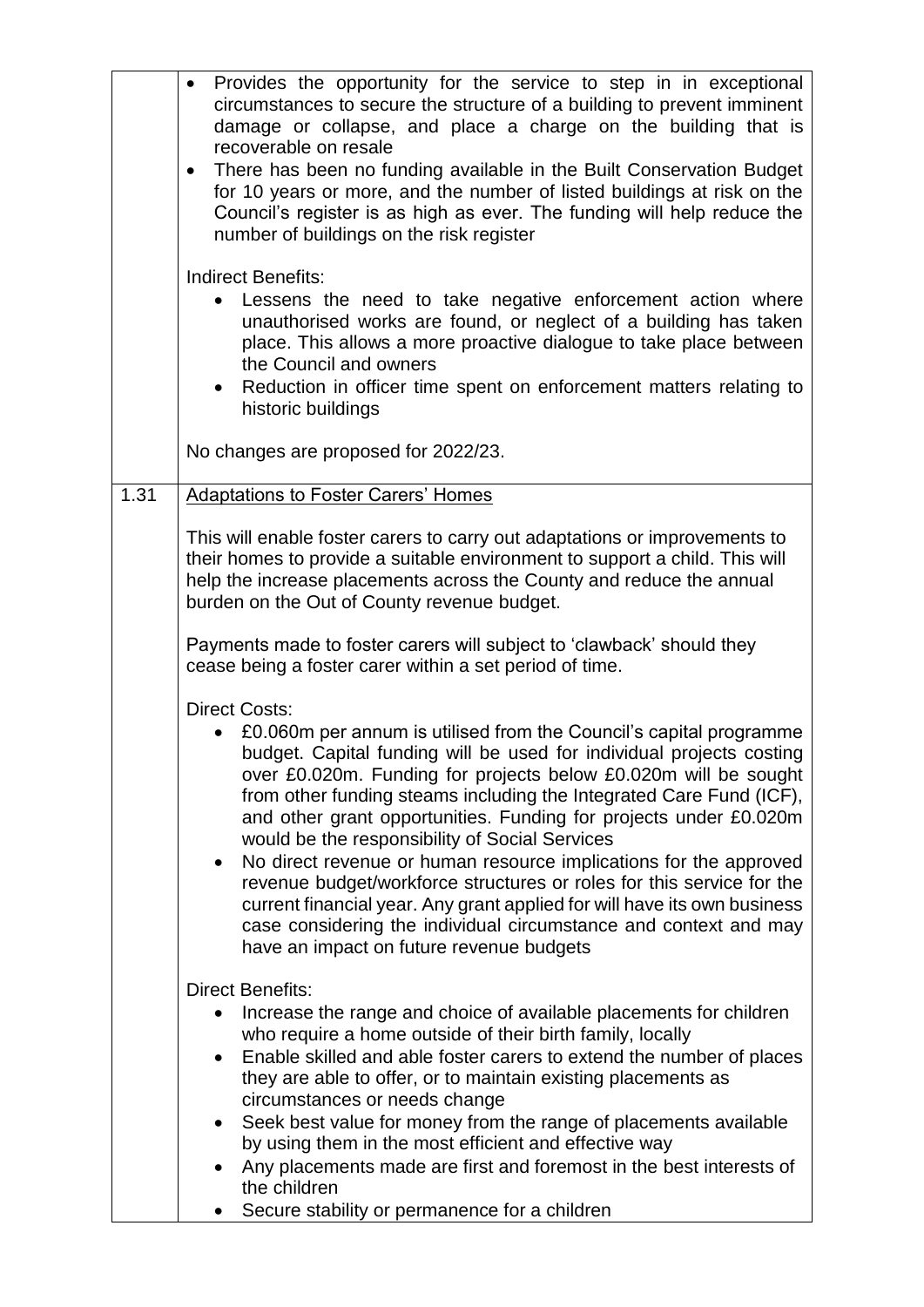|      | <b>Indirect Benefits:</b><br>Enables the Council to seek better value for money in comparison to<br>alternative Out of County or high cost placement options<br>Offers the Councils more cost effective options for placements for<br>children in its care as well as having a robust and transparent process<br>for doing so<br>No changes are proposed for 2022/23.                                                                                                                                                                                                                                                                                                  |
|------|------------------------------------------------------------------------------------------------------------------------------------------------------------------------------------------------------------------------------------------------------------------------------------------------------------------------------------------------------------------------------------------------------------------------------------------------------------------------------------------------------------------------------------------------------------------------------------------------------------------------------------------------------------------------|
| 1.32 | Joint Archive Facility, Flintshire and Denbighshire Councils                                                                                                                                                                                                                                                                                                                                                                                                                                                                                                                                                                                                           |
|      | This scheme recognises and responds to the need and demand of the two<br>Councils' archive services. Both services occupy old buildings, unfit for<br>purpose. They lack suitable public spaces and appropriate storage, are too<br>full to accept new collections and are listed buildings lacking scope for<br>adaptation, requiring expensive maintenance. The proposal is to construct<br>a new building adjacent to Theatr Clwyd, Mold, to house both the physical<br>archives and the new service operations.                                                                                                                                                    |
|      | The funding application for Heritage Horizon Award was unsuccessful, with<br>the project board now seeking alternative grant funding from the National<br>Lottery Fund Wales, however this will be at a significantly reduced funding<br>level. Further work will continue to deliver a scaled back scheme, within<br>the funding envelope, which still delivers against the business case for<br>both authorities.                                                                                                                                                                                                                                                    |
|      | Expressions of interest for funding are due to be submitted by the end of<br>November 2021, and a decision on the outcome of this expected in March<br>2022.                                                                                                                                                                                                                                                                                                                                                                                                                                                                                                           |
|      | <b>Direct Costs:</b><br>Estimated funding available for the project is £10.363m, with £5.3m<br>from grant funding, £3.028m from Flintshire County Council and<br>£2.035m from Denbighshire County Council<br>It has been assumed that borrowing will be required to fund this<br>$\bullet$<br>project. The estimated revenue costs associated with borrowing<br>£3.028m over 50 years totals £8.327m. In year 1 revenue debt<br>costs are estimated to be £0.142m, rising to £0.200m in year 50,<br>with an average of £0.167m over 50 years.                                                                                                                          |
|      | <b>Direct Benefits:</b><br>Sustainable and improved archive service for Denbighshire and<br>Flintshire via the creation of a single shared service.<br>The construction of a new purpose built Passivhaus building<br>$\bullet$<br>adjacent to Theatr Clwyd, Mold, to house both the physical archives<br>and the new service operations. Provide a sustainable archive<br>repository for the region for the foreseeable future from the<br>perspective of storage space and building maintenance and<br>management.<br>The overall revenue impact is an estimated saving of £11,647 per<br>$\bullet$<br>annum once the new building is open, with a potential further |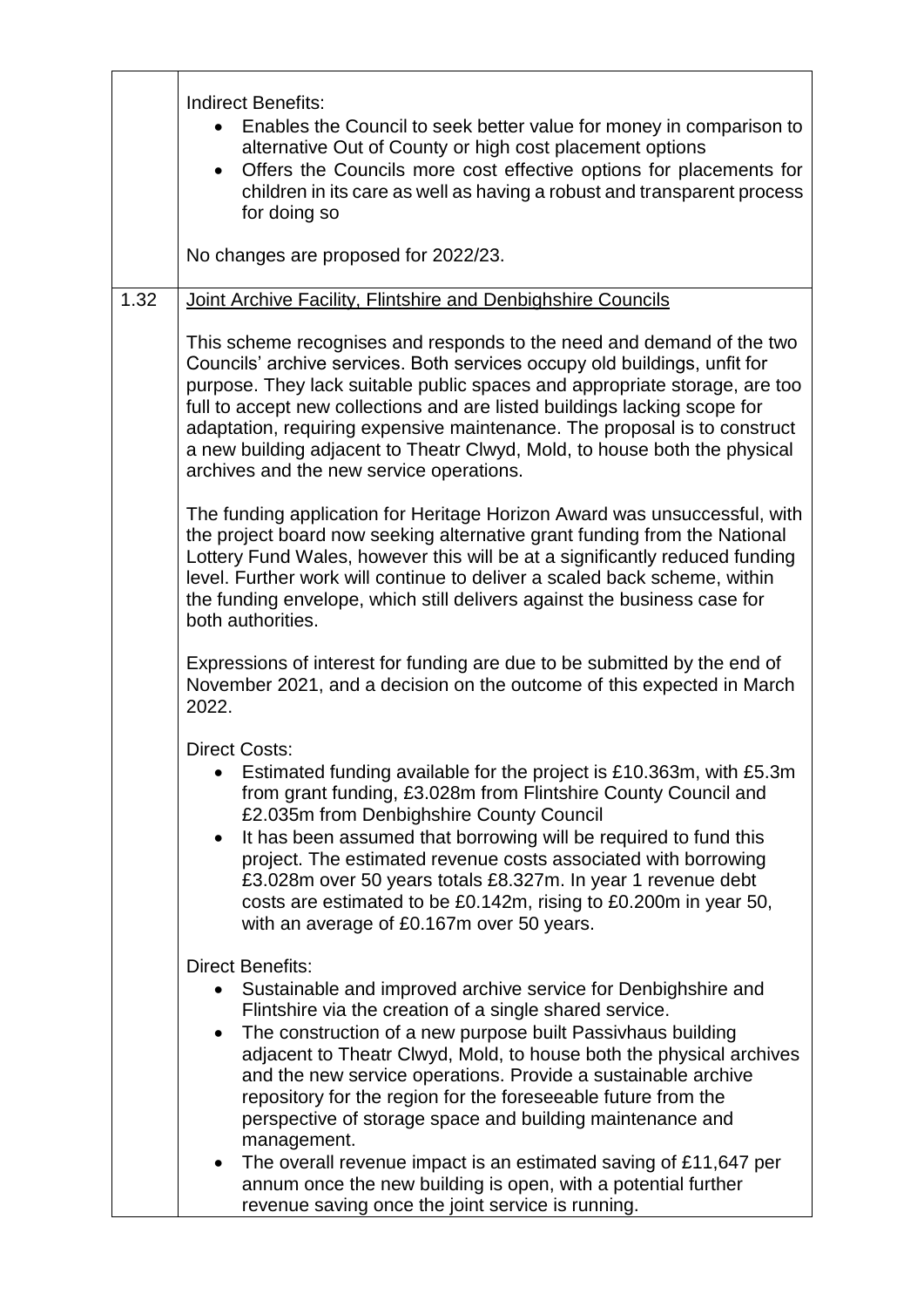|      | <b>Indirect Benefits:</b><br>Share knowledge and skills between the workforce of both Councils<br>Sphere of health, education and wellbeing (connectivity,<br>involvement, identity) can be achieved.<br>The transferrable skills of our volunteers will develop will contribute<br>to increasing their employability.<br>Deliver the long-term development of a resilient, relevant service:<br>$\bullet$<br>inspiring communities in North East Wales and enacting the<br>Wellbeing of Future Generations Act; securing historic collections,<br>diversifying audiences, volunteers and depositors.<br>Cost avoidance of £10,000 per annum additional revenue storage<br>costs, and in excess of £0.718m to address the need for<br>environmental management equipment, compliant storage areas<br>and upgrading public facilities and access. |
|------|--------------------------------------------------------------------------------------------------------------------------------------------------------------------------------------------------------------------------------------------------------------------------------------------------------------------------------------------------------------------------------------------------------------------------------------------------------------------------------------------------------------------------------------------------------------------------------------------------------------------------------------------------------------------------------------------------------------------------------------------------------------------------------------------------------------------------------------------------|
| 1.33 | <b>Improvements to Standard Yard Waste Transfer Station</b>                                                                                                                                                                                                                                                                                                                                                                                                                                                                                                                                                                                                                                                                                                                                                                                      |
|      | Infrastructure improvements, renewal and upgrade of large plant,<br>equipment and welfare facilities at Standard Yard Waste Transfer Station<br>(WTS) in Buckley, to accommodate growth in recycling rates and an<br>increase in resilience and processing capacity for future waste streams.                                                                                                                                                                                                                                                                                                                                                                                                                                                                                                                                                    |
|      | Funding of £3.325m has already been secured for the scheme based on<br>costs that were estimated in 2019/20. Over the last 12-18 months,<br>significant work has been undertaken to progress the scheme through the<br>necessary planning consents and environmental permitting processes.                                                                                                                                                                                                                                                                                                                                                                                                                                                                                                                                                       |
|      | However, due to the delays incurred owing to COVID-19, increased costs<br>for design work and planning consultation, along with the complexities<br>around ground investigation work, gas mitigation measures and drainage,<br>additional funding of £1.475m is being requested to ensure that the<br>scheme can be completed.                                                                                                                                                                                                                                                                                                                                                                                                                                                                                                                   |
|      | The total cost of the scheme is estimated to be £4.8m.                                                                                                                                                                                                                                                                                                                                                                                                                                                                                                                                                                                                                                                                                                                                                                                           |
|      | <b>Direct Benefits:</b>                                                                                                                                                                                                                                                                                                                                                                                                                                                                                                                                                                                                                                                                                                                                                                                                                          |
|      | Development of the site will ensure that we achieve the 70% target<br>set by WG for recycling, and accommodate increased recyclable<br>materials in the future                                                                                                                                                                                                                                                                                                                                                                                                                                                                                                                                                                                                                                                                                   |
|      | Proposals are part of the Council's Plan under the theme 'Green'<br>$\bullet$<br>Council' for sustainable development and environmental<br>management, which has a sub-priority of affordable and sustainable<br>collection and treatment services for recyclable, compostable and<br>residual waste                                                                                                                                                                                                                                                                                                                                                                                                                                                                                                                                             |
|      | The new facility will increase recycling rates further, reduce material<br>$\bullet$<br>contamination and increase the quality of the recyclable materials,<br>thereby maximising potential income for recyclable materials for the<br>Council                                                                                                                                                                                                                                                                                                                                                                                                                                                                                                                                                                                                   |
|      | Renewing the baling machine, plant and equipment, and introducing<br>increased automated processing on site, with less manual<br>processing. This will increase the efficiency of the site operations                                                                                                                                                                                                                                                                                                                                                                                                                                                                                                                                                                                                                                            |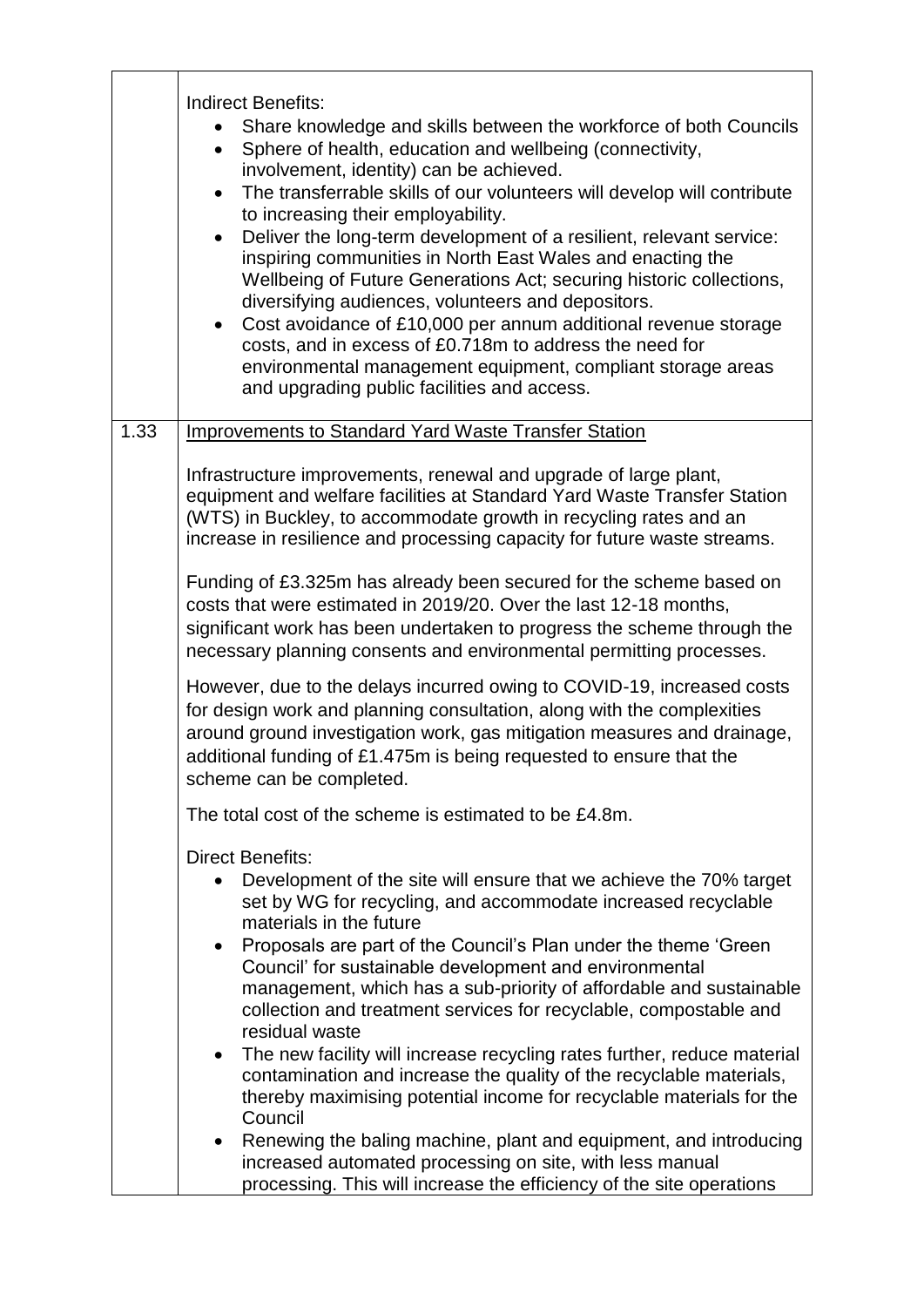|      | Reduced revenue costs for repairs and maintenance at the site, will<br>increase capacity and resilience, resulting in increased productivity<br>and reduced downtime                                                                                                                                                                                                                                                                                                                                                                                                                                                                                         |
|------|--------------------------------------------------------------------------------------------------------------------------------------------------------------------------------------------------------------------------------------------------------------------------------------------------------------------------------------------------------------------------------------------------------------------------------------------------------------------------------------------------------------------------------------------------------------------------------------------------------------------------------------------------------------|
|      | Indirect Benefits:                                                                                                                                                                                                                                                                                                                                                                                                                                                                                                                                                                                                                                           |
|      | Improved welfare facilities for operatives – resulting in increased job<br>satisfaction and contributes to their well-being                                                                                                                                                                                                                                                                                                                                                                                                                                                                                                                                  |
|      | Construction of a new access road to adoptable highway standards<br>will enable improved access for businesses on the industrial estate<br>and allow the WTS to operate over one single site rather than the<br>current operation of both sides of the access road, which has its<br>limitations                                                                                                                                                                                                                                                                                                                                                             |
|      | Improved hauliers access for processing operations, which in turn<br>$\bullet$<br>would reduce downtime when haulage companies collect baled<br>materials and increase productivity for processing operators                                                                                                                                                                                                                                                                                                                                                                                                                                                 |
| 1.34 | Penyffordd CP School Extension                                                                                                                                                                                                                                                                                                                                                                                                                                                                                                                                                                                                                               |
|      | A new replacement school for Penyfford C.P. was constructed and opened<br>in September 2019. At the time, planning permission was approved to<br>future proof the school for an additional 60 pupil place extension, as a<br>consequence of housing developments in the area. Forecasts indicate that<br>by 2025 the school will be full without any flexibility to accommodate<br>additional pupils from local housing developments. The extension will<br>provide a sufficient number of school places to meet the demands of the<br>local area, with a level of accommodation that meets both School<br>Modernisation and 21st Century schools standards. |
|      | <b>Direct Costs:</b><br>Capital investment required is £0.600m, with £0.343m being funded<br>from Section 106 contributions                                                                                                                                                                                                                                                                                                                                                                                                                                                                                                                                  |
|      | <b>Direct Benefits:</b><br>Enabling 57% of external investment in the school<br>Remove the requirement for the provision of two mobile<br>$\bullet$<br>classrooms, along with the associated revenue implications<br>Provide a sufficient number of school places to meet the demands<br>$\bullet$<br>of the local area, with a level of accommodation that meets both<br>School Modernisation and 21st Century schools standards.                                                                                                                                                                                                                           |
|      | <b>Indirect Benefits:</b><br>Will respond to the needs of the Authority's Local Development Plan<br>for additional school places in the Flintshire area as a result of<br>approved housing developments<br>Improving learner outcomes by ensuring that school buildings are<br>effective in creating the conditions for learners to succeed                                                                                                                                                                                                                                                                                                                  |
| 1.35 | Decarbonisation of the Vehicle Fleet                                                                                                                                                                                                                                                                                                                                                                                                                                                                                                                                                                                                                         |
|      | Investment will be directed to develop Electric Vehicle (EV) Infrastructure<br>at viable County Offices and Depots. Initial investigations are underway to<br>identify capacity and usage at existing sites, and this is being compared<br>against options for operating models of electric vehicles. This work is                                                                                                                                                                                                                                                                                                                                           |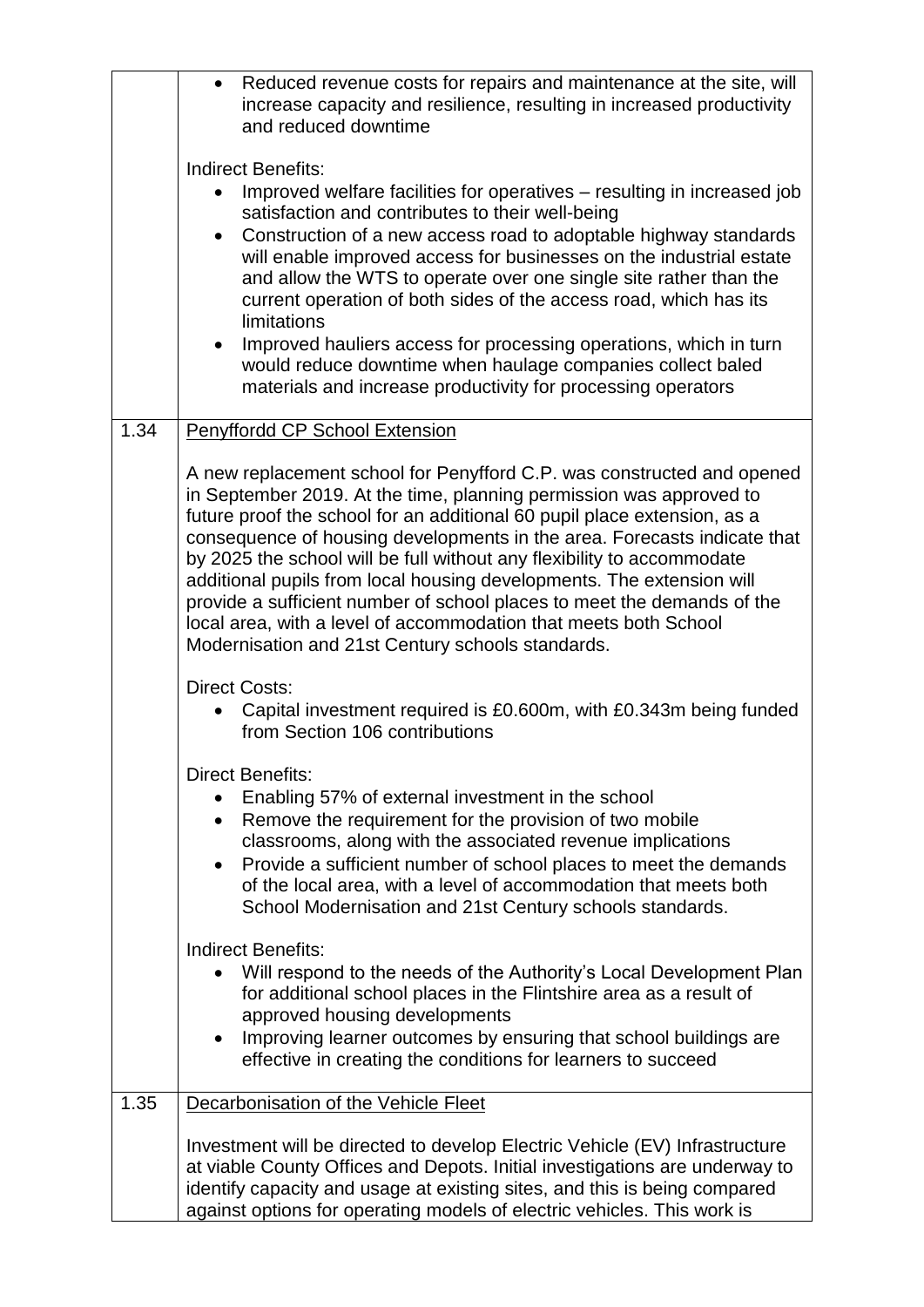|                        | required to aid the transition to Ultra Low Emission Vehicle (ULEV) fleet to<br>support the County's Carbon Reduction ambitions.                                                                                                                                                                                                                                                                                                                                                                                                                                                                                                                                                                                                                                                                                                                                                                                                                                                                                                                                                                                                                                                                                                                                                                                                                                                                                                                                                                                                                                                                                                                                                                                                                                                                                                                                                                                                                                                                                                                                                                                                                                                                                                               |
|------------------------|------------------------------------------------------------------------------------------------------------------------------------------------------------------------------------------------------------------------------------------------------------------------------------------------------------------------------------------------------------------------------------------------------------------------------------------------------------------------------------------------------------------------------------------------------------------------------------------------------------------------------------------------------------------------------------------------------------------------------------------------------------------------------------------------------------------------------------------------------------------------------------------------------------------------------------------------------------------------------------------------------------------------------------------------------------------------------------------------------------------------------------------------------------------------------------------------------------------------------------------------------------------------------------------------------------------------------------------------------------------------------------------------------------------------------------------------------------------------------------------------------------------------------------------------------------------------------------------------------------------------------------------------------------------------------------------------------------------------------------------------------------------------------------------------------------------------------------------------------------------------------------------------------------------------------------------------------------------------------------------------------------------------------------------------------------------------------------------------------------------------------------------------------------------------------------------------------------------------------------------------|
|                        | <b>Direct Costs:</b><br>Capital investment required is £0.500m                                                                                                                                                                                                                                                                                                                                                                                                                                                                                                                                                                                                                                                                                                                                                                                                                                                                                                                                                                                                                                                                                                                                                                                                                                                                                                                                                                                                                                                                                                                                                                                                                                                                                                                                                                                                                                                                                                                                                                                                                                                                                                                                                                                 |
| $\bullet$<br>$\bullet$ | <b>Direct Benefits:</b><br>Pump-prime the transition to EVs<br>Proposals are part of the Council's Plan under the theme 'Green'<br>Council' for sustainable development and environmental<br>management<br>Reduction in fuel usage and costs<br><b>Reduction in Greenhouse Gas emissions</b>                                                                                                                                                                                                                                                                                                                                                                                                                                                                                                                                                                                                                                                                                                                                                                                                                                                                                                                                                                                                                                                                                                                                                                                                                                                                                                                                                                                                                                                                                                                                                                                                                                                                                                                                                                                                                                                                                                                                                   |
|                        | <b>Indirect Benefits:</b><br>Promote the wider use of Electric Vehicles<br>Promote Flintshire as a Green Council                                                                                                                                                                                                                                                                                                                                                                                                                                                                                                                                                                                                                                                                                                                                                                                                                                                                                                                                                                                                                                                                                                                                                                                                                                                                                                                                                                                                                                                                                                                                                                                                                                                                                                                                                                                                                                                                                                                                                                                                                                                                                                                               |
| 1.36                   | <b>Croes Atti Residential Care Home</b><br>The care sector in Flintshire is working within an increasingly challenging<br>environment as a result of a range of factors, including the complexity of<br>need, an ageing population, rising costs, increasing expectations and<br>regulation and difficulties with recruitment and retention of high quality<br>staff. As a result of these pressures there is limited resilience and<br>Flintshire is particularly challenged, with only a small number of<br>independent providers who are part of a reducing and fragile market. As a<br>Council, we are taking a positive approach to rebalancing the care home<br>provision, taking a lead as a local authority to develop care homes that<br>value older people and provide good quality support that would place the<br>Council in a good position for the future.<br>Croes Atti is a single storey 31 bed care home purpose built for older<br>people, which was refurbished in 2005. The 31 bedrooms are small and<br>less than 12 square metres which makes it increasingly difficult to support<br>people with complex physical care needs and there are only 3 bedrooms<br>with an en-suite facility. The living and day time spaces are well used and<br>whilst we have a number of assisted bathing / shower rooms, they are not<br>all DDA complaint. The existing accommodation does not meet new<br>RISCA regulations in relation to bedrooms and living space and any capital<br>investing into refurbishment or new build must take into account of the new<br>regulatory requirements. The care home is popular locally, is always at<br>capacity and often with a waiting list for support. The home is regulated by<br>the Care Inspectorate Wales (CIW) and achieves good inspection reports.<br>The Council has recently been awarded ICF grant, to fund feasibility works<br>for a potential new build which will increase capacity for a further 25<br>placements. The new facility is being developed with Betsi Cadwaladr<br>University Health Board (BCUHB) and it is anticipated that support for the<br>scheme will be received from WG, however the value of funding, at this<br>stage, is yet to be confirmed. |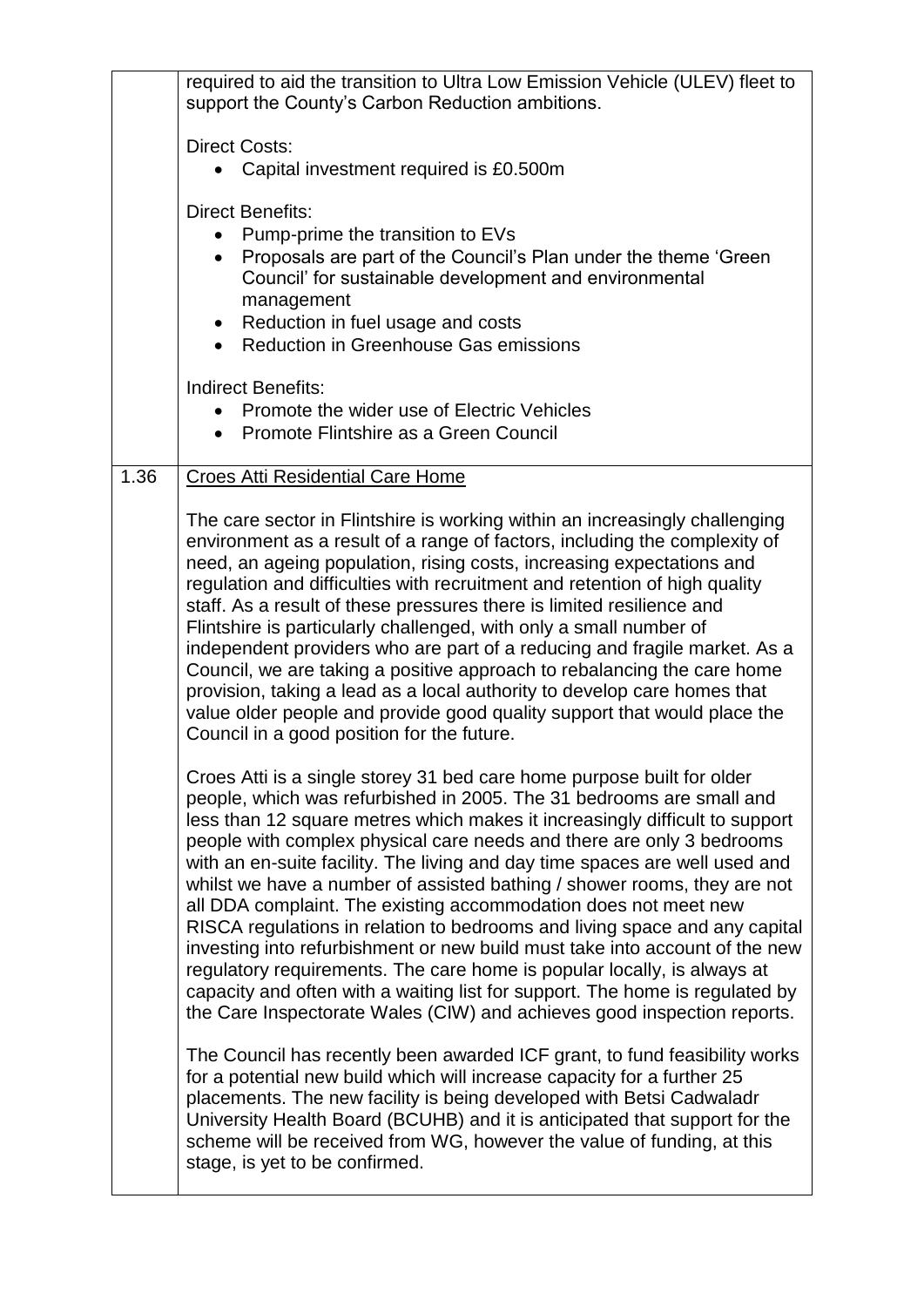Detailed design and development works needs to take place following the feasibility study, which is expected to cost £0.650m. These works will result in detailed costings being completed, which will be used to support a formal application for funding to be submitted to WG for the scheme.

Following clarity on funding obligations, all partners will need to make a decision on the next steps. There may be a need to consider low and sustainable levels of long term borrowing to ensure the scheme is delivered. Should the project not go ahead then the Council's design and development of £0.650m cannot be capitalised and would be a charge to the Council's revenue account.

Direct Costs:

- £0.650m required for the design and development stage
- Estimated total costs of the scheme is assessed at £15m
- Following the design and development stage of the project, construction would begin in 2023/24 over a two year period. Funding will be sought from a mix of WG grants, FCC capital receipts and prudential borrowing

Direct Benefits:

| • Additional provision of residential care placements and through    |
|----------------------------------------------------------------------|
| release of placements in other locations across Flintshire currently |
| using step-up/step-down beds                                         |

- Additional provision of short term beds in a community setting to allow for more appropriate assessment of need for individual and as a viable alternative to a hospital admission/delayed discharge
- Purpose built accommodation and bespoke service provision to maximise independence and support reablement
- Increase in placements for citizens living in the west of Flintshire to link to acute service provision, supporting greater choice and ability to be in a location of their choosing

Indirect Benefits:

|      | Integrated provision of multi-professional support needed to reduce<br>organisational boundaries and improve outcomes for individuals<br>Discharge to Reable and Assess ethos and environment to support<br>$\bullet$<br>improved longer term planning within an enabling environment<br>Free up bed space within independent sector care homes, where<br>$\bullet$<br>existing fragilities and lack of capacity are a significant factor and<br>ongoing risk<br>At a population level, the equivalent number of beds are available<br>$\bullet$<br>within the care sector to promote choice when long term care is the<br>most appropriate option<br>Reduction in risks associated with long term hospital stay<br>$\bullet$<br>Potential avoidance of people entering into long term care where<br>$\bullet$<br>this may be unnecessary |
|------|-------------------------------------------------------------------------------------------------------------------------------------------------------------------------------------------------------------------------------------------------------------------------------------------------------------------------------------------------------------------------------------------------------------------------------------------------------------------------------------------------------------------------------------------------------------------------------------------------------------------------------------------------------------------------------------------------------------------------------------------------------------------------------------------------------------------------------------------|
| 1.37 | <b>Relocation of Tri-ffordd Day Service Provision</b>                                                                                                                                                                                                                                                                                                                                                                                                                                                                                                                                                                                                                                                                                                                                                                                     |
|      | Tri-ffordd is a day service provision in a horticultural environment set on<br>1.09 acres in Broughton for adults who have a learning disability, providing<br>an opportunity for meaningful work orientated activity. The individuals who                                                                                                                                                                                                                                                                                                                                                                                                                                                                                                                                                                                                |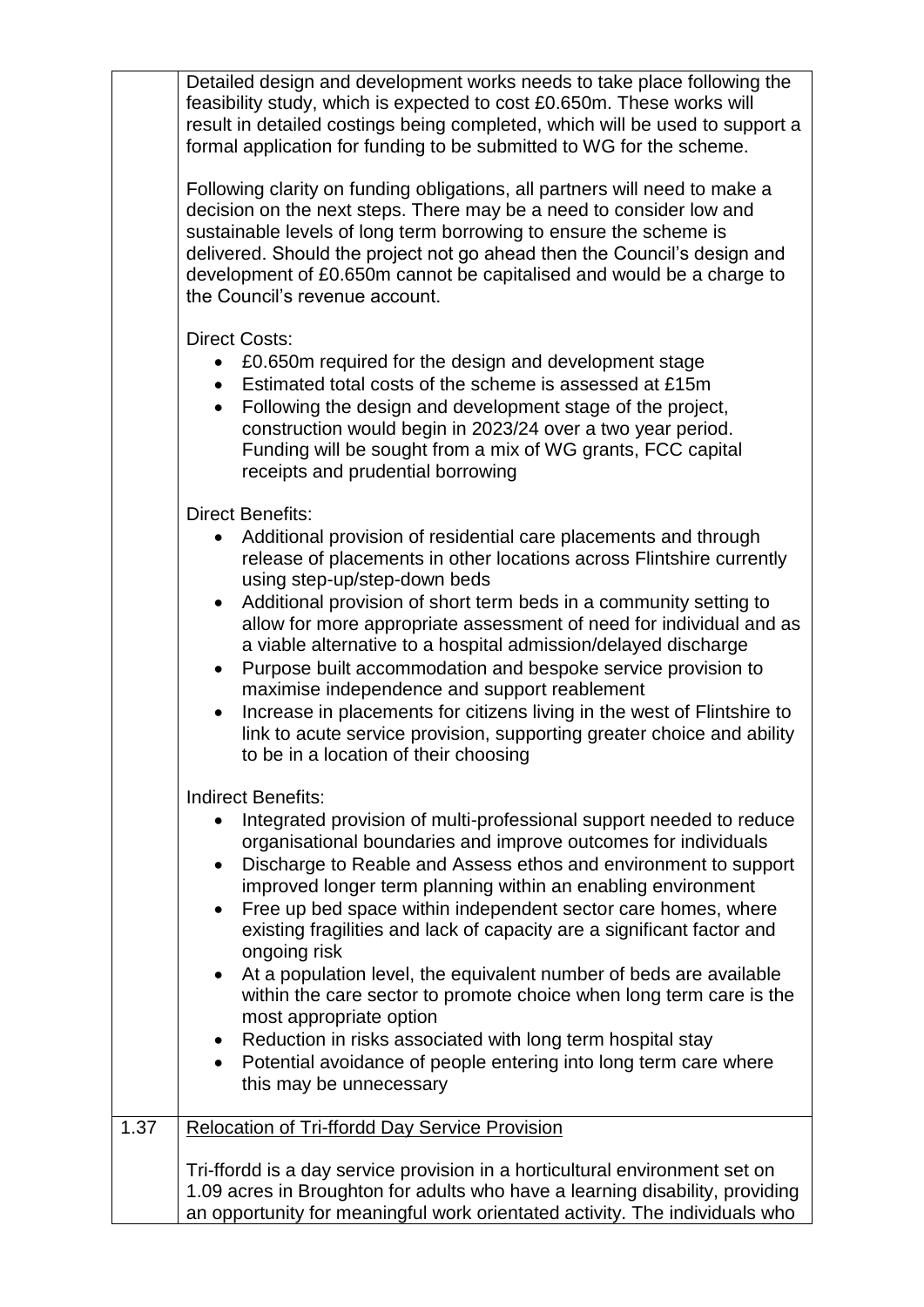attend have a range of abilities and require varying levels of support and encouragement throughout the day to engage in activities and assist them with their daily needs.

The current building at Tri-ffordd are farm houses, knocked through in to one, with restricted internal space for service users. The site is located on a busy road, and offers no opportunity for further development. Social Services need to relocate the provision to provide a high quality service, taking in to account the needs of the individuals and of the service, in to the future.

Through an options appraisal, a 10 acre site on the outskirts of Mold has been identified as a potential new location for Tri-ffordd's activities, alongside further service developments.

Direct Costs:

- Capital investment required is £2.7m, for the development of new workshop buildings, alongside an office and other necessary facilities, toilets, boot room, garage for equipment
- It has been assumed that borrowing will be required to fund this project. The estimated revenue costs associated with borrowing £2.7m over 50 years totals £7.4m. In year 1 revenue debt costs are estimated to be £0.126m, rising to £0.179m in year 50, with an average of £0.149m over 50 years

Direct Benefits:

- Improved offer for people with Learning Disabilities in a purpose built facility to meet the needs of people with learning disabilities, including those with mobility issues
- The development of workshops for people supported to undertake their activities safely
- The development of a 'staff' area, with office, meeting space and breakout spaces for those attending. Here those attending undertake other activities. This also includes a reception where the service can sell the items produced at the site, such as plants and hanging baskets, alongside other products made across learning disability services, including crafts and refurbished bikes
- Provision of a 'changing places' facility in the Mold area

Indirect Benefits:

- The new site presents an opportunity for service development. There is potential for services to be offered 7 days a week, providing additional support to individuals and families in Flintshire. Primarily, an additional development on the site could include local day services for autistic individuals. Many autistic individuals current access day provision on Wirral, as provision is not available locally
- There is scope for the wider site to develop in to a community asset, not only for the people supported, but for other members of the local community
- Location of a service in Mold would provide a balance of the learning disability day/work opportunities offer across the county, complimenting sites in Queensferry (Hwb Cyfle), Flint (Abbey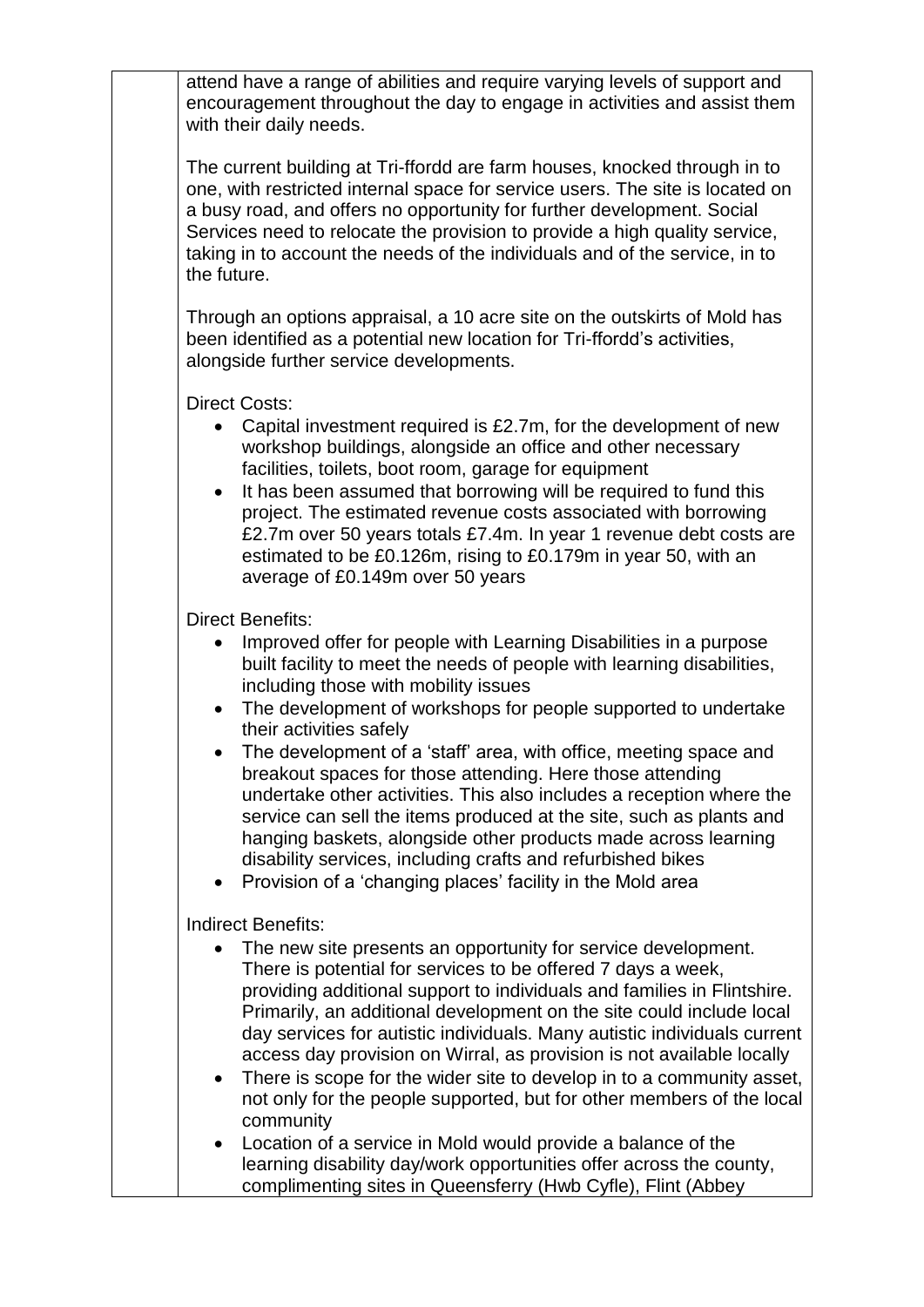|      | Upcycling, charity shop and Project SEARCH), Shotton (Rowleys<br>Cafe) and Greenfield (Hwb Dyffryn and Freshfields Café)<br>The Tri-ffordd site will be freed up for other uses                                                                                                                                                                                                                                                                                                                                            |                         |                         |                         |                          |
|------|----------------------------------------------------------------------------------------------------------------------------------------------------------------------------------------------------------------------------------------------------------------------------------------------------------------------------------------------------------------------------------------------------------------------------------------------------------------------------------------------------------------------------|-------------------------|-------------------------|-------------------------|--------------------------|
| 1.38 | Summary (Generally funded) Capital Programme 2022/23 - 2024/25<br>Table 5 below summarises the generally funded Capital Programme and<br>available funding.<br>Table 5                                                                                                                                                                                                                                                                                                                                                     |                         |                         |                         |                          |
|      | SUMMARY (GENERALLY FUNDED) CAPITAL PROGRAMME 2022/23 - 2024/25                                                                                                                                                                                                                                                                                                                                                                                                                                                             |                         |                         |                         |                          |
|      |                                                                                                                                                                                                                                                                                                                                                                                                                                                                                                                            | 2022/23<br>£m           | 2023/24<br>£m           | 2024/25<br>£m           | Total<br>£m              |
|      | Statutory / Regulatory Section<br><b>Retained Assets Section</b><br><b>Investment Section</b>                                                                                                                                                                                                                                                                                                                                                                                                                              | 3.180<br>4.340<br>3.262 | 3.180<br>3.382<br>3.849 | 3.130<br>3.722<br>1.364 | 9.490<br>11.444<br>8.475 |
|      | <b>Total (All Sections)</b>                                                                                                                                                                                                                                                                                                                                                                                                                                                                                                | 10.782                  | 10.411                  | 8.216                   | 29.409                   |
|      | Estimated available general funding 1                                                                                                                                                                                                                                                                                                                                                                                                                                                                                      | 9.995                   | 6.532                   | 6.532                   | 23.059                   |
|      | Total                                                                                                                                                                                                                                                                                                                                                                                                                                                                                                                      | 9.995                   | 6.532                   | 6.532                   | 23.059                   |
|      | Surplus / (Shortfall) - no borrowing                                                                                                                                                                                                                                                                                                                                                                                                                                                                                       | (0.787)                 | (3.879)                 | (1.684)                 | (6.350)                  |
|      | Schemes requiring funding by borrowing:                                                                                                                                                                                                                                                                                                                                                                                                                                                                                    |                         |                         |                         |                          |
|      | Joint Archive Facility, FCC and DCC<br>Relocation of Tri-ffordd Day Service Provision                                                                                                                                                                                                                                                                                                                                                                                                                                      | 0.000<br>0.270          | 1.419<br>2.430          | 1.364<br>0.000          | 2.783<br>2.700           |
|      | <b>Total</b>                                                                                                                                                                                                                                                                                                                                                                                                                                                                                                               | 0.270                   | 3.849                   | 1.364                   | 5.483                    |
|      | Surplus / (Shortfall) - with borrowing                                                                                                                                                                                                                                                                                                                                                                                                                                                                                     | (0.517)                 | (0.030)                 | (0.320)                 | (0.867)                  |
|      | 1 As per 21/22 Final Settlement                                                                                                                                                                                                                                                                                                                                                                                                                                                                                            |                         |                         |                         |                          |
| 1.39 | Table 5 shows that before any prudential borrowing is considered there is<br>an overall shortfall in projected funding of £6.350m over the 3 year period,<br>with an estimated shortfall of £0.787m in 2022/23.<br>Given the size of the shortfall, in particular in 2023/24 and 2024/25, it is<br>recommended that the new large investment schemes being proposed are<br>funded from borrowing with the associated costs of borrowing included as<br>revenue pressures within the Medium Term Financial Strategy (MTFS). |                         |                         |                         |                          |
|      | Table 5 above shows which schemes would be funded from borrowing.                                                                                                                                                                                                                                                                                                                                                                                                                                                          |                         |                         |                         |                          |
| 1.40 | Table 5 shows that after prudential borrowing is considered, there is an<br>overall shortfall in projected funding of £0.867m over the 3 year period,<br>with an estimated shortfall of £0.517m in 2022/23.                                                                                                                                                                                                                                                                                                                |                         |                         |                         |                          |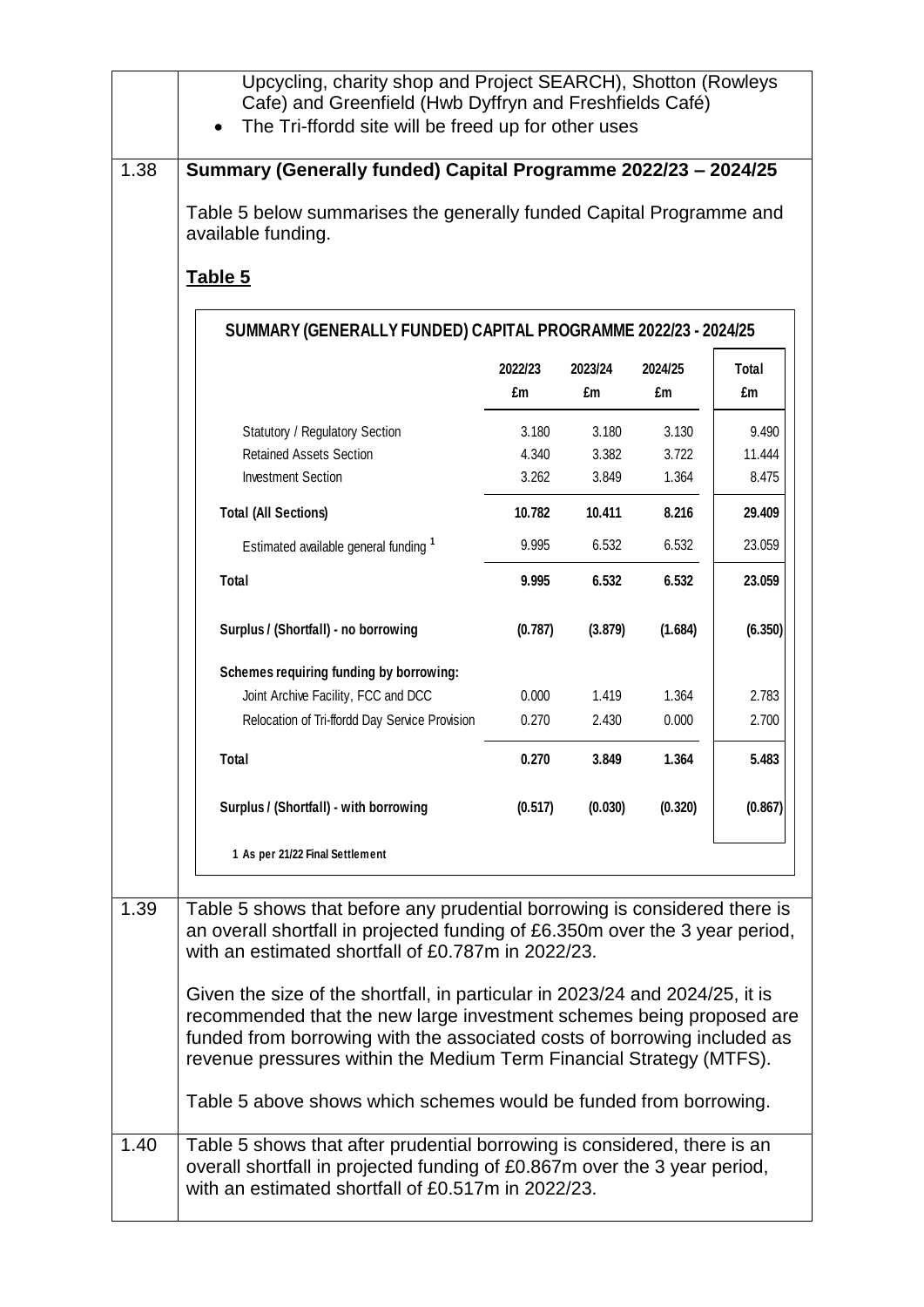|      | The Council's contribution towards the construction works at Croes Atti<br>Residential Care Home, will need to be built into next year's programme<br>following confirmation of WG grant funding for the scheme.                                                                                                                                                                                                                                                                                   |
|------|----------------------------------------------------------------------------------------------------------------------------------------------------------------------------------------------------------------------------------------------------------------------------------------------------------------------------------------------------------------------------------------------------------------------------------------------------------------------------------------------------|
|      | The Council has developed a prudent policy of allocating its own capital<br>receipts to fund capital projects only when receipts are actually received<br>rather than when it is anticipated the receipt will be received, and this<br>position continues to be the case.                                                                                                                                                                                                                          |
|      | In recent years, much of the Council's programme has been funded from<br>capital receipts. However, the Council's ability to generate significant<br>capital receipts is getting harder and is almost exhausted. Although the<br>Council will, wherever possible, seek to identify assets for sale (as<br>appropriate) to fund the Capital Programme.                                                                                                                                              |
|      | The current projection for capital receipts is expected to cover the shortfall<br>of the three year programme. There is risk relating to these due to their<br>size and complexity. The timing of these receipts are also subject to<br>market forces outside of the Council's control. In line with current policy no<br>allowance can be made for these receipts in funding the deficit above.                                                                                                   |
|      | Options to fund the shortfall include a combination of future capital<br>receipts, alternative grants, and scheme phasing as the expenditure profile<br>of large complex projects such as those included in the investment section<br>of the programme could change. Every effort will be made to ensure that<br>other sources of funding are utilised to fund the programme.                                                                                                                      |
|      | Ultimately, should other sources of funding not materialise the Council will<br>need to use prudential borrowing to finance the shortfall. This could be<br>short term during the three years, or if necessary, long term to fund the<br>overall shortfall.                                                                                                                                                                                                                                        |
| 1.41 | <b>Specific Grants and Borrowing</b>                                                                                                                                                                                                                                                                                                                                                                                                                                                               |
|      | 21st Century Schools Band B                                                                                                                                                                                                                                                                                                                                                                                                                                                                        |
|      | WG has approved the Council's in principle submission for 21 <sup>st</sup> Century<br>Schools Band B. The programme is to be funded from specific grant from<br>WG at an agreed intervention rate, with the Council's contribution to be<br>funded by prudential borrowing. The WG intervention rate for funding the<br>21 <sup>st</sup> Century Band B programme has increased from 50% to 65% for<br>schools, 75% for Pupil Referral Units (PRUs) and 81% for Mutual<br>Investment Models (MIM). |
|      | The current revised financial forecast for the Band B programme is<br>projecting a total cost of £104m against the approved funding envelope<br>from WG of £85m. Discussions have taken place with WG and the national<br>picture is that other Councils are in the same position. WG's position is<br>that they cannot commit to individual requests for funding currently, but<br>wish to remain flexible with Councils as they work through their<br>programmes.                                |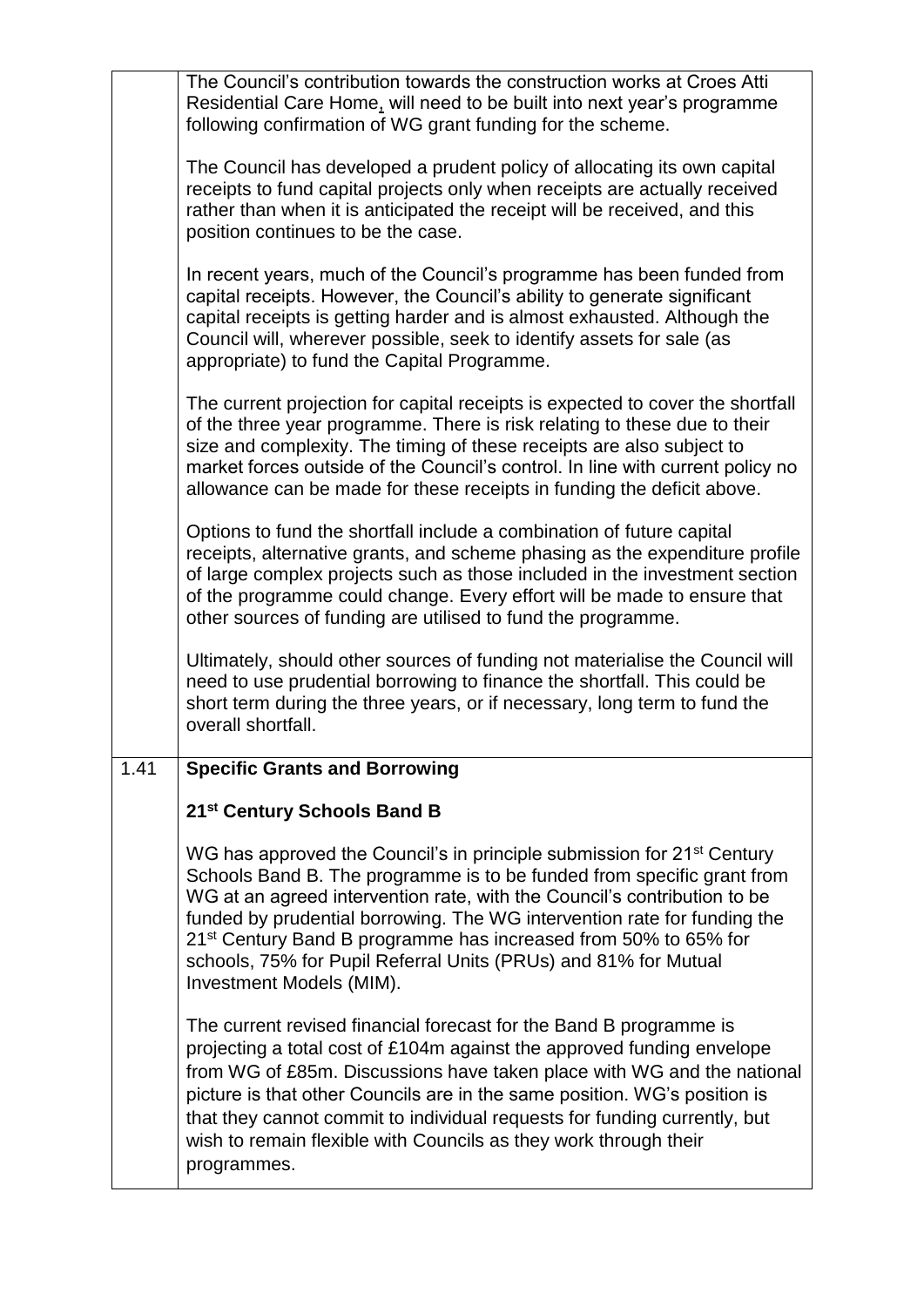Each of the projects is subject to individual approval to ensure that each meets the Council's continuing priorities and is affordable in the context of the Council's MTFS.

Over the last number of years, the following 21st Century Schools Band B schemes have been included within the Council capital programme, those being at Connah's Quay High School, Queensferry CP/Plas Derwen PRU, Ysgol Croes Atti, Shotton, Ysgol Croes Atti, Flint, Saltney / Broughton Area and Mynydd Isa Area (MIM project).

In recent months the Council have been reviewing the final individual projects for inclusion in the Band B tranche of funding. These are schemes at Drury Primary School and Elfed High School, Buckley.

The respective estimated costs of these schemes are outlined in the table below:

| <b>Band B</b>                       | <b>Total Cost</b> | WG funded | Council funded |
|-------------------------------------|-------------------|-----------|----------------|
|                                     | £m                | £m        | £m             |
| Connah's Quay HS                    | 4.300             | 2.795     | 1.505          |
| Queensferry CP /<br>Plas Derwen PRU | 8.000             | 5.700     | 2.300          |
| Ysgol Croes Atti,<br>Shotton        | 0.750             | 0.488     | 0.262          |
| <b>Ysgol Croes Atti, Flint</b>      | 5.500             | 3.575     | 1.925          |
| Saltney / Broughton<br>Area         | 25,000            | 16.250    | 8.750          |
| Mynydd Isa Area*                    | 2.718             | 1.767     | 0.951          |
| Drury CP                            | 3.650             | 2.372     | 1.278          |
| <b>Elfed HS</b>                     | 4.488             | 2.917     | 1.571          |
| Total                               | 54.406            | 35.864    | 18.542         |

\* ICT & Fixtures, Fittings & Equipment funded through traditional capital.

WG have confirmed that proposed 3-16 campus project at Mynydd Isa is a national Pathfinder project. This provides the benefit of a WG funded technical team to support officers with Flintshire through the MIM process. Councils who have nominated MIM within their strategic programme projects have signed the Strategic Partnering Agreements. The WEPco (Welsh Education Partnership Company), which is the vehicle being used by WG to deliver MIM projects, was available to LA's and FEI's on the 1st October 2020.

MIM enables WG to deliver infrastructure projects beyond that set by present UK Government borrowing limits. If WG do not use MIM, £500 million pounds of investment in the education estate will not be available to Councils within Wales and this would have implications on the Council's proposed programme locally.

A private sector contractor is appointed via a new WG framework and the contractor finances, constructs and provides a 25 year life-cycled building product. Responsibility for funding and constructing the building, and then repairing and maintaining the building for 25 years once built, remains with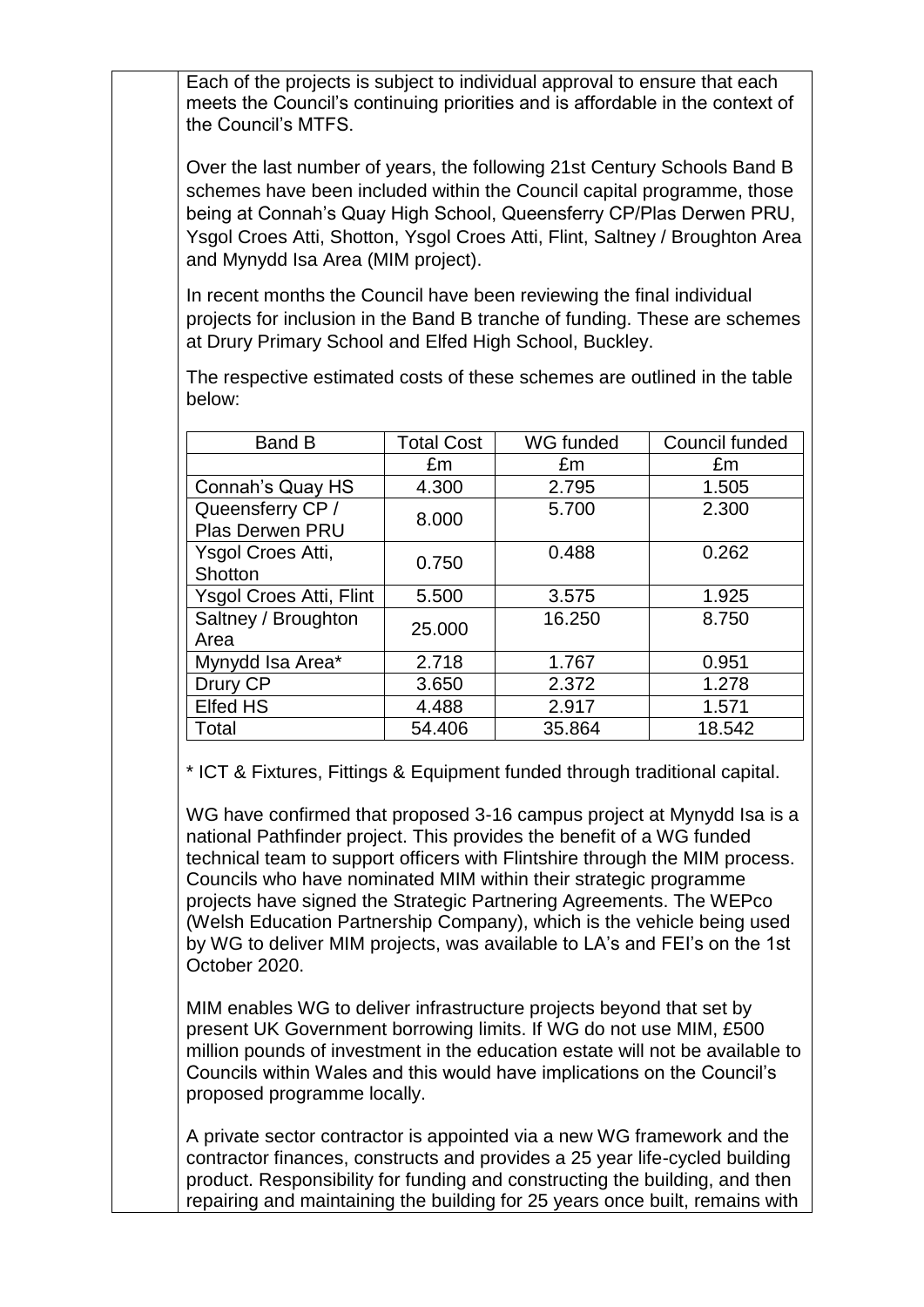the contractor. This results in buildings funded by MIM being maintained at a consistently high level for 25 years.

The Council pays an annual charge which is funded from revenue, similar to a rental payment, called the 'service payment'. Through this programme Councils will receive intervention rate funding at 81% from WG for a period of 25 years, thereafter the building is handed over to the Council. The funding from WG will be received in the form of a specific grant.

The capital works in MIM are managed and funded by the contractor so the Council won't borrow to fund the capital works and the associated risks are transferred to the contractor. Revenue payments will not start until the facilities have been built and become available for use, and will be paid for via a monthly revenue charge over a period of 25-years (the Service Payment).

The required accounting is that the asset remains on the LA's balance sheet matched with the total liability to pay the unitary charge over 25 years. Revenue pressures relating to this scheme will need to be considered at the time of approval.

The benefits and costs of the school improvement programme scheme are:

Direct Benefits:

- Enabling 65%-81% external investment in schools
- Continuing to raise educational standards
- Reduction in backlog maintenance costs
- Reduction in fixed costs associated with buildings and leadership focuses investment on learners
- At Drury CP, the removal of mobile classrooms and increase in permanent capacity to meet local demand
- Ysgol Croes Atti, Flint, will be Flintshire's first new build Welsh Medium primary school and is strategically linked to the Council's Welsh Education Strategic Plan (WESP).
- For Elfed High, the removal of suitability and condition issues through investment
- Energy efficiency improvements

Direct Costs:

- Part of bigger development programme in Band B, £85.4m.
- Estimated revenue borrowing costs associated (interest and minimum revenue provision) with each scheme are as follows: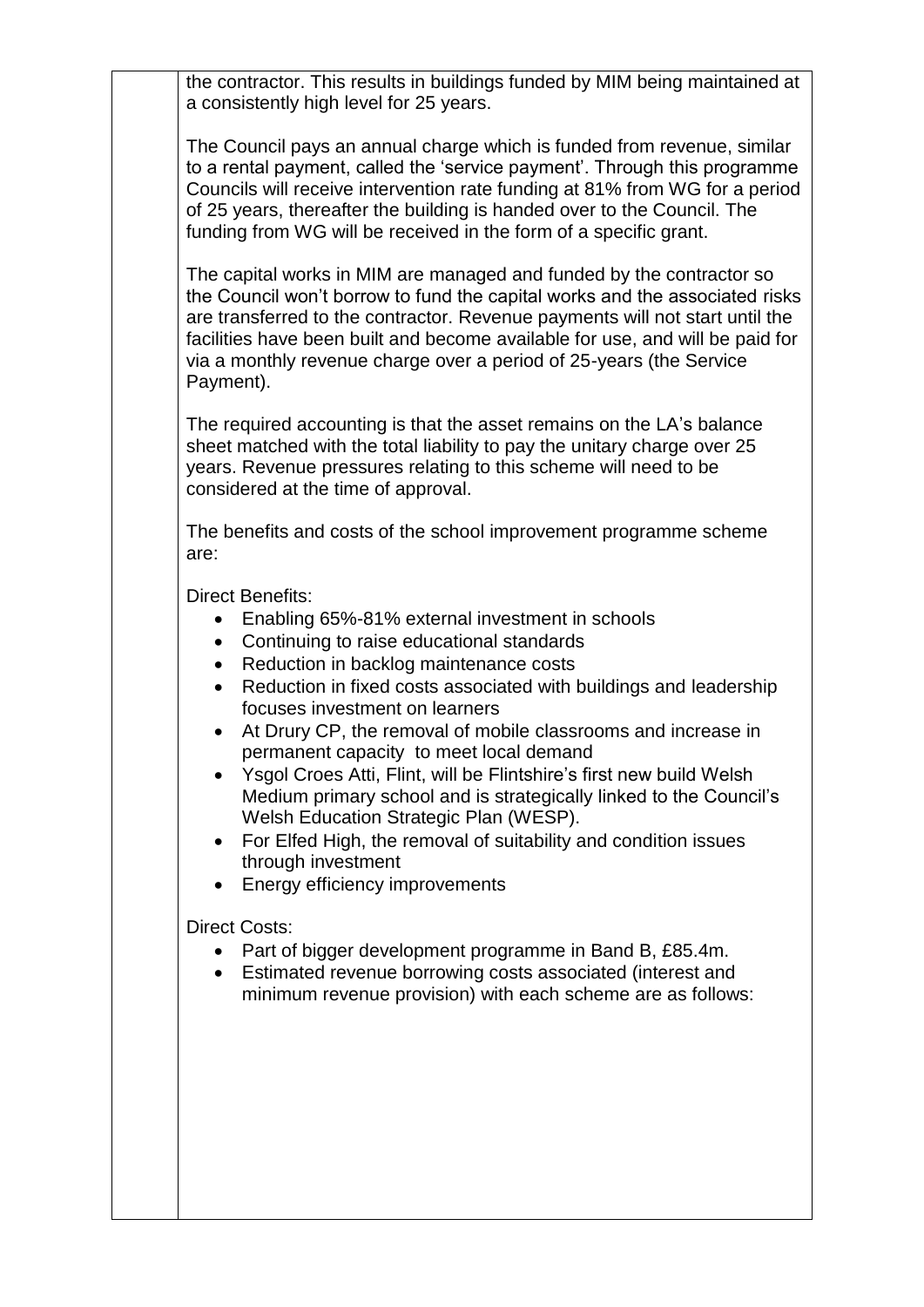|      | <b>Band B</b>                                                                                                                                                                                                                                                                                                                                                                                                                                                                                                                                                                                                                                                                                                                                                                                                                                                                                                                                                                                                                                                                                                                             | Year 1 | Year 50 | Average over 50 |  |  |
|------|-------------------------------------------------------------------------------------------------------------------------------------------------------------------------------------------------------------------------------------------------------------------------------------------------------------------------------------------------------------------------------------------------------------------------------------------------------------------------------------------------------------------------------------------------------------------------------------------------------------------------------------------------------------------------------------------------------------------------------------------------------------------------------------------------------------------------------------------------------------------------------------------------------------------------------------------------------------------------------------------------------------------------------------------------------------------------------------------------------------------------------------------|--------|---------|-----------------|--|--|
|      |                                                                                                                                                                                                                                                                                                                                                                                                                                                                                                                                                                                                                                                                                                                                                                                                                                                                                                                                                                                                                                                                                                                                           | £m     | £m      | years<br>£m     |  |  |
|      | Connah's Quay HS                                                                                                                                                                                                                                                                                                                                                                                                                                                                                                                                                                                                                                                                                                                                                                                                                                                                                                                                                                                                                                                                                                                          | 0.063  | 0.092   | 0.075           |  |  |
|      | Queensferry<br>CP                                                                                                                                                                                                                                                                                                                                                                                                                                                                                                                                                                                                                                                                                                                                                                                                                                                                                                                                                                                                                                                                                                                         |        | 0.141   | 0.115           |  |  |
|      | Plas Derwen PRU                                                                                                                                                                                                                                                                                                                                                                                                                                                                                                                                                                                                                                                                                                                                                                                                                                                                                                                                                                                                                                                                                                                           | 0.096  |         |                 |  |  |
|      | Ysgol<br>Croes<br>Atti, Shotton                                                                                                                                                                                                                                                                                                                                                                                                                                                                                                                                                                                                                                                                                                                                                                                                                                                                                                                                                                                                                                                                                                           | 0.011  | 0.016   | 0.013           |  |  |
|      | Ysgol Croes Atti, Flint                                                                                                                                                                                                                                                                                                                                                                                                                                                                                                                                                                                                                                                                                                                                                                                                                                                                                                                                                                                                                                                                                                                   | 0.093  | 0.130   | 0.109           |  |  |
|      | Saltney / Broughton<br>Area                                                                                                                                                                                                                                                                                                                                                                                                                                                                                                                                                                                                                                                                                                                                                                                                                                                                                                                                                                                                                                                                                                               | 0.423  | 0.592   | 0.494           |  |  |
|      | Mynydd Isa Area                                                                                                                                                                                                                                                                                                                                                                                                                                                                                                                                                                                                                                                                                                                                                                                                                                                                                                                                                                                                                                                                                                                           | 0.046  | 0.065   | 0.054           |  |  |
|      | Drury CP                                                                                                                                                                                                                                                                                                                                                                                                                                                                                                                                                                                                                                                                                                                                                                                                                                                                                                                                                                                                                                                                                                                                  | 0.060  | 0.085   | 0.070           |  |  |
|      | <b>Buckley Elfed HS</b>                                                                                                                                                                                                                                                                                                                                                                                                                                                                                                                                                                                                                                                                                                                                                                                                                                                                                                                                                                                                                                                                                                                   | 0.074  | 0.104   | 0.086           |  |  |
|      | Total                                                                                                                                                                                                                                                                                                                                                                                                                                                                                                                                                                                                                                                                                                                                                                                                                                                                                                                                                                                                                                                                                                                                     | 0.866  | 1.225   | 1.016           |  |  |
|      |                                                                                                                                                                                                                                                                                                                                                                                                                                                                                                                                                                                                                                                                                                                                                                                                                                                                                                                                                                                                                                                                                                                                           |        |         |                 |  |  |
|      | Improving learner outcomes by ensuring that school buildings are<br>effective in creating the conditions for learners to succeed<br>Alignment with the Council's School Modernisation Strategy to<br>ensure schools are fit for purpose<br>A more secure school estate<br>A school estate with reduced vandalism<br>Upgrading ICT provision and enabling new methods of curriculum<br>$\bullet$<br>delivery<br>Provision of appropriate capacity of school network<br>$\bullet$<br>Economic benefits of local contractor and sub-contractor spend                                                                                                                                                                                                                                                                                                                                                                                                                                                                                                                                                                                         |        |         |                 |  |  |
| 1.42 | <b>Theatr Clwyd Redevelopment</b><br>The Theatr Clwyd building is nearing the end of its life and needs updating<br>to ensure it is safe for public and employment use. The scope of the<br>project has been reduced in line with agreed key business plan objectives,<br>with estimated construction costs of £38m.<br>The Council will receive significant levels of external funding for the<br>construction stage of the scheme, with £22m expected to be awarded from<br>WG, £5m from the Arts Council of Wales (ACW) and £4m from Theatr<br>Clwyd. The Council will contribute £7m towards the scheme through low<br>and sustainable levels of long term borrowing. Flintshire's contribution<br>equates to 20% of the scheme costs which indicates the low level of debt<br>to equity on the project.<br>The planned construction start date for the project is April 2022.<br>Current financial commitments from Council will be carried forward.<br>Should the project not go ahead then the Council's share of the design<br>development costs cannot be capitalised and would be a charge to the<br>Council's revenue account. |        |         |                 |  |  |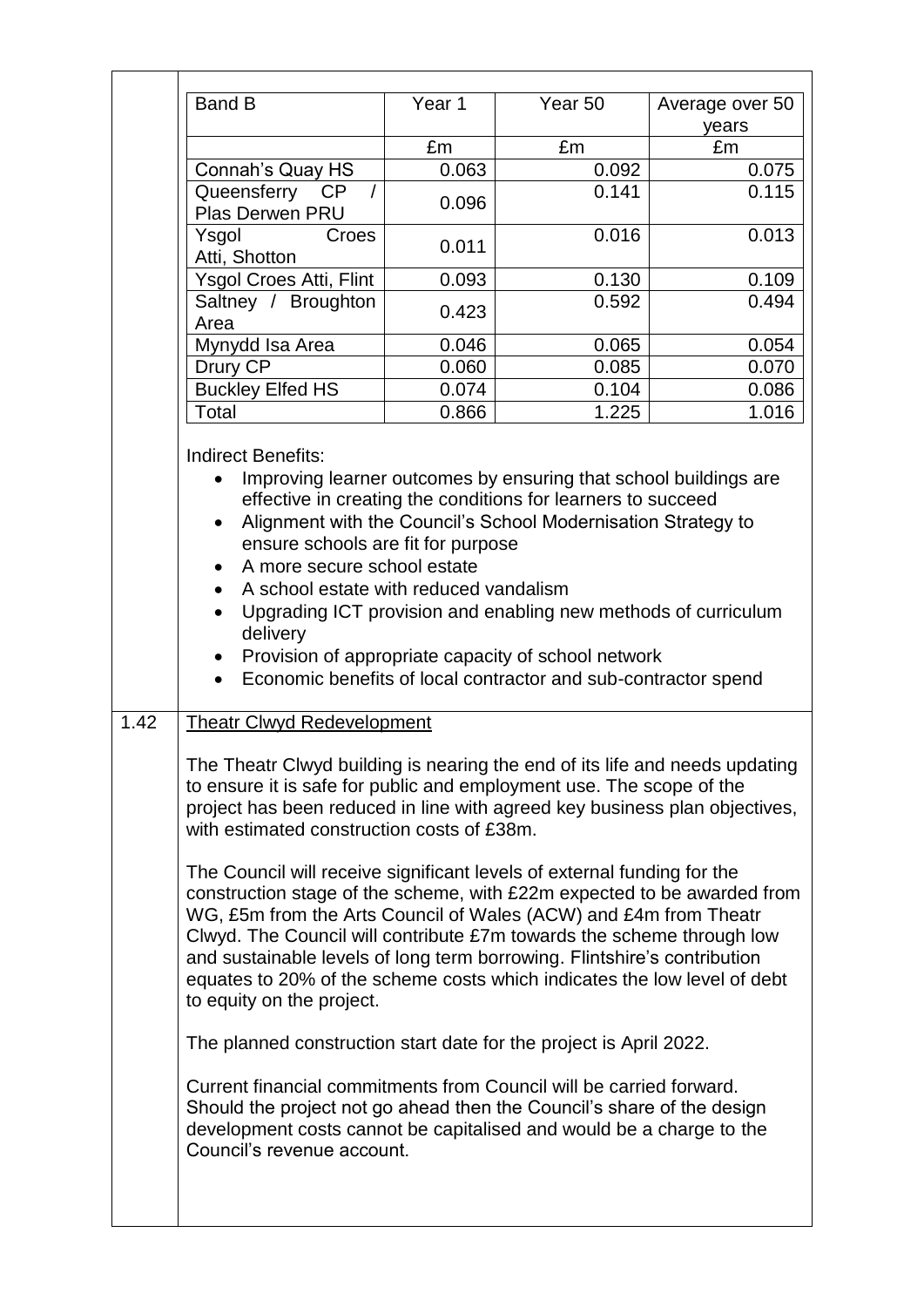|      | <b>Direct Costs:</b>                                                                                                                                                                                                                                                                                                                                                                                                                                                                                                                                                                                                                                                                                                                                                                                                                                                                                                                                                                                                               |
|------|------------------------------------------------------------------------------------------------------------------------------------------------------------------------------------------------------------------------------------------------------------------------------------------------------------------------------------------------------------------------------------------------------------------------------------------------------------------------------------------------------------------------------------------------------------------------------------------------------------------------------------------------------------------------------------------------------------------------------------------------------------------------------------------------------------------------------------------------------------------------------------------------------------------------------------------------------------------------------------------------------------------------------------|
|      | Capital investment of £38m required with funding commitments<br>shared between WG (£22m), ACW (£5m), Theatr Clwyd (£4m) and<br>the Council (£7m), as detailed above.<br>• The estimated revenue costs associated with borrowing £7m over<br>50 years totals £19.2m. In year 1 revenue debt costs are estimated<br>to be £0.328m, rising to £0.463m in year 50, with an average of<br>£0.385m over 50 years                                                                                                                                                                                                                                                                                                                                                                                                                                                                                                                                                                                                                         |
|      | <b>Direct Benefits:</b><br>Enabling 80% external investment in Theatr Clwyd<br>Development to improve and increase the biggest and a highly<br>$\bullet$<br>regarded Welsh theatre<br>A better facility for Flintshire communities, a base for increased<br>$\bullet$<br>community engagement, and multi-use spaces to be used for<br>community needs<br>Improved facilities to increase secondary revenue generation<br>restaurant, bars, event spaces, etc<br>Reduced revenue and capital maintenance costs                                                                                                                                                                                                                                                                                                                                                                                                                                                                                                                      |
|      | <b>Indirect Benefits:</b><br>A base for young people to gather, learn and develop (currently<br>30,000 young people per year engaged with)<br>Specific spaces for Health and Wellbeing user groups<br>$\bullet$<br>More facilities for work placed training in building (woodwork,<br>$\bullet$<br>carpentry) and other transferable theatre making crafts as well as<br>hospitality, marketing, IT, arts management<br>Increase local footfall and marketing of Flintshire across the UK (In<br>2016 over 200,000 people visited work at Theatr Clwyd and another<br>220,000 people saw a Theatr Clwyd production elsewhere in the<br>UK)<br>Improvement of working conditions for employees and protection,<br>and growth, of work for local people (In 2016 nearly 200 local<br>people were directly employed by TC, not including impact of trade<br>with other local suppliers)<br>Development of economic contribution (currently 46% of Theatr<br>$\bullet$<br>Clwyd's audiences visit Flintshire from elsewhere in the UK) |
|      | The Council will retain ownership of the theatre and is responsible for all of<br>its infrastructure, external envelope and grounds. These assets are<br>specialised and expensive to replace, which is one of the reasons why<br>such major investment is required. However, on the lead up to the major<br>refurbishment scheme and post refurbishment, there will be a need to fund<br>landlord retained service and equipment proportionally, and in line with<br>agreed responsibilities that may be set out in any future management<br>agreement. This is no different than those that exist for the libraries and<br>leisure centres.                                                                                                                                                                                                                                                                                                                                                                                      |
| 1.43 | <b>Mockingbird Family Model</b>                                                                                                                                                                                                                                                                                                                                                                                                                                                                                                                                                                                                                                                                                                                                                                                                                                                                                                                                                                                                    |
|      | The aim of the project is to transform the Fostering Service to meet the<br>placement needs of looked after children and avoid the escalating costs of<br>external care provision.                                                                                                                                                                                                                                                                                                                                                                                                                                                                                                                                                                                                                                                                                                                                                                                                                                                 |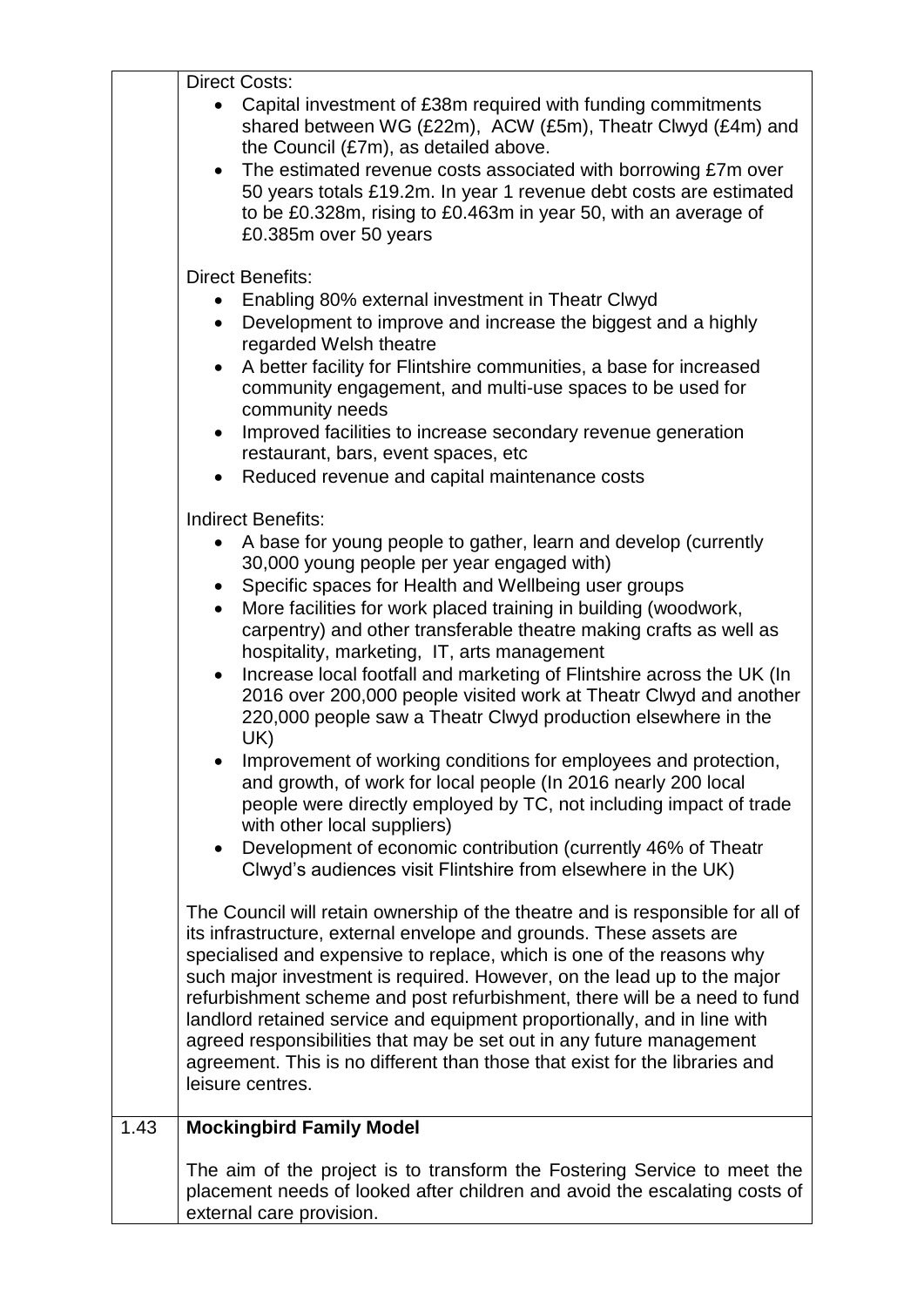|      | The Mockingbird Family Model (MFM) replicates an extended family and<br>groups foster carers of 6-10 fostering households supported by a central<br>foster carer (Hub Home Carer).                                                                                                                                                                                                                                                                                                                                                                                                                                                                                                                                                                                                                                                                                                                                                                        |
|------|-----------------------------------------------------------------------------------------------------------------------------------------------------------------------------------------------------------------------------------------------------------------------------------------------------------------------------------------------------------------------------------------------------------------------------------------------------------------------------------------------------------------------------------------------------------------------------------------------------------------------------------------------------------------------------------------------------------------------------------------------------------------------------------------------------------------------------------------------------------------------------------------------------------------------------------------------------------|
|      | The number of looked after children has been increasing year on year with<br>greater demand for suitable placements for our children and young people.<br>Overall demand is not being met from in-house provision and reliance is<br>being placed on the use of independent fostering agencies and residential<br>placements which are costly.                                                                                                                                                                                                                                                                                                                                                                                                                                                                                                                                                                                                            |
|      | Children and young people who are provided consistent and stable<br>placements have better outcomes than those who move from placement to<br>placement. Each change of placement, often further away from a child's<br>home, brings a greater sense of detachment and loss and it is common for<br>children's emotional investment in subsequent placements to reduce,<br>perpetuating the cycle of placement breakdown and disconnection. The<br>MFM creates an 'extended family' around our children and young people,<br>promoting their sense of belonging.                                                                                                                                                                                                                                                                                                                                                                                           |
|      | A detailed business plan has been submitted to WG for an 'Innovate to<br>Save' interest free loan. The intention is to set up the new service<br>gradually over 3 years funded from the interest free loan totalling £1.150m.<br>The loan will be repaid from savings made in years 4 to 7 which are<br>estimated to be £0.530 per annum, which after repaying the loan will be<br>reduced to £0.243m. The project costs are revenue costs, and therefore<br>ordinarily cannot be funded by loans or borrowing. The Welsh<br>Government's 'Innovate to Save' programme requires the revenue costs to<br>be treated as capital, and the only way to achieve this is to gain a<br>Capitalisation Direction from WG Ministers as each year of the project<br>passes. An indication will be given by WG officials if the Capitalisation<br>Direction will be granted when the business plan is approved. This is the<br>final year of the three year funding. |
| 1.44 | Details of schemes specifically funded by specific grant and borrowing is<br>shown in Table 6 below:                                                                                                                                                                                                                                                                                                                                                                                                                                                                                                                                                                                                                                                                                                                                                                                                                                                      |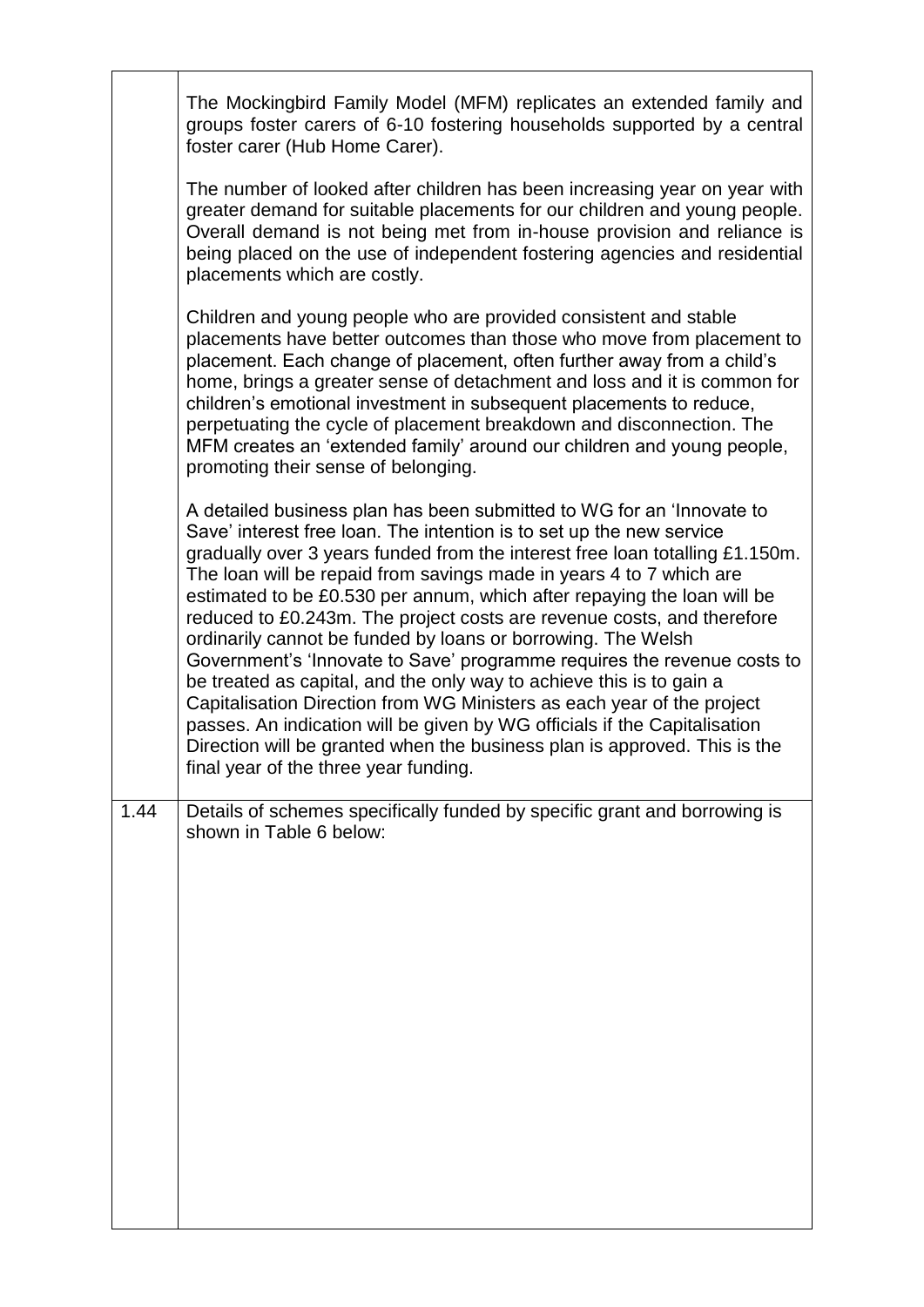| £m<br>£m<br>£m<br><b>Specifically Funded Schemes</b><br>21st Century Schools - Band B<br>7.303<br>14.360<br>17.939<br>Theatr Clwyd Redevelopment<br>19.000<br>19.000<br>0.000<br>Mockingbird Family Model<br>0.384<br>0.000<br>0.000<br><b>Total Schemes</b><br>26.687<br>14.360<br>36.939<br><b>Funding</b><br>23.747<br>9.141<br><b>Specific Capital Grants</b><br>19.853<br>Unsupported (Prudential) Borrowing<br>13.086<br>5.219<br>2.556<br>Theatr Clwyd Contribution<br>0.000<br>4.000<br>0.000<br>Innovate to Save Loan<br>0.384<br>0.000<br>0.000<br>26.687<br><b>Total Schemes</b><br>36.939<br>14.360<br>1.45<br>2022/23 Capital Programme monitoring reports.<br>1.46<br>portfolio business plans and the Council Plan.<br>1.47 | £m<br>Programme. | 39.602<br>At the time of setting the budget, the details of many capital grants have<br>not been released by WG, and so are not included in Table 6 above. As<br>details become available they will be reported to Members via the quarterly<br>All of the schemes proposed for inclusion within the Capital Programme<br>invest in assets and / or reconfigure models of service provision. They are<br>pivotal to support the delivery of the Council's strategic priorities outlined in<br>Summary Total Council Fund Capital Programme 2022/23 - 2024/25<br>Table 7 summarises the total proposals for the 2022/23 - 2024/25 Capital |  |         |         |         |              |
|--------------------------------------------------------------------------------------------------------------------------------------------------------------------------------------------------------------------------------------------------------------------------------------------------------------------------------------------------------------------------------------------------------------------------------------------------------------------------------------------------------------------------------------------------------------------------------------------------------------------------------------------------------------------------------------------------------------------------------------------|------------------|------------------------------------------------------------------------------------------------------------------------------------------------------------------------------------------------------------------------------------------------------------------------------------------------------------------------------------------------------------------------------------------------------------------------------------------------------------------------------------------------------------------------------------------------------------------------------------------------------------------------------------------|--|---------|---------|---------|--------------|
|                                                                                                                                                                                                                                                                                                                                                                                                                                                                                                                                                                                                                                                                                                                                            |                  |                                                                                                                                                                                                                                                                                                                                                                                                                                                                                                                                                                                                                                          |  | 2022/23 | 2023/24 | 2024/25 | <b>Total</b> |
|                                                                                                                                                                                                                                                                                                                                                                                                                                                                                                                                                                                                                                                                                                                                            |                  |                                                                                                                                                                                                                                                                                                                                                                                                                                                                                                                                                                                                                                          |  |         |         |         |              |
|                                                                                                                                                                                                                                                                                                                                                                                                                                                                                                                                                                                                                                                                                                                                            |                  |                                                                                                                                                                                                                                                                                                                                                                                                                                                                                                                                                                                                                                          |  |         |         |         |              |
|                                                                                                                                                                                                                                                                                                                                                                                                                                                                                                                                                                                                                                                                                                                                            |                  |                                                                                                                                                                                                                                                                                                                                                                                                                                                                                                                                                                                                                                          |  |         |         |         | 38.000       |
|                                                                                                                                                                                                                                                                                                                                                                                                                                                                                                                                                                                                                                                                                                                                            |                  |                                                                                                                                                                                                                                                                                                                                                                                                                                                                                                                                                                                                                                          |  |         |         |         | 0.384        |
|                                                                                                                                                                                                                                                                                                                                                                                                                                                                                                                                                                                                                                                                                                                                            |                  |                                                                                                                                                                                                                                                                                                                                                                                                                                                                                                                                                                                                                                          |  |         |         |         | 77.986       |
|                                                                                                                                                                                                                                                                                                                                                                                                                                                                                                                                                                                                                                                                                                                                            |                  |                                                                                                                                                                                                                                                                                                                                                                                                                                                                                                                                                                                                                                          |  |         |         |         |              |
|                                                                                                                                                                                                                                                                                                                                                                                                                                                                                                                                                                                                                                                                                                                                            |                  |                                                                                                                                                                                                                                                                                                                                                                                                                                                                                                                                                                                                                                          |  |         |         |         | 52.741       |
|                                                                                                                                                                                                                                                                                                                                                                                                                                                                                                                                                                                                                                                                                                                                            |                  |                                                                                                                                                                                                                                                                                                                                                                                                                                                                                                                                                                                                                                          |  |         |         |         | 20.861       |
|                                                                                                                                                                                                                                                                                                                                                                                                                                                                                                                                                                                                                                                                                                                                            |                  |                                                                                                                                                                                                                                                                                                                                                                                                                                                                                                                                                                                                                                          |  |         |         |         | 4.000        |
|                                                                                                                                                                                                                                                                                                                                                                                                                                                                                                                                                                                                                                                                                                                                            |                  |                                                                                                                                                                                                                                                                                                                                                                                                                                                                                                                                                                                                                                          |  |         |         |         | 0.384        |
|                                                                                                                                                                                                                                                                                                                                                                                                                                                                                                                                                                                                                                                                                                                                            |                  |                                                                                                                                                                                                                                                                                                                                                                                                                                                                                                                                                                                                                                          |  |         |         |         | 77.986       |
|                                                                                                                                                                                                                                                                                                                                                                                                                                                                                                                                                                                                                                                                                                                                            |                  |                                                                                                                                                                                                                                                                                                                                                                                                                                                                                                                                                                                                                                          |  |         |         |         |              |
|                                                                                                                                                                                                                                                                                                                                                                                                                                                                                                                                                                                                                                                                                                                                            |                  |                                                                                                                                                                                                                                                                                                                                                                                                                                                                                                                                                                                                                                          |  |         |         |         |              |
|                                                                                                                                                                                                                                                                                                                                                                                                                                                                                                                                                                                                                                                                                                                                            |                  |                                                                                                                                                                                                                                                                                                                                                                                                                                                                                                                                                                                                                                          |  |         |         |         |              |
|                                                                                                                                                                                                                                                                                                                                                                                                                                                                                                                                                                                                                                                                                                                                            |                  |                                                                                                                                                                                                                                                                                                                                                                                                                                                                                                                                                                                                                                          |  |         |         |         |              |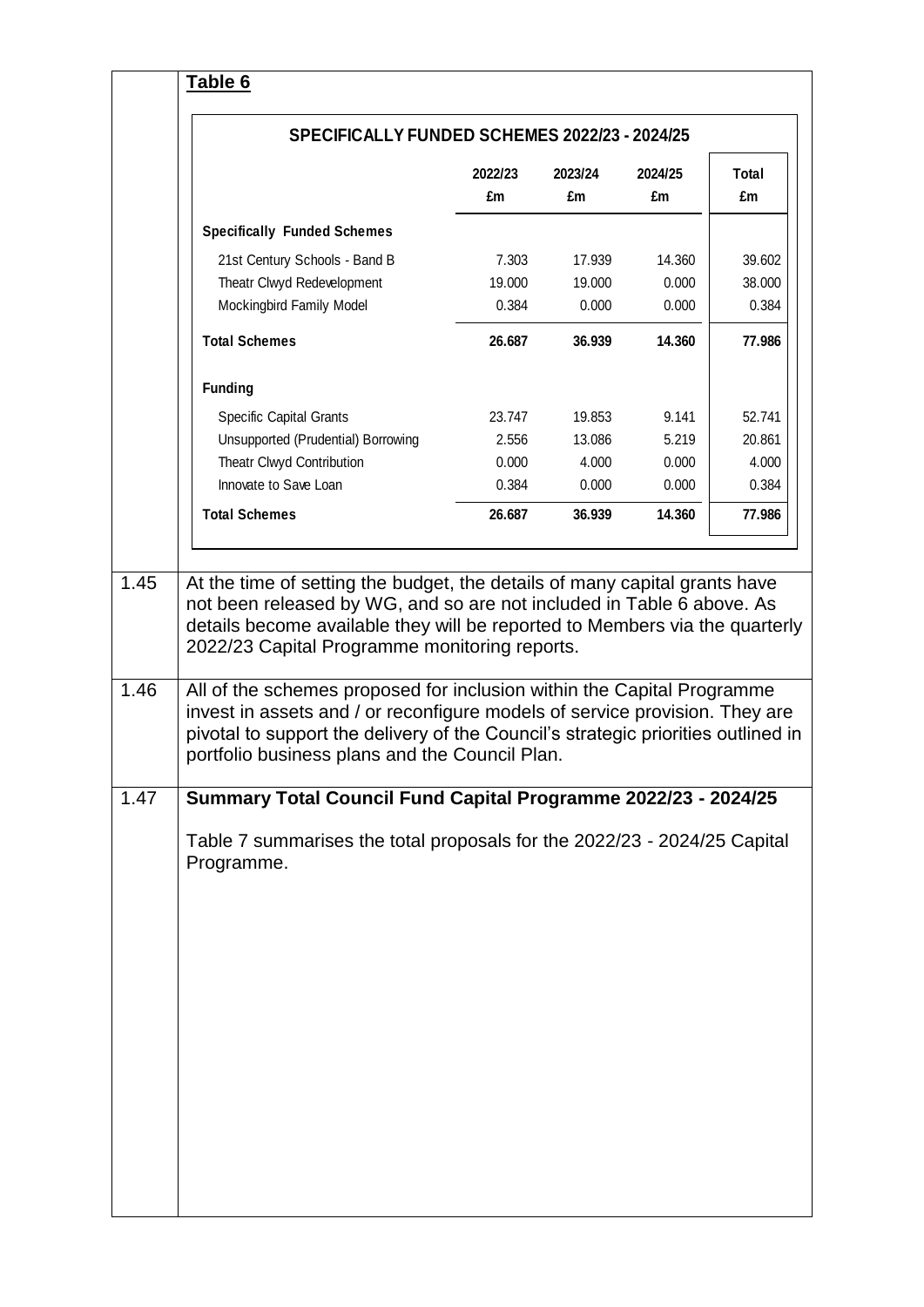| SUMMARY CAPITAL PROGRAMME 2022/23 - 2024/25                                                                                  |         |         |         |         |
|------------------------------------------------------------------------------------------------------------------------------|---------|---------|---------|---------|
|                                                                                                                              | 2022/23 | 2023/24 | 2024/25 | Total   |
|                                                                                                                              | £m      | £m      | £m      | £m      |
| Expenditure                                                                                                                  |         |         |         |         |
| Statutory / Regulatory Section                                                                                               | 3.180   | 3.180   | 3.130   | 9.490   |
| <b>Retained Assets Section</b>                                                                                               | 4.340   | 3.382   | 3.722   | 11.444  |
| <b>Investment Section</b>                                                                                                    | 3.262   | 3.849   | 1.364   | 8.475   |
| <b>Specific Section</b>                                                                                                      | 26.687  | 36.939  | 14.360  | 77.986  |
| <b>Total Programme (All Sections)</b>                                                                                        | 37.469  | 47.350  | 22.576  | 107.395 |
| <b>Funding</b>                                                                                                               |         |         |         |         |
| General Funding <sup>1</sup>                                                                                                 | 9.995   | 6.532   | 6.532   | 23.059  |
| <b>Grant Funding</b>                                                                                                         | 23.747  | 19.853  | 9.141   | 52.741  |
| Unsupported (Prudential) Borrowing                                                                                           | 2.826   | 16.935  | 6.583   | 26.344  |
| Theatr Clwyd Contribution                                                                                                    | 0.000   | 4.000   | 0.000   | 4.000   |
| Innovate to Save Loan                                                                                                        | 0.384   | 0.000   | 0.000   | 0.384   |
| <b>Total Projected Funding</b>                                                                                               | 36.952  | 47.320  | 22.256  | 106.528 |
| Surplus / (Shortfall)                                                                                                        | (0.517) | (0.030) | (0.320) | (0.867) |
| 1 As per 21/22 Provisional Settlement                                                                                        |         |         |         |         |
|                                                                                                                              |         |         |         |         |
| <b>Potential future schemes</b>                                                                                              |         |         |         |         |
| All capital schemes need to be considered in the context of the position of                                                  |         |         |         |         |
| the Council's MTFS. All schemes which require prudential borrowing to                                                        |         |         |         |         |
| fund them add revenue pressures in the form of interest charges and                                                          |         |         |         |         |
| charges to the Minimum Revenue Provision (MRP).                                                                              |         |         |         |         |
| 21 <sup>st</sup> Century Schools & Colleges Investment Programme - Band C                                                    |         |         |         |         |
| The WG schools investment programme is expected to continue into Band                                                        |         |         |         |         |
| C, with the expectation is that this will run from 2025 to 2030.                                                             |         |         |         |         |
|                                                                                                                              |         |         |         |         |
|                                                                                                                              |         |         |         |         |
| Unknown's at this stage are the WG intervention rates and also whether                                                       |         |         |         |         |
| WG will be using MIM funding in Band C, although the Strategic Partnering                                                    |         |         |         |         |
| Agreement set up to deliver MIM projects in Wales has a ten year duration.                                                   |         |         |         |         |
| WG are also likely to introduce additional criteria for Net Zero Carbon                                                      |         |         |         |         |
| (NZC) in construction and, or operation for new build schools with the next                                                  |         |         |         |         |
| phase of the programme. To this end, early industry indications are that                                                     |         |         |         |         |
| this is likely to increase construction costs by 10% in construction and 20%<br>in operation.                                |         |         |         |         |
| Whilst there are a lot of unknowns currently, early modelling work is                                                        |         |         |         |         |
| already being undertaken in forming the Councils potential Band C<br>programme. This work will be presented at a later date. |         |         |         |         |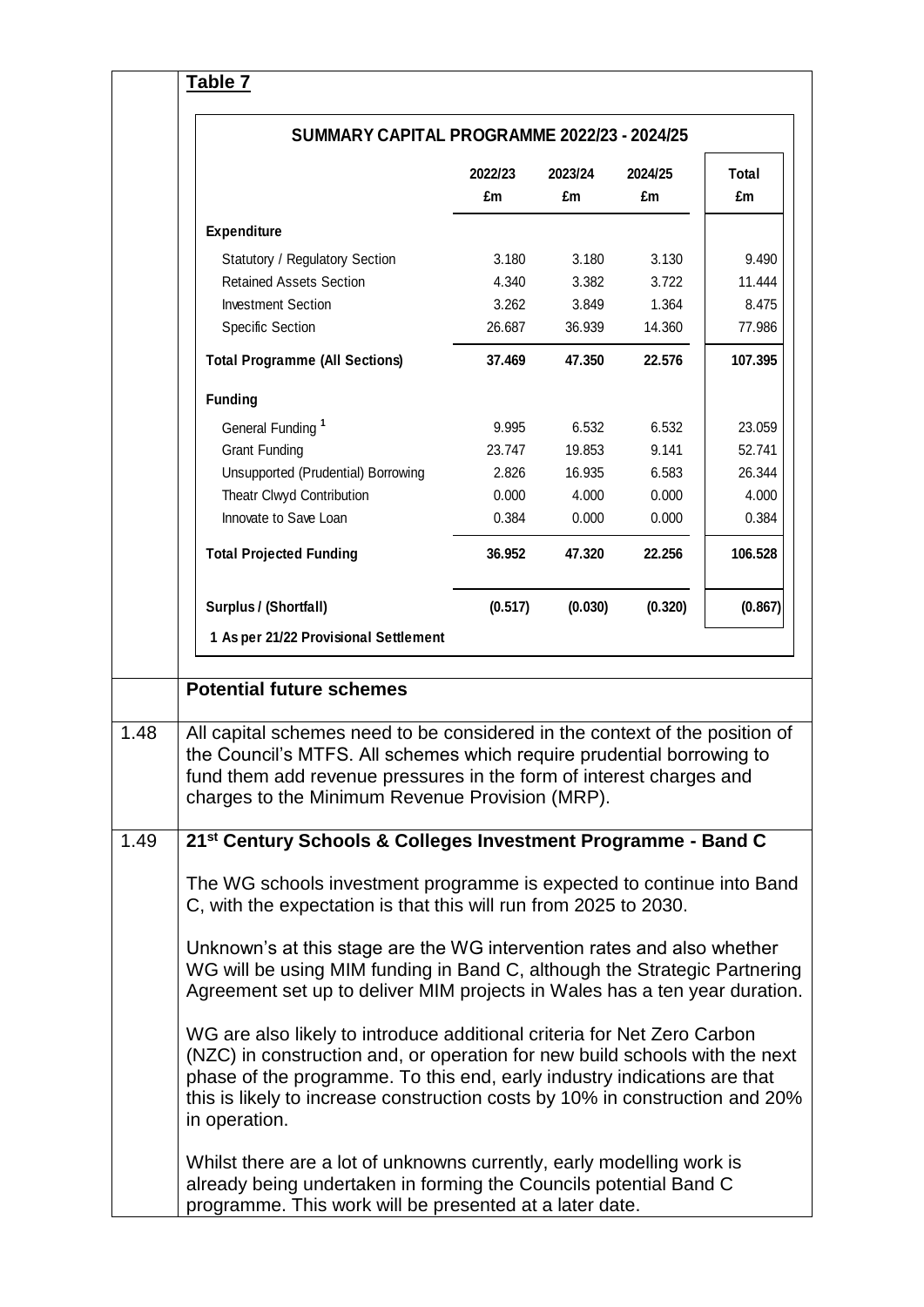| 1.50 | Llys Gwenffrwd, Holywell Care Home Review                                                                                                                                                                                                                                                                                                                                                                                                                                                                                                                                                                                                                                                                                                                                                                                                                                                                                                                                                                                                                                                                                                          |
|------|----------------------------------------------------------------------------------------------------------------------------------------------------------------------------------------------------------------------------------------------------------------------------------------------------------------------------------------------------------------------------------------------------------------------------------------------------------------------------------------------------------------------------------------------------------------------------------------------------------------------------------------------------------------------------------------------------------------------------------------------------------------------------------------------------------------------------------------------------------------------------------------------------------------------------------------------------------------------------------------------------------------------------------------------------------------------------------------------------------------------------------------------------|
|      | Llys Gwenffrwd is a 31 bed, three storey care home built in the 1970s<br>which was refurbished in early 2000. There are challenges associated with<br>the current building as it is built on a sloping site, as a result there are a<br>number of levels requiring the need for ramps to access many areas both<br>inside and outside. It includes the provision of a single undersized lift to<br>reach the three stories which does not meet DDA requirements and there<br>are a number of living and day spaces which are some distance from the<br>bedroom areas. Outside space is difficult to access because of the site<br>levels and parking can be difficult. The Holywell locality has the fewest<br>number of care home placements available and would benefit from a new<br>build facility on a different more accessible site which requires further<br>consideration.                                                                                                                                                                                                                                                                |
| 1.51 | <b>Children's in-house Residential Care Home</b>                                                                                                                                                                                                                                                                                                                                                                                                                                                                                                                                                                                                                                                                                                                                                                                                                                                                                                                                                                                                                                                                                                   |
|      | Three properties have been acquired by the Council using a capital grant<br>from WG. Further grant in 2021/22 has been approved to cover the costs<br>of the refurbishment of the properties. Where possible, the Council will<br>continue to look at other potential in-house residential care opportunities<br>going forward.                                                                                                                                                                                                                                                                                                                                                                                                                                                                                                                                                                                                                                                                                                                                                                                                                    |
| 1.52 | <b>Additional Learning Needs Reform</b>                                                                                                                                                                                                                                                                                                                                                                                                                                                                                                                                                                                                                                                                                                                                                                                                                                                                                                                                                                                                                                                                                                            |
|      | In previous Cabinet reports, the need for specialist Autism and Moderate<br>Learning Difficulties facilities had been highlight as short/medium term<br>ambition. In reviewing the impact of Additional Learning Needs (ALN)<br>transformation, extending existing ALN provision would also be a<br>requirement along with consideration for a Secondary Phase Behaviour,<br>Emotional & Social Difficulties (BESD) Resourced Unit, the County only<br>has primary provision currently. A technical feasibility is currently being<br>undertaken to provide a range of options with high level cost estimates<br>around effective building solutions. As an alternative option to a Council<br>funded solution, it would be prudent to consider whether ALN<br>transformation could be included as a project (or series of projects) from<br>2024. For larger value cost options it would be prudent to consider the<br>next phase of the WG 21st Century schools (Band C) investment<br>programme, given that the current intervention rate in this programme for<br>ALN provision is 75% WG funded, with the Councils contribution being<br>25%. |
| 1.53 | <b>County Hall Campus</b>                                                                                                                                                                                                                                                                                                                                                                                                                                                                                                                                                                                                                                                                                                                                                                                                                                                                                                                                                                                                                                                                                                                          |
|      | The redevelopment of the County Hall campus site needs to be<br>progressed through the formulation of a comprehensive and visionary<br>masterplan, which addresses the future needs to the Council and other<br>public sector partners; linking this with an integrated approach around the<br>Courts and theatre, together with a wider site development. This work has<br>started with the demolition of phase 3 and 4 of County Hall, which was<br>completed in November 2020. The site has huge potential being framed<br>within a mature semi-rural landscape; with work on a comprehensive plan<br>currently ongoing.                                                                                                                                                                                                                                                                                                                                                                                                                                                                                                                        |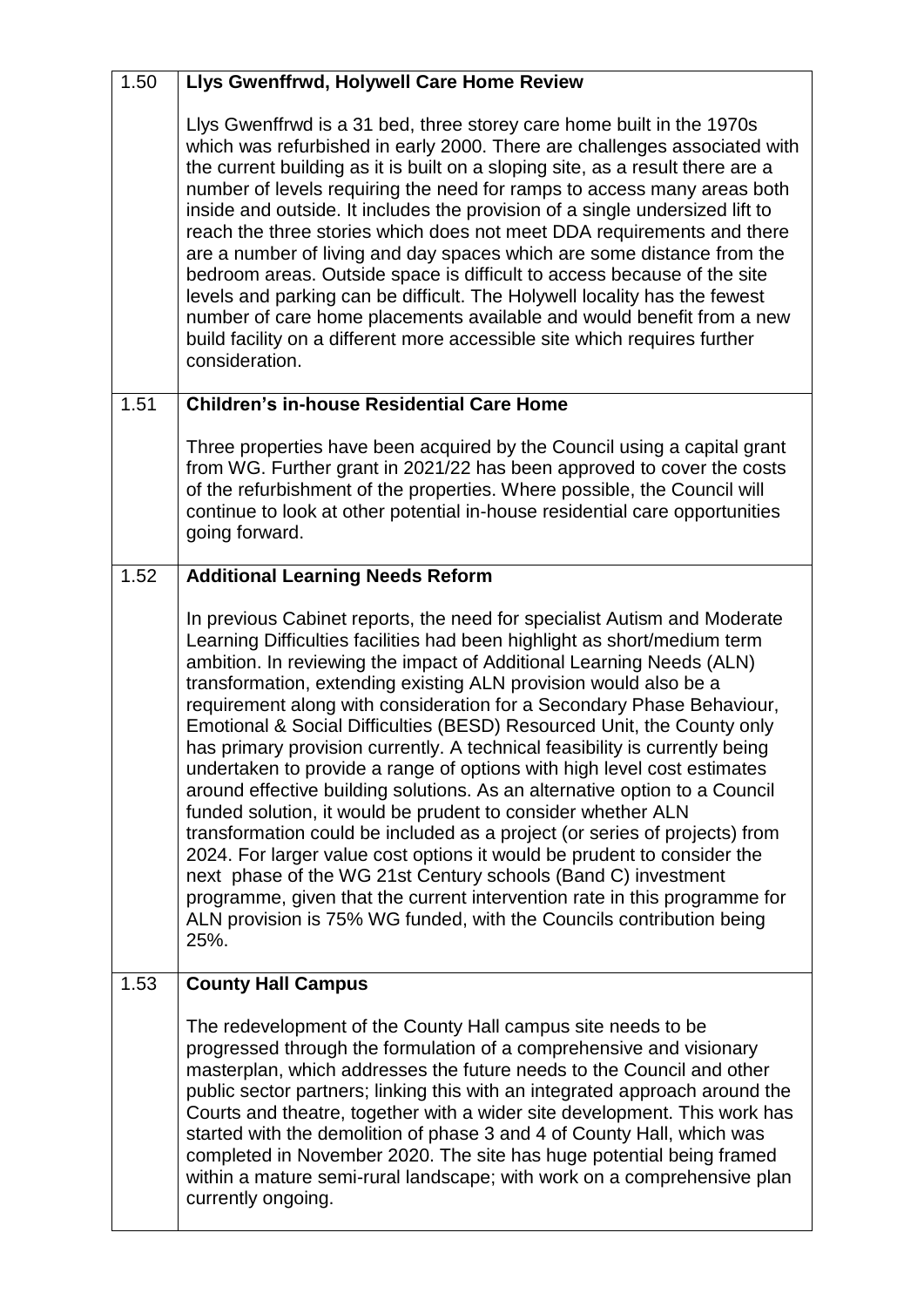| 1.54 | <b>Review of Industrial Estates</b>                                                                                                                                                                                                                                                                                                                                                                                                                                                                                                                                                                                                                                                  |
|------|--------------------------------------------------------------------------------------------------------------------------------------------------------------------------------------------------------------------------------------------------------------------------------------------------------------------------------------------------------------------------------------------------------------------------------------------------------------------------------------------------------------------------------------------------------------------------------------------------------------------------------------------------------------------------------------|
|      | The Council's industrial estates are widely dispersed throughout the<br>County and provide much needed commercial accommodation to many<br>local businesses, preventing them from leaving the County and<br>maintaining local sources of employment. They also bring into the Council<br>significant revenue through rental income but are of an age where they are<br>now likely to require investment.                                                                                                                                                                                                                                                                             |
|      | The Council is currently undertaking a detailed review of two of our<br>industrial estates. This will be a detailed study of various options which will<br>then be explored in more detail. Various factors will be considered such as<br>regeneration, employment opportunities, sustainability and economic<br>viability. This will then form a template approach for the review of<br>the remainder of our industrial portfolio.                                                                                                                                                                                                                                                  |
| 1.55 | <b>Highways Asset Management Plan</b>                                                                                                                                                                                                                                                                                                                                                                                                                                                                                                                                                                                                                                                |
|      | The core Capital Programme includes £1m per annum for the HAMP. In<br>2021/22, as in previous years, this has been supplemented by additional<br>WG grant. It has been estimated that the investment required to maintain<br>current network performance is £3.2m per annum, an increase of £2.2m<br>per annum. The Council are awaiting an announcement from WG on the<br>level of funding from the Public Highways Refurbishment Grant for the<br>2022/23 financial year.                                                                                                                                                                                                          |
| 1.56 | <b>Digital Strategy</b>                                                                                                                                                                                                                                                                                                                                                                                                                                                                                                                                                                                                                                                              |
|      | A planned programme of projects required to increase the number and<br>range of services available digitally are under consideration. The projects<br>have an impact across a range of services, rather than in a single specific<br>service e.g. web payment portal that will be used for all payments to the<br>council. These will be used to enhance the ability of customers to interact<br>with the Council on line.                                                                                                                                                                                                                                                           |
|      | The capital costs of purchasing new software will be calculated on a project<br>by project basis at the time each project is ready to proceed in order to<br>accurately capture not only the technical requirements for the software but<br>also the costs prevailing at the time.                                                                                                                                                                                                                                                                                                                                                                                                   |
|      | The range of cross cutting projects under consideration include:<br>Software that can automate answering simple telephone calls or<br>$\bullet$<br>email enquiries (so called "chat bots")<br>A generic web booking system to allow customers to make<br>appointments for services on line<br>Integration of webchat and email into the Customer Relationship<br>Manager application<br>A generic facility for customers to upload and store commonly<br>$\bullet$<br>needed documents e.g. proof of entitlement to benefits<br>Software to link information held in separate databases so that we<br>$\bullet$<br>can update them all at once in a single contact with the customer |
|      |                                                                                                                                                                                                                                                                                                                                                                                                                                                                                                                                                                                                                                                                                      |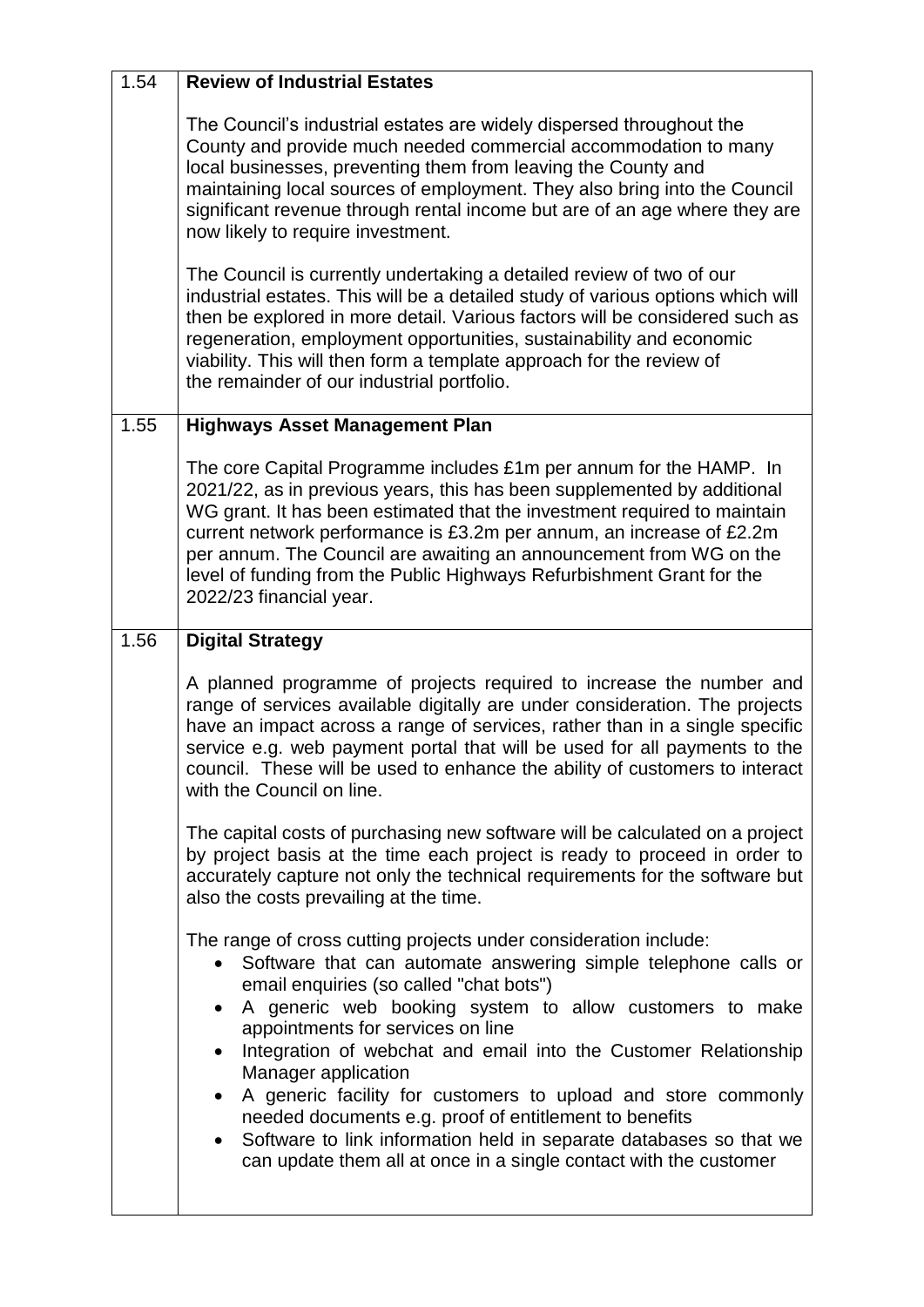| 1.57 | <b>Deeside Leisure Centre</b>                                                                                                                                                                                                                                                                                                                                                                                                                                                                                                                                                                                              |
|------|----------------------------------------------------------------------------------------------------------------------------------------------------------------------------------------------------------------------------------------------------------------------------------------------------------------------------------------------------------------------------------------------------------------------------------------------------------------------------------------------------------------------------------------------------------------------------------------------------------------------------|
|      | Deeside Leisure Centre (DLC) is 50 years old and reaching the end of its<br>economic useful life. It is the largest sports facility in the County at<br>15,000m2 and is of strategic importance regionally and locally in terms of<br>sports participation and health and wellbeing. It is an ageing building<br>occupying too large a footprint with inefficient energy systems. The<br>building is not sustainable beyond the medium term.                                                                                                                                                                               |
|      | DLC is partially occupied by the Health Board at present with the ice rink<br>arena currently being used as a COVID-19 vaccination centre until March<br>2022. Once the need for additional health care services in North Wales is<br>over, the leisure centre will be returned to full use. The Council is in<br>ongoing discussions with WG regarding 1) financial support to reinstate<br>the facilities at DLC following its initial use as a field hospital, and 2)<br>financial support during the period of phased recovery (loss of income).                                                                       |
|      | The Council, and its strategic partner Aura, has recently undertaken a<br>feasibility study and business case of options for the leisure centre going<br>forward, and will review the impact this may have on the Capital<br>Programme and any future potential revenue savings.                                                                                                                                                                                                                                                                                                                                           |
| 1.58 | <b>Homelessness - Young Persons Hub</b>                                                                                                                                                                                                                                                                                                                                                                                                                                                                                                                                                                                    |
|      | Responding to the needs of young people and particularly those who may<br>be at a risk of homelessness is a key focus for the Council. Consideration<br>needs to be given to not only accommodation needs but also support to<br>assist young people with the key life skills needed to live independently<br>and reduce risks of homelessness. When looking at best practice in this<br>area of work, there are a number of examples of positive practice which<br>seek to not only provide accommodation, but also co-ordinate support and<br>service delivery.                                                          |
|      | Over the next 12 months the Housing & Prevention Service is to consider<br>opportunities for the development of a Young Persons Hub which will seek<br>to provide a number of units of self-contained accommodation with support<br>onsite. This could potentially extend to provision of housing and<br>homelessness advice and support and offered local facilities for co-<br>location of services within a "housing hub". A feasibility study will be<br>considered to inform this approach which may provide office and<br>community space to ensure a joined up approach within a multi-<br>disciplinary team model. |
|      | Subject to the outcome of feasibility works, capital funding may be required<br>to deliver on this agenda. External funding streams will also be considered<br>in order to maximise opportunities to develop the Young Persons Hub.                                                                                                                                                                                                                                                                                                                                                                                        |
| 1.59 | <b>Homelessness - Emergency Bed Provision</b>                                                                                                                                                                                                                                                                                                                                                                                                                                                                                                                                                                              |
|      | In late 2019, the Council undertook work to develop an Emergency Bed<br>provision for people who are homeless and may otherwise face the<br>prospect of sleeping rough. Significant works were completed within the<br>Glanrafon Resource Centre in Queensferry to transform the building into a<br>Night Shelter offering up to 12 Emergency Beds. The Council, as the                                                                                                                                                                                                                                                    |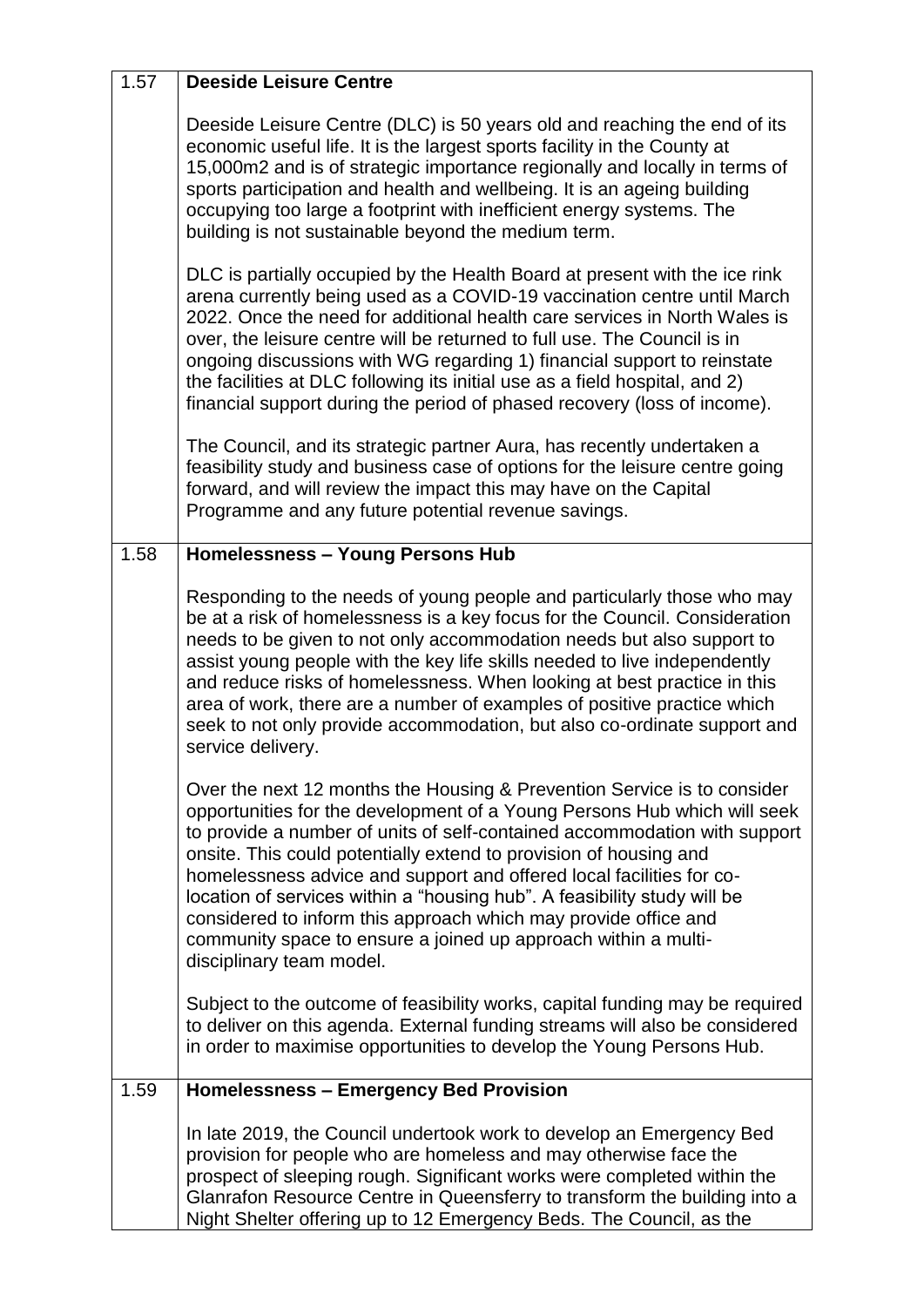|      | owner of the building, completed refurbishment works and then partnered<br>with The Wallich, to deliver the support required to safely operate the Night<br>Shelter.                                                                                                                                                                                                                                                                                                                                                                                                                                                                                                  |
|------|-----------------------------------------------------------------------------------------------------------------------------------------------------------------------------------------------------------------------------------------------------------------------------------------------------------------------------------------------------------------------------------------------------------------------------------------------------------------------------------------------------------------------------------------------------------------------------------------------------------------------------------------------------------------------|
|      | Following the COVID-19 pandemic, further guidance has been issued by<br>WG regarding the future direction of homelessness service. In the<br>guidance there is a particular focus on "night shelters" and "bed spaces"<br>with a clear steer on moving away from shared housing models with<br>communal spaces and offering self-contained accommodation for people<br>experiencing homelessness.                                                                                                                                                                                                                                                                     |
|      | The Glanrafon Night Shelter was always a medium term solution for rough<br>sleeping in Flintshire with other approaches to be developed in future<br>years with a commitment to develop more support to prevent rough<br>sleeping and ensuring a self-contained accommodation offer. Funding has<br>been secured through WG (Phase 2 Homelessness Funding) which will<br>assist with the immediate pressures on our homeless cohort, but additional<br>capacity and revised models of emergency accommodation will need to be<br>explored and may require capital funding in future years.                                                                            |
| 1.60 | <b>Net Zero Carbon Aims</b>                                                                                                                                                                                                                                                                                                                                                                                                                                                                                                                                                                                                                                           |
|      | WG has set out its legal commitment to achieve net zero emissions by<br>2050 and work towards a net zero public sector in Wales by 2030. One of<br>the Council's key priorities within the Council Plan is to become a NZC<br>Council by 2030 and to support wider decarbonisation actions across the<br>County. The capital works programme plays a vital role in accelerating the<br>shift towards achieving the NZC target. The Council has been investing in<br>low carbon and renewable energy systems and energy efficiency for over<br>10 years which has led to a 51% reduction in scope 1 and 2 greenhouse<br>gas emissions against a 2007/08 baseline year. |
|      | Inclusion of this priority within the programme reinforces our commitment<br>to tackling climate change and acknowledges that we have a significant<br>role to play in further reducing our own greenhouse gas emissions. This<br>commitment values energy efficiency, low carbon and smart technologies<br>as a fundamental requirement of reaching net zero for across a multitude<br>of Council services, acting as an important contributing factor towards<br>decarbonisation.                                                                                                                                                                                   |
| 1.61 | Schools IT Networking Infrastructure (2025 - 2034)                                                                                                                                                                                                                                                                                                                                                                                                                                                                                                                                                                                                                    |
|      | Flintshire, along with all other authorities in Wales were awarded by WG a<br>significant amount of money to replace old and outdated networking<br>infrastructures within all school. This has provided the schools with a<br>sound digital platform to deliver the curriculum for a number of years. The<br>school infrastructures formed part of the Hwb programme (WG<br>programme) and subsequent funding has been directed towards end users<br>devices.                                                                                                                                                                                                        |
|      | A condition of the grant was that Local Authorities put in place<br>sustainability plans to fund replacement infrastructures when they need<br>replacement.                                                                                                                                                                                                                                                                                                                                                                                                                                                                                                           |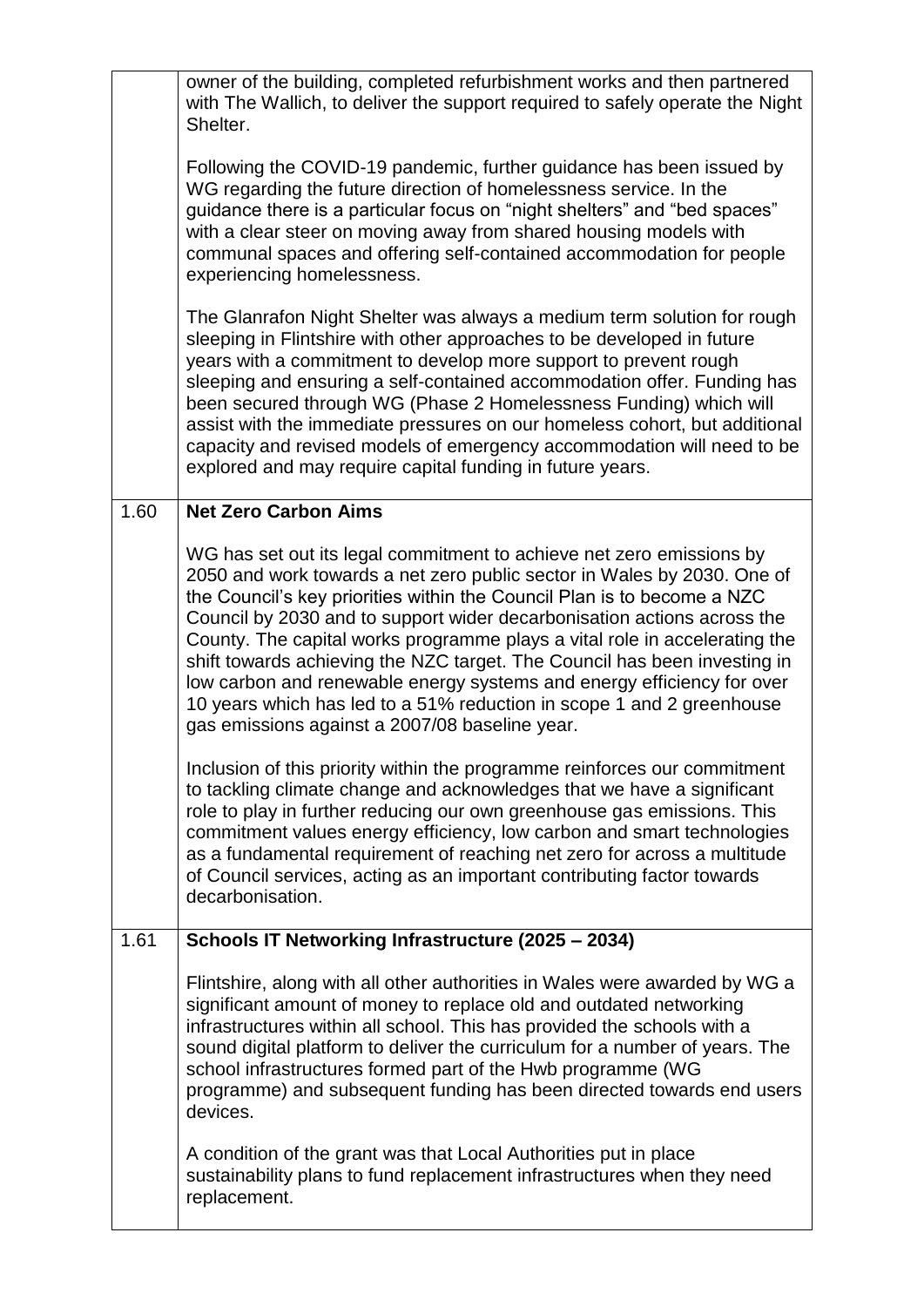## 1.62 **Abbey Upcycling**

Abbey Upcycling is part of the services operated by Hft for people with Learning Disabilities on behalf of the Council.

The service is split into three projects: bike upcycling, electronics and woodwork. This is working well as people are able to choose which activity they want to do the most and which they are enjoying the most. Abbey Upcycling now work in partnership with Sandycroft Household Recycling Centre, where operatives put aside discarded bikes, which are then collected.

The site is located in Heinzel Park, Flint with the building continuing to deteriorate. It will require structural repairs in the future to enable the service to continue to occupy the premises.

| 2.00 | <b>RESOURCE IMPLICATIONS</b>                                                                                                                                                                                                                                                                                                                                                                                                                                                                |                   |            |                    |
|------|---------------------------------------------------------------------------------------------------------------------------------------------------------------------------------------------------------------------------------------------------------------------------------------------------------------------------------------------------------------------------------------------------------------------------------------------------------------------------------------------|-------------------|------------|--------------------|
| 2.01 | Financial consequences for capital resources are as set out within the<br>report.                                                                                                                                                                                                                                                                                                                                                                                                           |                   |            |                    |
| 2.02 | As previously stated there are revenue consequences of borrowing in<br>interest costs and revenue provision for debt repayment which will bear on<br>the MTFS as new pressures.                                                                                                                                                                                                                                                                                                             |                   |            |                    |
|      | Assuming the shortfall is as estimated (£0.867m), and that the asset life of<br>schemes is 50 years the pressures on the revenue budget are shown in<br>the table below. The pressures for previously approved school building<br>works and the Joint Archive Facility have been built into the current MTFS.<br>Pressures for the shortfall in Council funding, along with new school<br>schemes, Theatr Clwyd and Tri-ffordd will be built into future MTFS<br>calculations as necessary. |                   |            |                    |
|      |                                                                                                                                                                                                                                                                                                                                                                                                                                                                                             | Pressure in       | Pressure   | Average            |
|      |                                                                                                                                                                                                                                                                                                                                                                                                                                                                                             | Year <sub>1</sub> | in Year 50 | Annual<br>Pressure |
|      |                                                                                                                                                                                                                                                                                                                                                                                                                                                                                             | £m                | £m         | £m                 |
|      | Shortfall<br>in<br>Council<br>Funding (£0.867m)                                                                                                                                                                                                                                                                                                                                                                                                                                             | 0.041             | 0.057      | 0.048              |
|      | Drury CP                                                                                                                                                                                                                                                                                                                                                                                                                                                                                    | 0.060             | 0.085      | 0.070              |
|      | <b>Buckley Elfed HS</b>                                                                                                                                                                                                                                                                                                                                                                                                                                                                     | 0.074             | 0.104      | 0.086              |
|      | <b>Theatr Clwyd</b>                                                                                                                                                                                                                                                                                                                                                                                                                                                                         | 0.328             | 0.463      | 0.385              |
|      | Tri-Ffordd                                                                                                                                                                                                                                                                                                                                                                                                                                                                                  | 0.126             | 0.179      | 0.149              |
|      | Total                                                                                                                                                                                                                                                                                                                                                                                                                                                                                       | 0.629             | 0.888      | 0.738              |
|      | The table does not include the Mockingbird Family Model as the loan will<br>be repaid from revenue savings generated as a result.                                                                                                                                                                                                                                                                                                                                                           |                   |            |                    |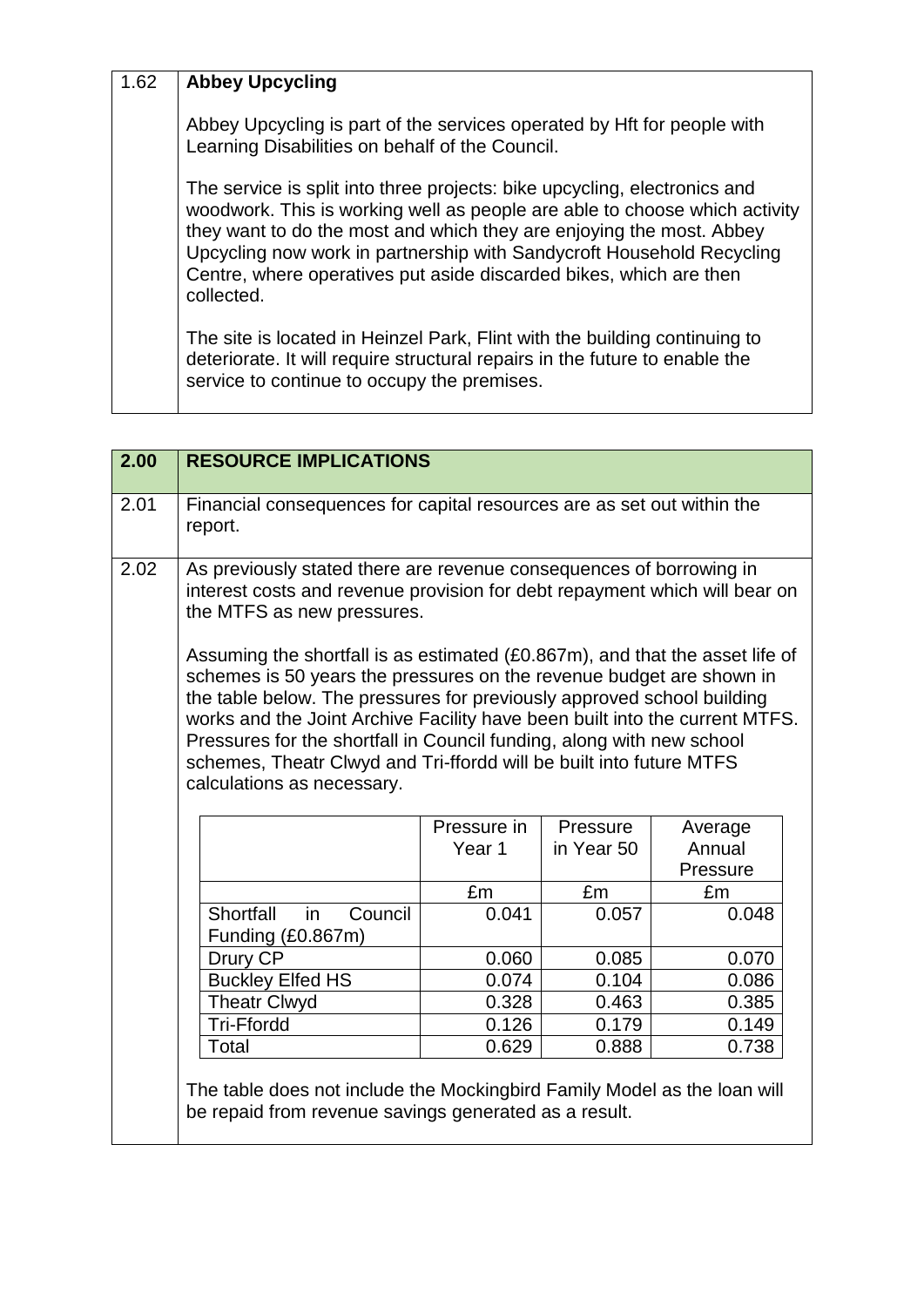| 3.00 | <b>CONSULTATIONS REQUIRED / CARRIED OUT</b>                                                                                                                                                                                                                               |
|------|---------------------------------------------------------------------------------------------------------------------------------------------------------------------------------------------------------------------------------------------------------------------------|
| 3.01 | The proposed Capital Programme was reviewed by Corporate Resources<br>Overview and Scrutiny Committee for comment at its meeting on 11 <sup>th</sup><br>November 2021, with their comments being fed back to Cabinet at its<br>meeting on 16 <sup>th</sup> November 2021. |

| 4.00 | <b>RISK MANAGEMENT</b>                                                                                                                                                                                                                                                                                                                                                                                                                                           |
|------|------------------------------------------------------------------------------------------------------------------------------------------------------------------------------------------------------------------------------------------------------------------------------------------------------------------------------------------------------------------------------------------------------------------------------------------------------------------|
| 4.01 | Any decisions made which involve the Council's assets and its Capital<br>Programme often have very large and long term financial implications. As<br>it seeks approval for its Capital Programme, the Council is required to<br>produce indicators assessing the affordability, prudence and sustainability<br>of the capital plans. These are called the Prudential Indicators and are<br>included in the Capital Strategy report also included on this agenda. |

| 5.00 | <b>APPENDICES</b> |
|------|-------------------|
| 5.01 | None.             |

| 6.00 | <b>LIST OF ACCESSIBLE BACKGROUND DOCUMENTS</b>                                             |
|------|--------------------------------------------------------------------------------------------|
| 6.01 | Business Case forms completed by Portfolios.                                               |
|      | <b>Contact Officer:</b> Chris Taylor, Strategic Finance Manager<br>Telephone: 01352 703309 |
|      | E-mail: christopher.taylor@flintshire.gov.uk                                               |

| 7.00 | <b>GLOSSARY OF TERMS</b>                                                                                                                                                                                                                                      |
|------|---------------------------------------------------------------------------------------------------------------------------------------------------------------------------------------------------------------------------------------------------------------|
| 7.01 | Asset Management Plan - A plan maintained by an authority of the<br>condition and suitability of its assets, updated regularly and utilised to<br>assess future capital needs                                                                                 |
|      | Capital Expenditure - Expenditure on the acquisition of Non-current<br>Assets or expenditure that extends the life or value of an existing asset                                                                                                              |
|      | <b>Capital Programme</b> - The Council's financial plan covering capital<br>schemes and expenditure proposals for the current year and a number of<br>future years. It also includes estimates of the capital resources available<br>to finance the programme |
|      | <b>Capital Receipt</b> - Receipts (in excess of £10,000) from the disposal of an<br>asset                                                                                                                                                                     |